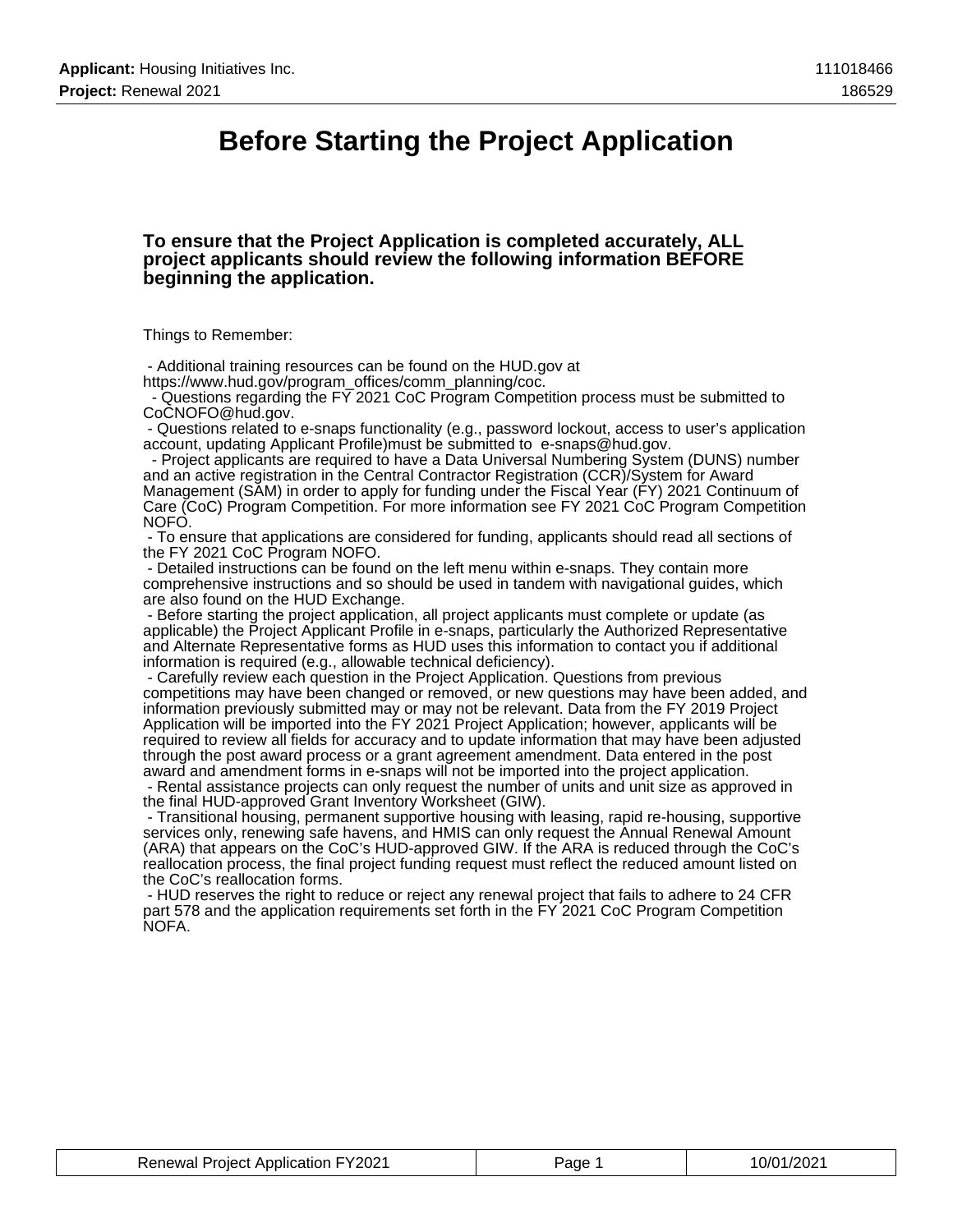# **1A. SF-424 Application Type**

| <b>1. Type of Submission:</b> Application                                                                                                                                                                                                                                                     |                                                     |
|-----------------------------------------------------------------------------------------------------------------------------------------------------------------------------------------------------------------------------------------------------------------------------------------------|-----------------------------------------------------|
|                                                                                                                                                                                                                                                                                               | 2. Type of Application: Renewal Project Application |
| If "Revision", select appropriate letter(s):                                                                                                                                                                                                                                                  |                                                     |
| If "Other", specify:                                                                                                                                                                                                                                                                          |                                                     |
| <b>3. Date Received: 09/30/2021</b>                                                                                                                                                                                                                                                           |                                                     |
| 4. Applicant Identifier:                                                                                                                                                                                                                                                                      |                                                     |
| 5a. Federal Entity Identifier:                                                                                                                                                                                                                                                                |                                                     |
| 5b. Federal Award Identifier:<br>This is the first 6 digits of the Grant Number,<br>known as the PIN, that will also be indicated<br>on Screen 3A Project Detail. This number<br>must match the first 6 digits of the grant<br>number on the HUD approved Grant Inventory<br>Worksheet (GIW). | WI0181                                              |
| <b>Check to confrim that the Federal Award</b><br>Identifier has been updated to reflect the<br>most recently awarded grant number                                                                                                                                                            | $\mathsf{X}$                                        |
| 6. Date Received by State:                                                                                                                                                                                                                                                                    |                                                     |
| 7. State Application Identifier:                                                                                                                                                                                                                                                              |                                                     |

| <b>Renewal Project Application FY2021</b> | Page 2 | 10/01/2021 |
|-------------------------------------------|--------|------------|
|-------------------------------------------|--------|------------|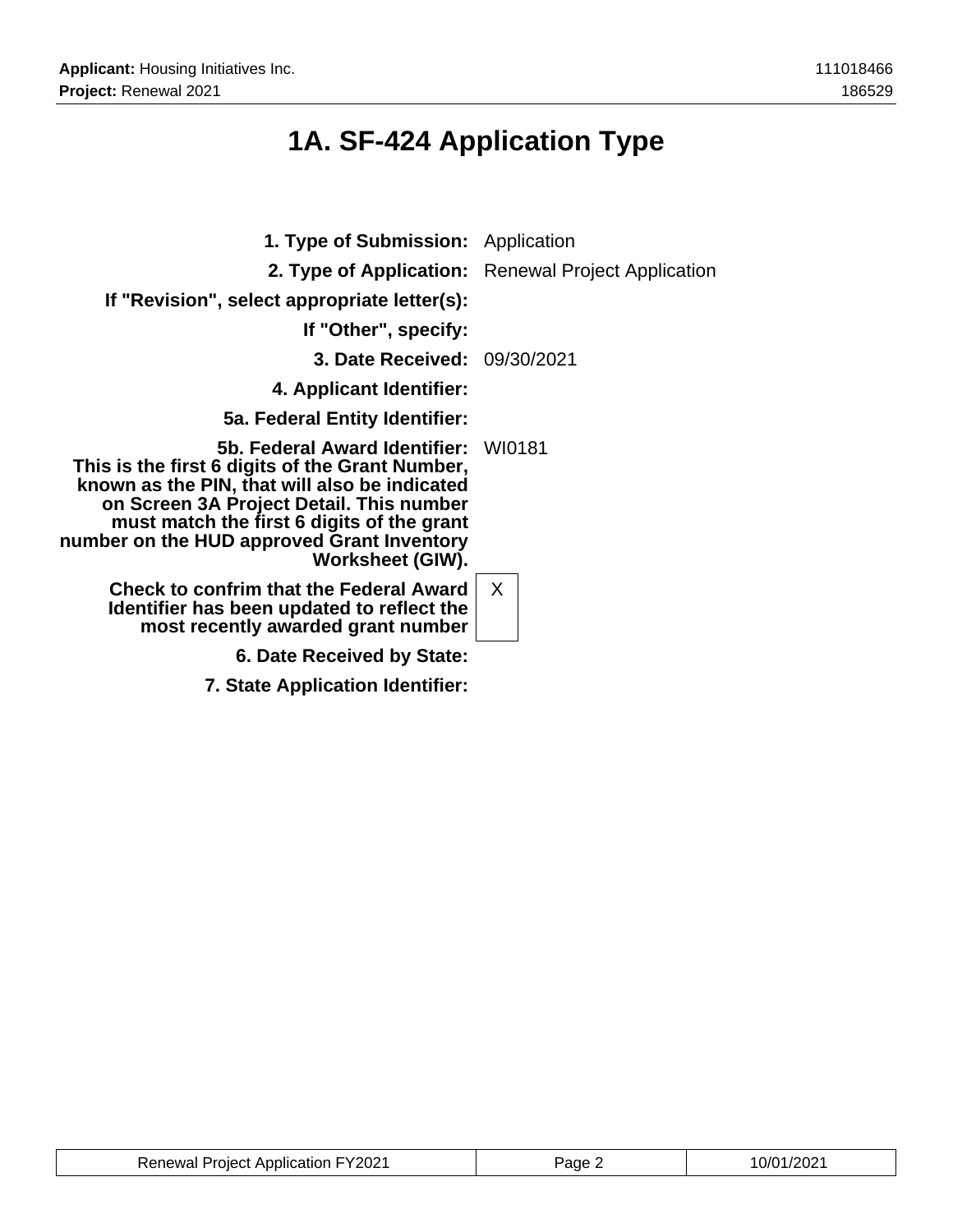## **1B. SF-424 Legal Applicant**

### **8. Applicant**

**a. Legal Name:** Housing Initiatives, Inc.

**b. Employer/Taxpayer Identification Number** 39-1781842 **(EIN/TIN):**

| c. Organizational DUNS:                                      |                         | 111018466       | <b>PLUS4</b> |  |
|--------------------------------------------------------------|-------------------------|-----------------|--------------|--|
|                                                              |                         |                 |              |  |
| d. Address                                                   |                         |                 |              |  |
| Street 1:                                                    |                         | 1110 Ruskin St. |              |  |
| <b>Street 2:</b>                                             |                         |                 |              |  |
| City:                                                        | Madison                 |                 |              |  |
| <b>County:</b>                                               | Dane                    |                 |              |  |
|                                                              | <b>State: Wisconsin</b> |                 |              |  |
| <b>Country: United States</b>                                |                         |                 |              |  |
| Zip / Postal Code: 53704                                     |                         |                 |              |  |
|                                                              |                         |                 |              |  |
| e. Organizational Unit (optional)                            |                         |                 |              |  |
| <b>Department Name:</b>                                      |                         |                 |              |  |
| <b>Division Name:</b>                                        |                         |                 |              |  |
|                                                              |                         |                 |              |  |
| f. Name and contact information of person to<br>be           |                         |                 |              |  |
| contacted on matters involving this<br>application           |                         |                 |              |  |
| Prefix:                                                      | Mrs.                    |                 |              |  |
| First Name: Krisha                                           |                         |                 |              |  |
| <b>Middle Name:</b>                                          |                         |                 |              |  |
|                                                              |                         |                 |              |  |
| <b>Last Name:</b><br>Suffix:                                 | reategui                |                 |              |  |
|                                                              |                         |                 |              |  |
| Title:                                                       |                         | Case Manager    |              |  |
| <b>Organizational Affiliation:</b> Housing Initiatives, Inc. |                         |                 |              |  |
| Telephone Number: (608) 332-5182                             |                         |                 |              |  |

| <b>Renewal Project Application FY2021</b> | Page 3 | 10/01/2021 |
|-------------------------------------------|--------|------------|
|-------------------------------------------|--------|------------|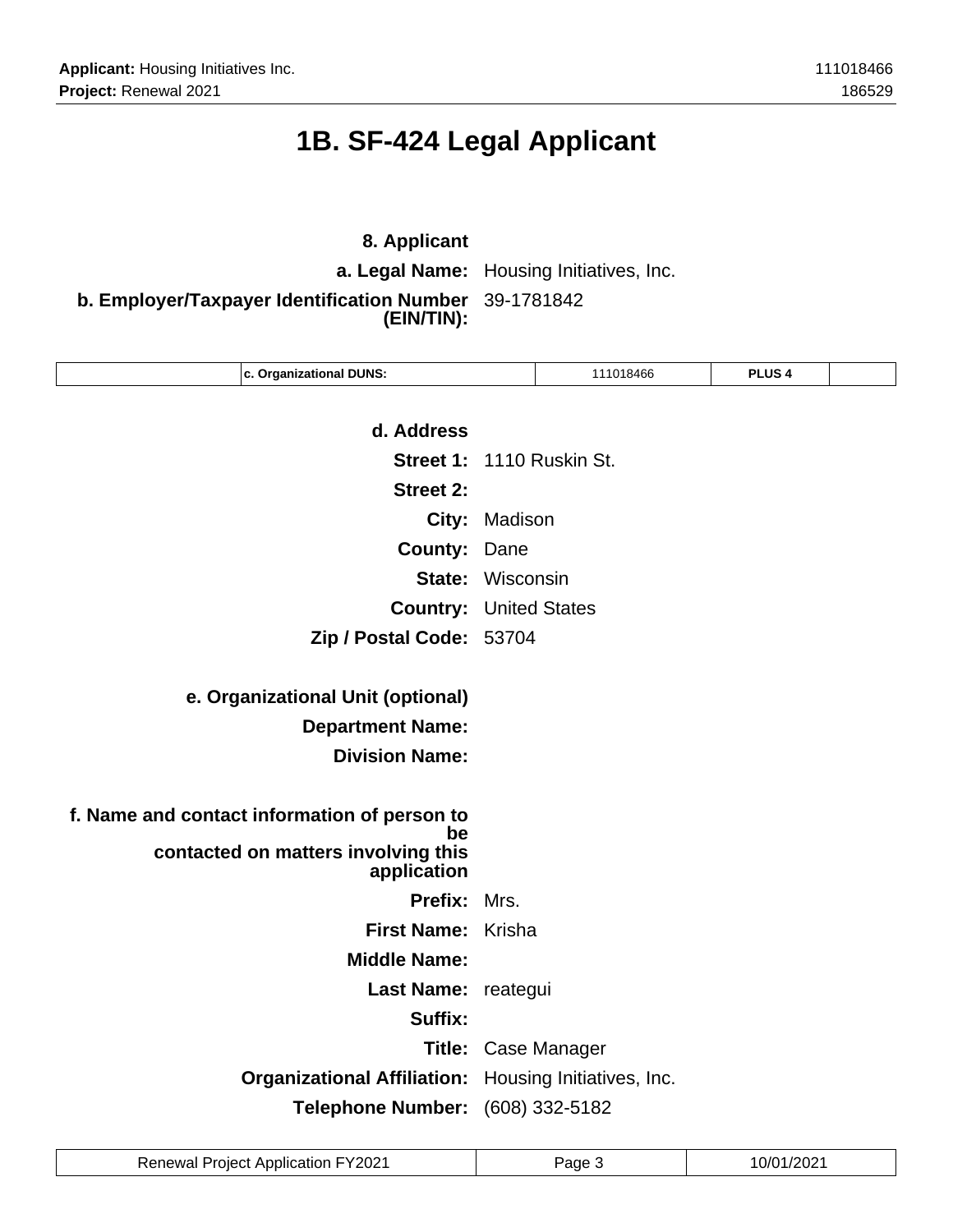### **Extension:**

**Fax Number:** (608) 277-1726 **Email:** kreategui@housinginitiatives.org

| <b>Renewal Project Application FY2021</b> | <sup>o</sup> aqe 4 | 10/01/2021 |
|-------------------------------------------|--------------------|------------|
|-------------------------------------------|--------------------|------------|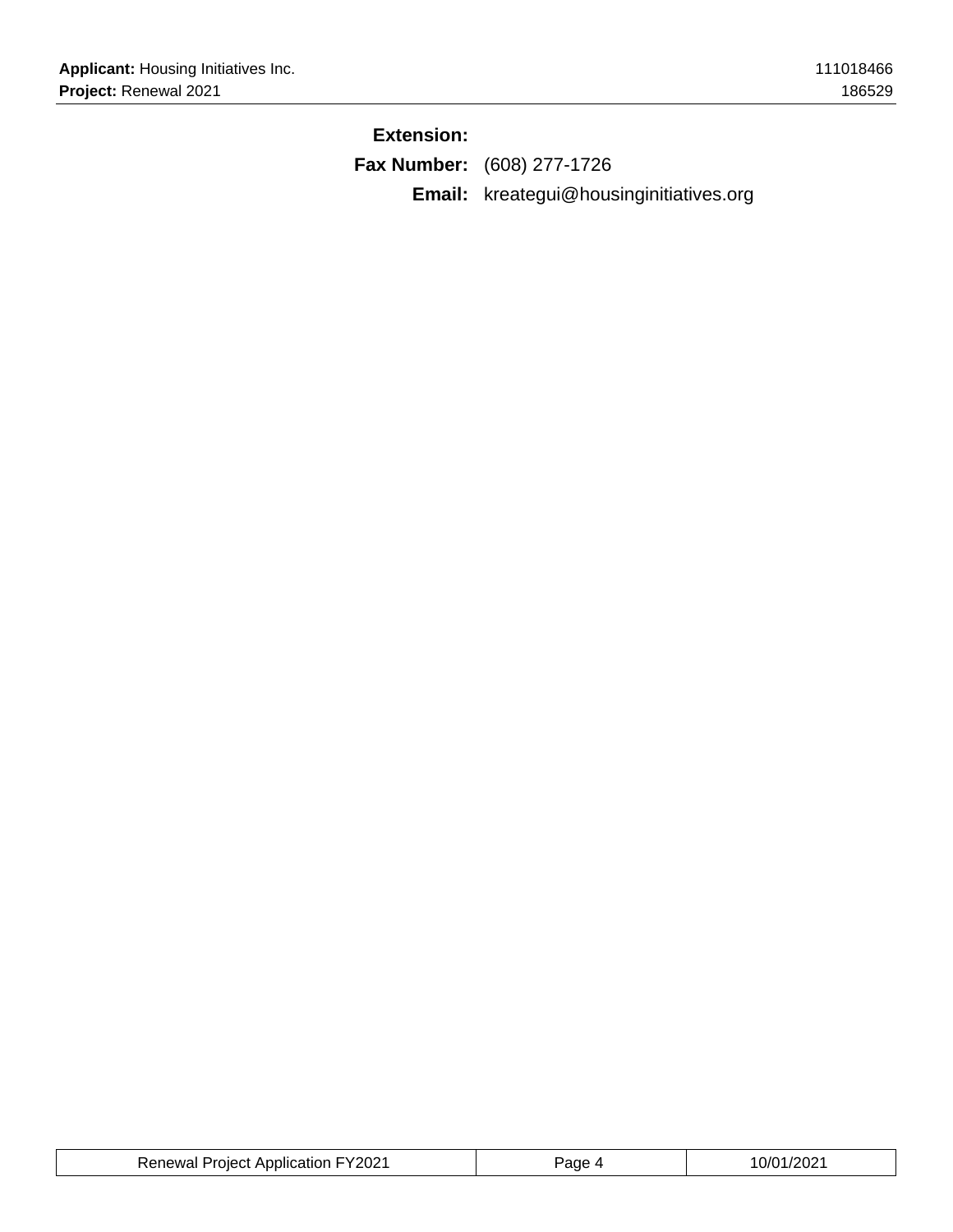# **1C. SF-424 Application Details**

|                                                                  | 9. Type of Applicant: M. Nonprofit with 501C3 IRS Status                |
|------------------------------------------------------------------|-------------------------------------------------------------------------|
|                                                                  | 10. Name of Federal Agency: Department of Housing and Urban Development |
| 11. Catalog of Federal Domestic Assistance CoC Program<br>Title: |                                                                         |
| CFDA Number: 14.267                                              |                                                                         |
| <b>12. Funding Opportunity Number: FR-6500-N25</b>               |                                                                         |
|                                                                  | <b>Title: Continuum of Care Homeless Assistance</b><br>Competition      |
| 13. Competition Identification Number:                           |                                                                         |

**Title:**

| <b>Renewal Project Application FY2021</b> | 'ane' |  |
|-------------------------------------------|-------|--|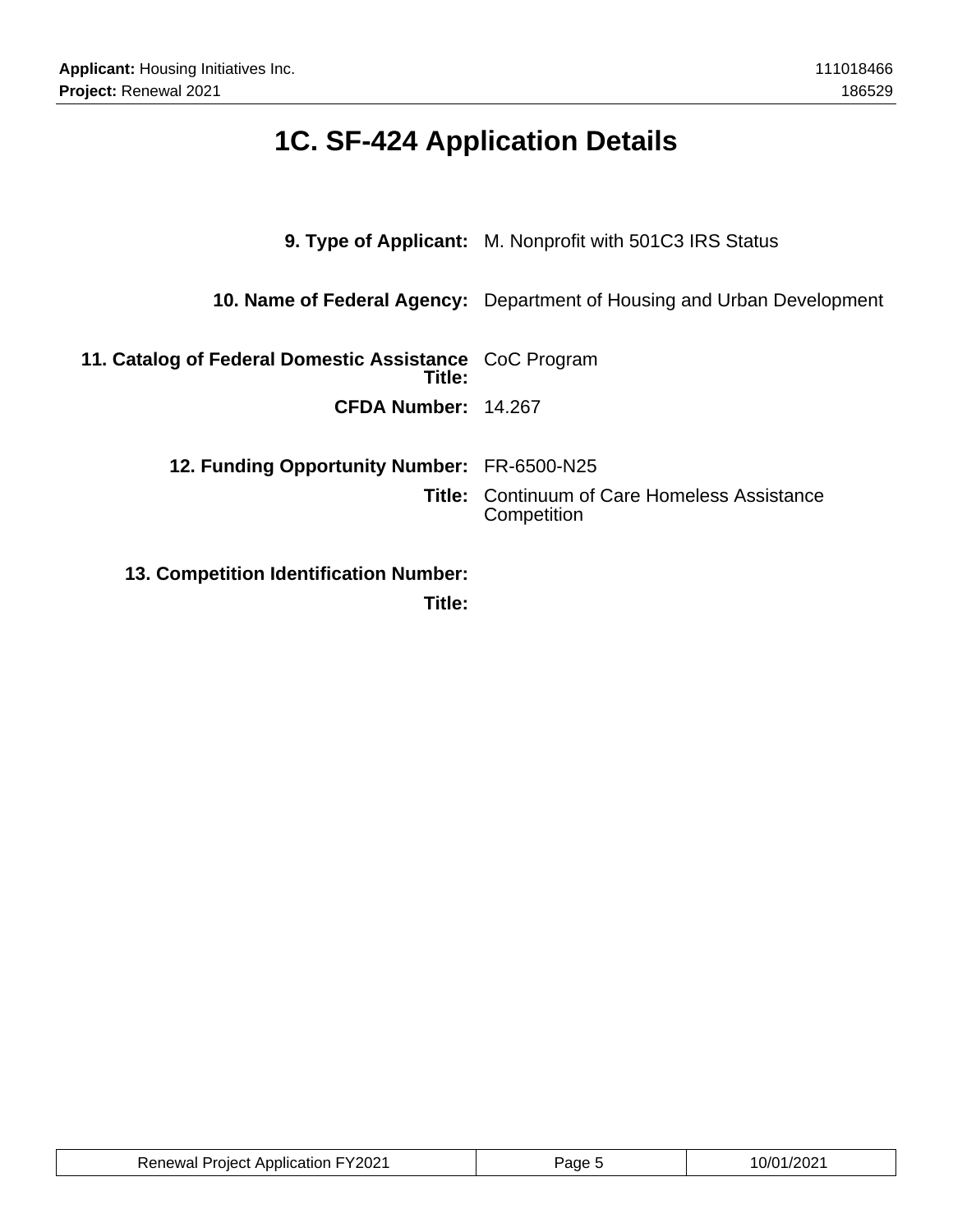# **1D. SF-424 Congressional District(s)**

| 14. Area(s) affected by the project (State(s)<br>only):<br>(for multiple selections hold CTRL key) | Wisconsin |
|----------------------------------------------------------------------------------------------------|-----------|
| 15. Descriptive Title of Applicant's Project: Renewal 2021                                         |           |
| 16. Congressional District(s):                                                                     |           |
| a. Applicant: WI-002<br>(for multiple selections hold CTRL key)                                    |           |
| b. Project: WI-002<br>(for multiple selections hold CTRL key)                                      |           |
| 17. Proposed Project                                                                               |           |
| a. Start Date: 09/01/2020                                                                          |           |
| <b>b. End Date: 08/31/2021</b>                                                                     |           |
| 18. Estimated Funding (\$)                                                                         |           |
| a. Federal:                                                                                        |           |
| b. Applicant:                                                                                      |           |
| c. State:                                                                                          |           |
| d. Local:                                                                                          |           |
| e. Other:                                                                                          |           |
| f. Program Income:                                                                                 |           |
| g. Total:                                                                                          |           |

| <b>Renewal Project Application FY2021</b> | Page P | 10/01/2021 |
|-------------------------------------------|--------|------------|
|-------------------------------------------|--------|------------|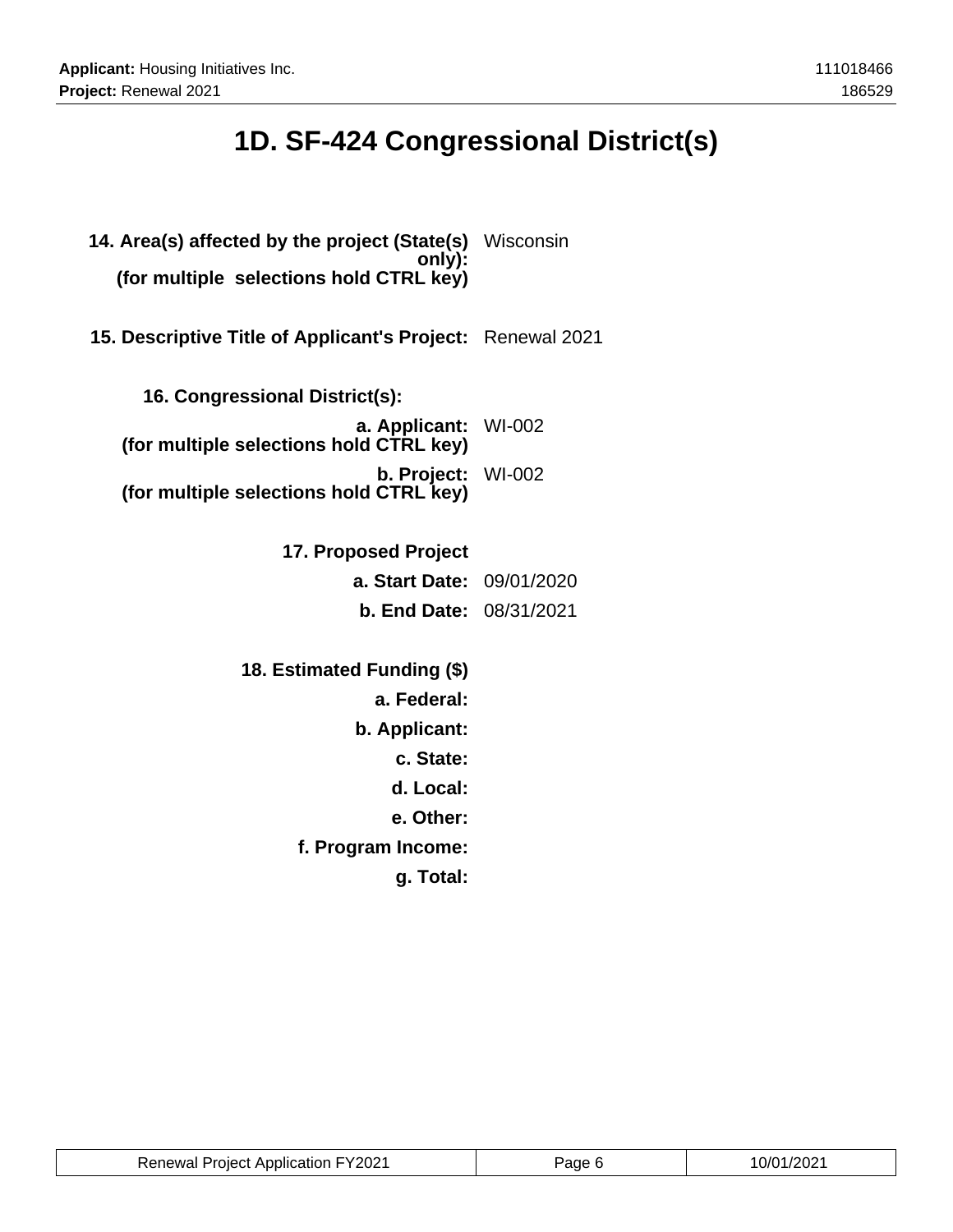### **1E. SF-424 Compliance**

**State Executive Order 12372 Process?** been selected by the State for review.

**19. Is the Application Subject to Review By** b. Program is subject to E.O. 12372 but has not

**If "YES", enter the date this application was made available to the State for review:**

**20. Is the Applicant delinquent on any Federal** No **debt?**

**If "YES," provide an explanation:**

| <b>Renewal Project Application FY2021</b> | Page | 10/01/2021 |
|-------------------------------------------|------|------------|
|-------------------------------------------|------|------------|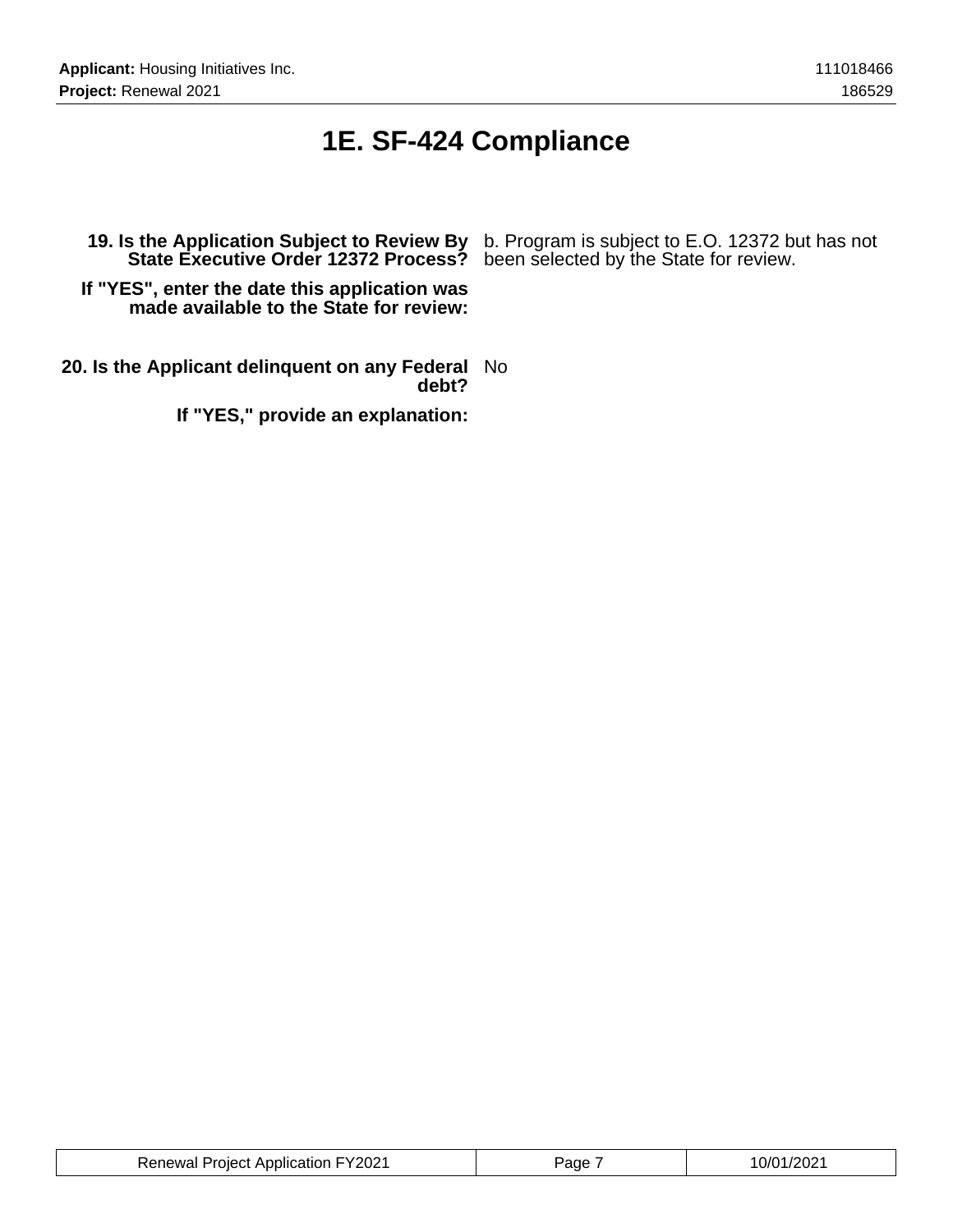### **1F. SF-424 Declaration**

**By signing and submitting this application, I certify (1) to the statements contained in the list of certifications\*\* and (2) that the statements herein are true, complete, and accurate to the best of my knowledge. I also provide the required assurances\*\* and agree to comply with any resulting terms if I accept an award. I am aware that any false, fictitious, or fraudulent statements or claims may subject me to criminal, civil, or administrative penalties. (U.S. Code, Title 218, Section 1001)**

**I AGREE:** X

**21. Authorized Representative**

| <b>Prefix: Mr.</b>                                                |                                                                                       |
|-------------------------------------------------------------------|---------------------------------------------------------------------------------------|
| <b>First Name: Bradley</b>                                        |                                                                                       |
| <b>Middle Name:</b>                                               |                                                                                       |
| <b>Last Name: Hinkfuss</b>                                        |                                                                                       |
| Suffix:                                                           |                                                                                       |
|                                                                   | <b>Title:</b> Executive Director                                                      |
| <b>Telephone Number:</b> (608) 277-8330<br>(Format: 123-456-7890) |                                                                                       |
| (Format: 123-456-7890)                                            | <b>Fax Number:</b> (608) 277-1726                                                     |
|                                                                   | <b>Email:</b> bhinkfuss@housinginitiatives.org                                        |
|                                                                   | Signature of Authorized Representative: Considered signed upon submission in e-snaps. |
| Date Signed: 09/30/2021                                           |                                                                                       |

| <b>Renewal Project Application FY2021</b> | Paɑe 8 | 10/01/2021 |
|-------------------------------------------|--------|------------|
|-------------------------------------------|--------|------------|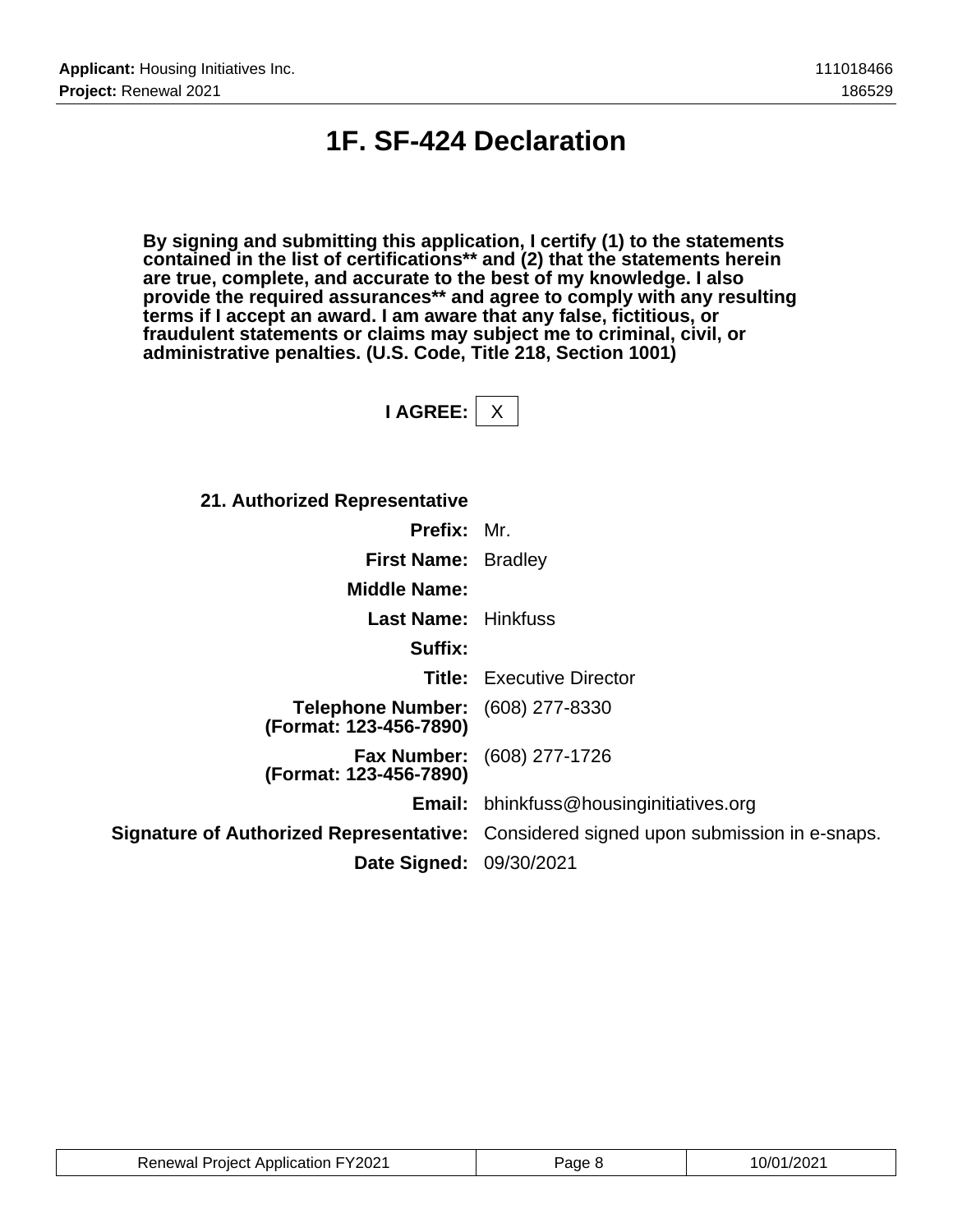## **1G. HUD 2880**

#### **Applicant/Recipient Disclosure/Update Report - form HUD-2880 U.S. Department of Housing and Urban Development OMB Approval No. 2506-0214 (exp.02/28/2022)**

### **Applicant/Recipient Information**

### **1. Applicant/Recipient Name, Address, and Phone**

|                                                       | <b>Agency Legal Name:</b> Housing Initiatives, Inc. |
|-------------------------------------------------------|-----------------------------------------------------|
| Prefix: Mr.                                           |                                                     |
| <b>First Name: Bradley</b>                            |                                                     |
| <b>Middle Name:</b>                                   |                                                     |
| <b>Last Name: Hinkfuss</b>                            |                                                     |
| Suffix:                                               |                                                     |
|                                                       | <b>Title:</b> Executive Director                    |
| Organizational Affiliation: Housing Initiatives, Inc. |                                                     |
| Telephone Number: (608) 277-8330                      |                                                     |
| <b>Extension:</b>                                     |                                                     |
|                                                       | <b>Email:</b> bhinkfuss@housinginitiatives.org      |
|                                                       | City: Madison                                       |
| <b>County: Dane</b>                                   |                                                     |
|                                                       | State: Wisconsin                                    |
|                                                       | <b>Country: United States</b>                       |
| Zip/Postal Code: 53704                                |                                                     |
|                                                       |                                                     |
| $\sim$ Lesse IB Messel en (FIM). - 00.4704040         |                                                     |

**2. Employer ID Number (EIN):** 39-1781842 **3. HUD Program:** Continuum of Care Program

### **4. Amount of HUD Assistance Requested/Received**

| <b>Renewal Project Application FY2021</b> | Page 9 | 10/01/2021 |
|-------------------------------------------|--------|------------|
|-------------------------------------------|--------|------------|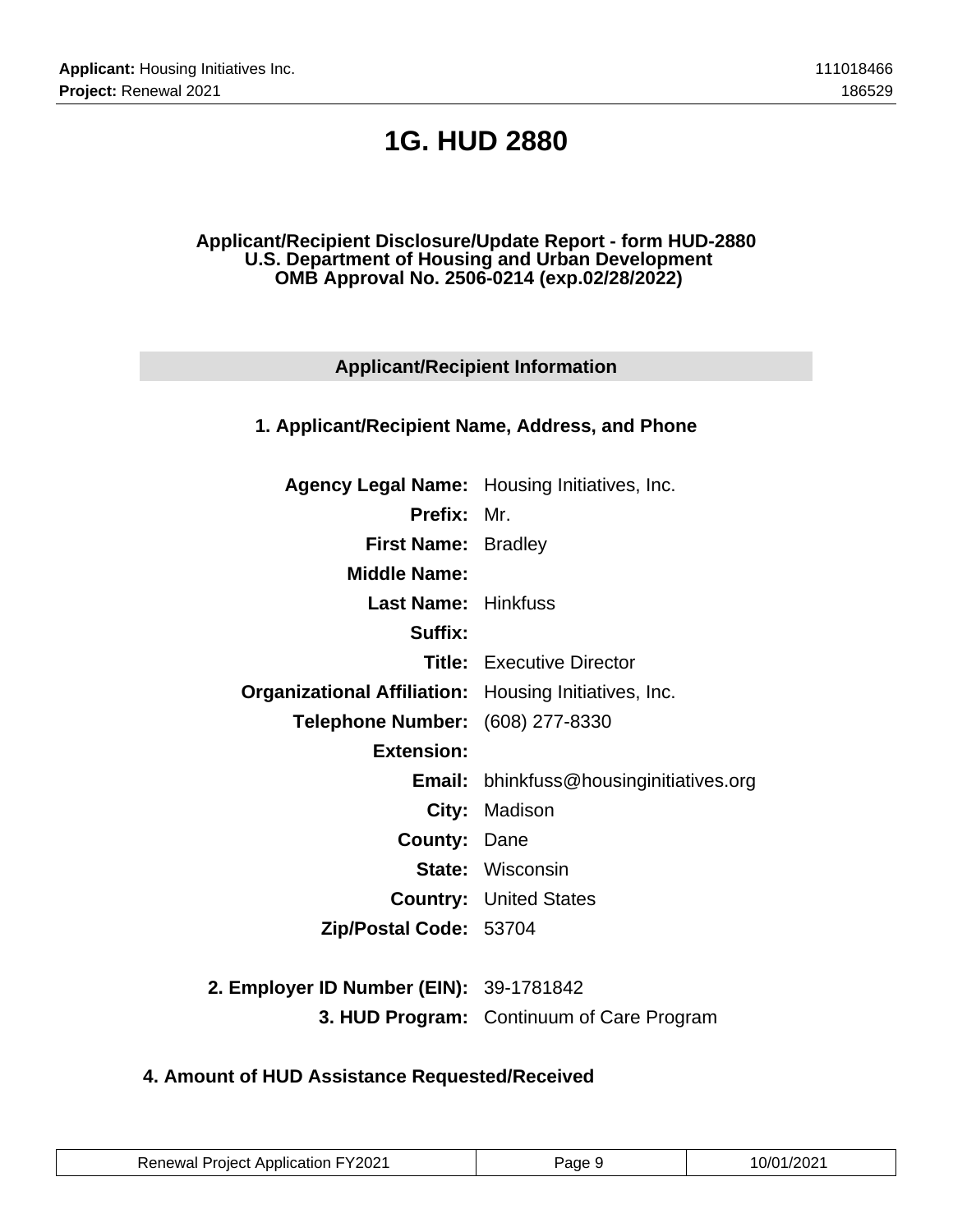### **4a. Total Amount Requested for this project:** \$91,000

#### **5. State the name and location (street** Renewal 2021 1110 Ruskin St. Madison **address, city and state) of the project or** Wisconsin **activity:**

Refer to project name, addresses and CoC Project Identifying Number (PIN) entered into the attached project application.

#### **Part I Threshold Determinations**

**1. Are you applying for assistance for a** Yes **specific project or activity? (For further information, see 24 CFR Sec. 4.3).**

**2. Have you received or do you expect to** No **receive assistance within the jurisdiction of the Department (HUD), involving the project or activity in this application, in excess of \$200,000 during this fiscal year (Oct. 1 - Sep. 30)? For further information, see 24 CFR Sec. 4.9.**

#### **Certification**

Warning: If you knowingly make a false statement on this form, you may be subject to civil or criminal penalties under Section 1001 of Title 18 of the United States Code. In addition, any person who knowingly and materially violates any required disclosures of information, including intentional nondisclosure, is subject to civil money penalty not to exceed \$10,000 for each violation.

I certify that the information provided on this form and in any accompanying documentation is true and accurate. I acknowledge that making, presenting, submitting, or causing to be submitted a false, fictitious, or fraudulent statement, representation, or certification may result in criminal, civil, and/or administrative sanctions, including fines, penalties, and imprisonment.

| <b>I AGREE:</b> |  |
|-----------------|--|
|-----------------|--|

**Name / Title of Authorized Official:** Bradley Hinkfuss, Executive Director

**Signature of Authorized Official:** Considered signed upon submission in e-snaps.

**Date Signed:** 09/30/2021

| <b>Renewal Project Application FY2021</b> | Page 10 | 10/01/2021 |
|-------------------------------------------|---------|------------|
|-------------------------------------------|---------|------------|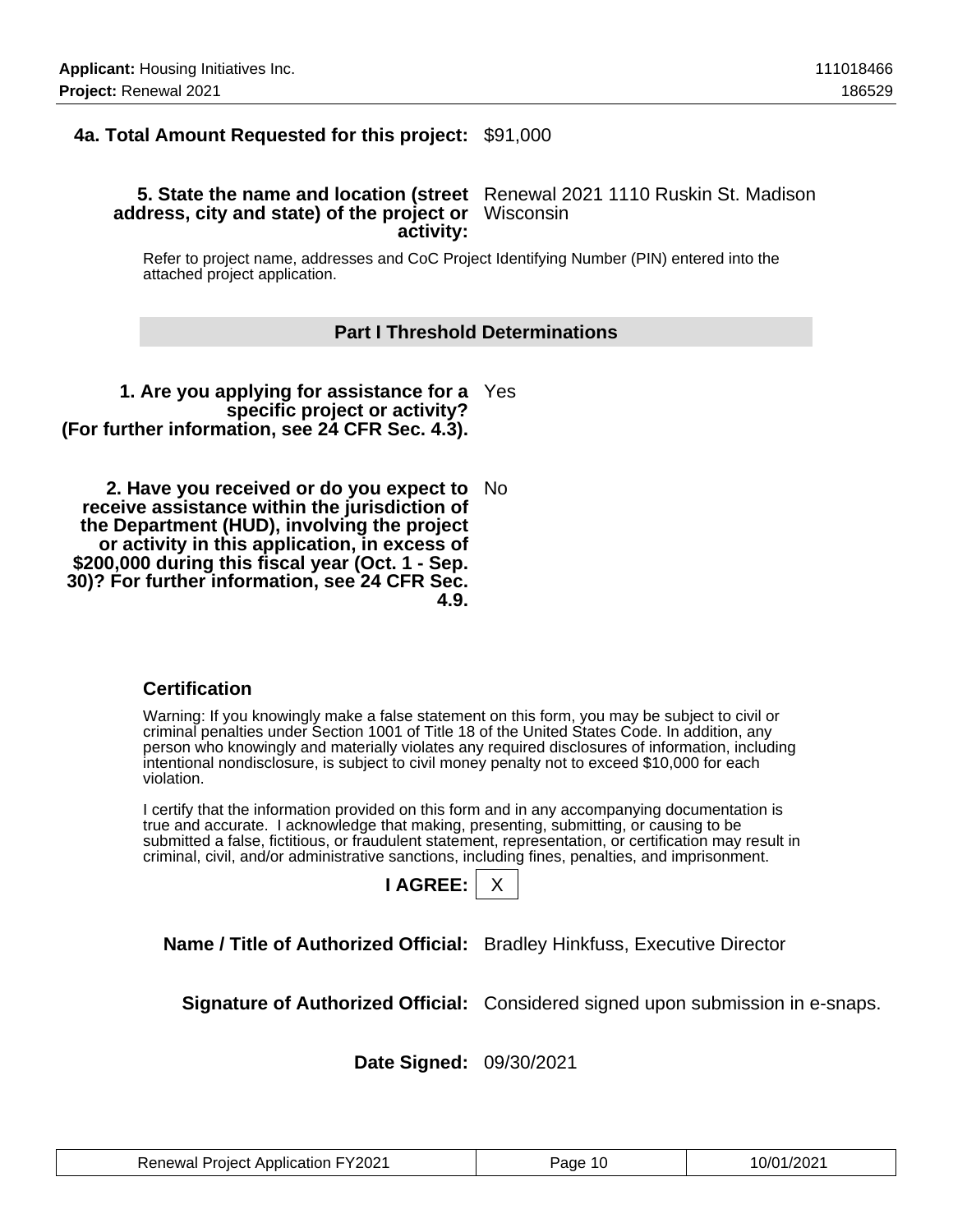## **1H. HUD 50070**

### **HUD 50070 Certification for a Drug Free Workplace**

**Applicant Name:** Housing Initiatives, Inc.

**Program/Activity Receiving Federal Grant** CoC Program **Funding:**

**Acting on behalf of the above named Applicant as its Authorized Official, I make the following certifications and agreements to the Department of Housing and Urban Development (HUD) regarding the sites listed below:**

|     | I certify that the above named Applicant will or will continue to<br>provide a drug-free workplace by:                                                                                                                                                                                                                                                                                                                |    |                                                                                                                                                                                                                                                                                                                                                                                                                                                                                                                                                                                                                |
|-----|-----------------------------------------------------------------------------------------------------------------------------------------------------------------------------------------------------------------------------------------------------------------------------------------------------------------------------------------------------------------------------------------------------------------------|----|----------------------------------------------------------------------------------------------------------------------------------------------------------------------------------------------------------------------------------------------------------------------------------------------------------------------------------------------------------------------------------------------------------------------------------------------------------------------------------------------------------------------------------------------------------------------------------------------------------------|
| ۱a. | Publishing a statement notifying employees that the unlawful<br>manufacture, distribution, dispensing, possession, or use of a<br>controlled substance is prohibited in the Applicant's workplace<br>and specifying the actions that will be taken against employees<br>for violation of such prohibition.                                                                                                            | е. | Notifying the agency in writing, within ten calendar days after<br>receiving notice under subparagraph d.(2) from an employee or<br>otherwise receiving actual notice of such conviction. Employers<br>of convicted employees must provide notice, including position<br>title, to every grant officer or other designee on whose grant<br>activity the convicted employee was working, unless the<br>Federalagency has designated a central point for the receipt of<br>such notices. Notice shall include the identification number(s)<br>of each affected grant:                                            |
| ۱b. | Establishing an on-going drug-free awareness program to<br>inform employees ---<br>(1) The dangers of drug abuse in the workplace<br>(2) The Applicant's policy of maintaining a drug-free workplace;<br>(3) Any available drug counseling, rehabilitation, and employee<br>assistance programs; and<br>(4) The penalties that may be imposed upon employees for drug<br>abuse violations occurring in the workplace. | f. | Taking one of the following actions, within 30 calendar days of<br>receiving notice under subparagraph d.(2), with respect to any<br>employee who is so convicted ---<br>(1) Taking appropriate personnel action against such an<br>employee, up to and including termination, consistent with the<br>requirements of the Rehabilitation Act of 1973, as amended; or<br>(2) Requiring such employee to participate satisfactorily in a<br>drug abuse assistance or rehabilitation program approved for<br>such purposes by a Federal, State, or local health, law<br>enforcement, or other appropriate agency; |
| ۱c. | Making it a requirement that each employee to be engaged in<br>the performance of the grant be given a copy of the statement<br>required by paragraph a.;                                                                                                                                                                                                                                                             | g. | Making a good faith effort to continue to maintain a drugfree<br>workplace through implementation of paragraphs a. thru f.                                                                                                                                                                                                                                                                                                                                                                                                                                                                                     |
| ld. | Notifying the employee in the statement required by paragraph<br>a. that, as a condition of employment under the grant, the<br>employee will ---<br>(1) Abide by the terms of the statement; and<br>(2) Notify the employer in writing of his or her conviction for a<br>violation of a criminal drug statute occurring in the workplace<br>no later than five calendar days after such conviction;                   |    |                                                                                                                                                                                                                                                                                                                                                                                                                                                                                                                                                                                                                |

#### **Sites for Work Performance.**

The Applicant shall list (on separate pages) the site(s) for the performance of work done in connection with the HUD funding of the program/activity shown above: Place of Performance shall include the street address, city, county, State, and zip code. Identify each sheet with the Applicant name and address and the program/activity receiving grant funding.) Workplaces, including addresses, entered in the attached project application. Refer to addresses entered into the attached project application.

| I certify that the information provided on this  <br>form and in any accompanying<br>documentation is true and accurate. I |         |            |
|----------------------------------------------------------------------------------------------------------------------------|---------|------------|
| <b>Renewal Project Application FY2021</b>                                                                                  | Page 11 | 10/01/2021 |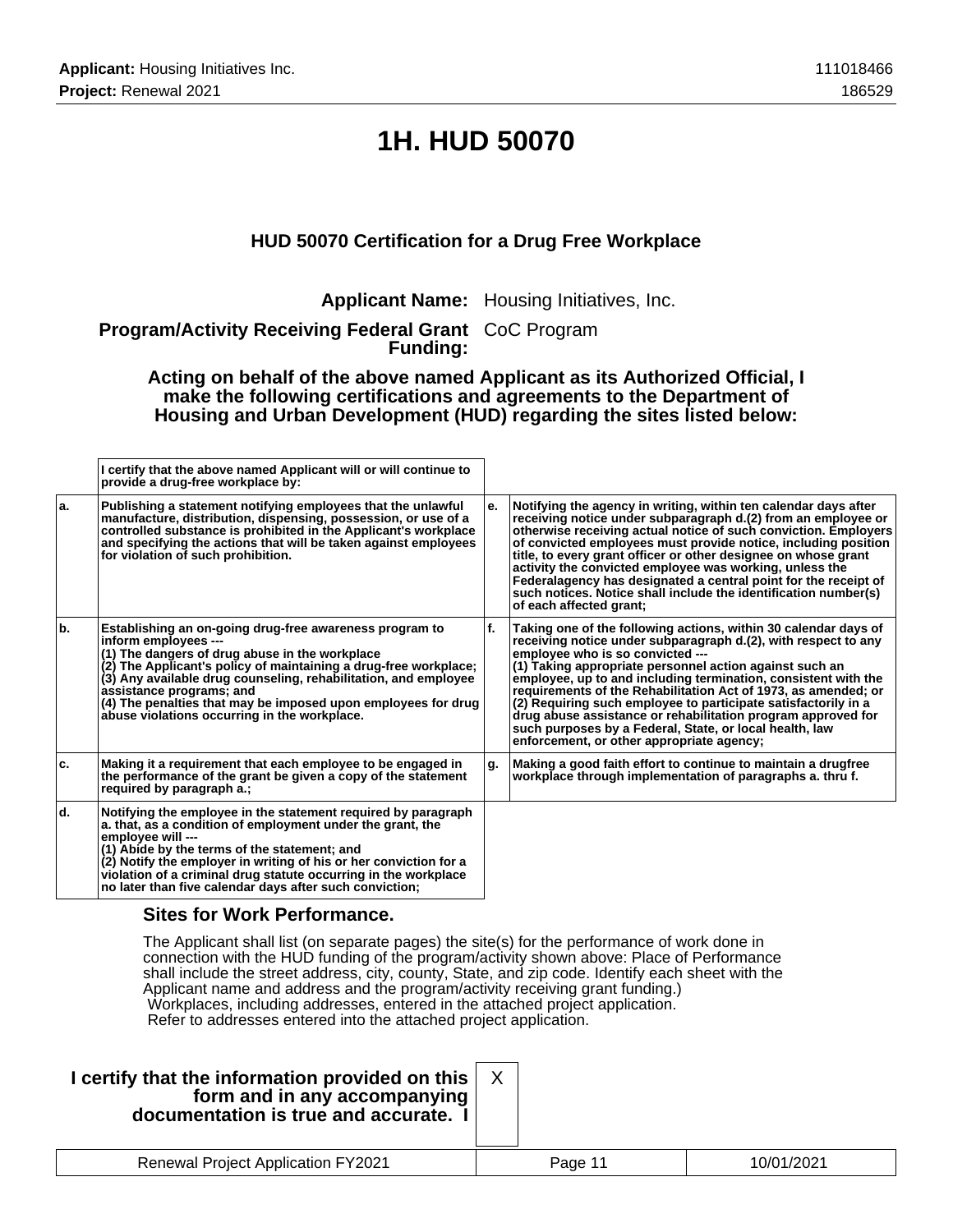**acknowledge that making, presenting, submitting, or causing to be submitted a false, fictitious, or fraudulent statement, representation, or certification may result in criminal, civil, and/or administrative sanctions, including fines, penalties, and imprisonment.**

> WARNING: Anyone who knowingly submits a false claim or makes a false statement is subject to criminal and/or civil penalties, including confinement for up to 5 years, fines, and civil and administrative penalties. (18 U.S.C. §§ 287, 1001, 1010, 1012; 31 U.S.C. §3729, 3802)

### **Authorized Representative**

| Prefix: Mr.                                                       |                                                                                              |
|-------------------------------------------------------------------|----------------------------------------------------------------------------------------------|
| <b>First Name: Bradley</b>                                        |                                                                                              |
| <b>Middle Name</b>                                                |                                                                                              |
| <b>Last Name: Hinkfuss</b>                                        |                                                                                              |
| Suffix:                                                           |                                                                                              |
|                                                                   | <b>Title:</b> Executive Director                                                             |
| <b>Telephone Number:</b> (608) 277-8330<br>(Format: 123-456-7890) |                                                                                              |
| (Format: 123-456-7890)                                            | <b>Fax Number:</b> (608) 277-1726                                                            |
|                                                                   | <b>Email:</b> bhinkfuss@housinginitiatives.org                                               |
|                                                                   | <b>Signature of Authorized Representative:</b> Considered signed upon submission in e-snaps. |
| <b>Date Signed: 09/30/2021</b>                                    |                                                                                              |

| <b>Renewal Project Application FY2021</b> | 'age | 10/01/2021 |
|-------------------------------------------|------|------------|
|-------------------------------------------|------|------------|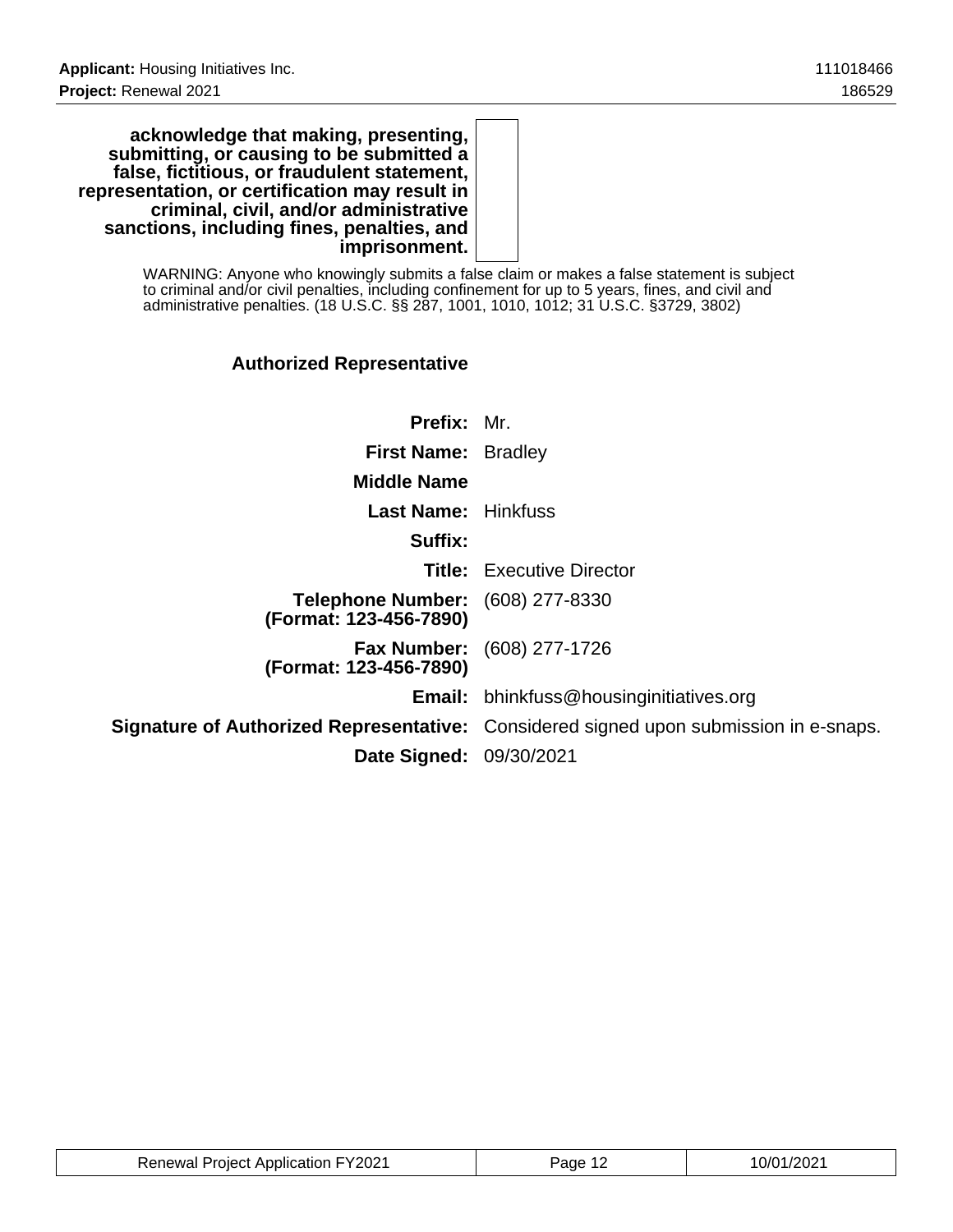### **CERTIFICATION REGARDING LOBBYING**

**Certification for Contracts, Grants, Loans, and Cooperative Agreements**

 **The undersigned certifies, to the best of his or her knowledge and belief, that:**

 **(1) No Federal appropriated funds have been paid or will be paid, by or on behalf of the undersigned, to any person for influencing or attempting to influence an officer or employee of an agency, a Member of Congress, an officer or employee of Congress, or an employee of a Member of Congress in connection with the awarding of any Federal contract, the making of any Federal grant, the making of any Federal loan, the entering into of any cooperative agreement, and the extension, continuation, renewal, amendment, or modification of any Federal contract, grant, loan, or cooperative agreement.**

 **2) If any funds other than Federal appropriated funds have been paid or will be paid to any person for influencing or attempting to influence an officer or employee of any agency, a Member of Congress, an officer or employee of Congress, or an employee of a Member of Congress in connection with this Federal contract, grant, loan, or cooperative agreement, the undersigned shall complete and submit Standard Form-LLL, ''Disclosure of Lobbying Activities,'' in accordance with its instructions.**

 **(3) The undersigned shall require that the language of this certification be included in the award documents for all subawards at all tiers (including subcontracts, subgrants, and contracts under grants, loans, and cooperative agreements) and that all subrecipients shall certify and disclose accordingly. This certification is a material representation of fact upon which reliance was placed when this transaction was made or entered into. Submission of this certification is a prerequisite for making or entering into this transaction imposed by section 1352, title 31, U.S. Code. Any person who fails to file the required certification shall be subject to a civil penalty of not less than \$10,000 and not more than \$100,000 for each such failure.**

 **Statement for Loan Guarantees and Loan Insurance**

 **The undersigned states, to the best of his or her knowledge and belief, that:**

 **If any funds have been paid or will be paid to any person for influencing or attempting to influence an officer or employee of any agency, a Member of Congress, an officer or employee of Congress, or an employee of a Member of Congress in connection with this commitment providing for the United States to insure or guarantee a loan, the undersigned shall complete and submit Standard Form-LLL, ''Disclosure of Lobbying Activities,'' in accordance with its instructions. Submission of this statement is a prerequisite for making or entering into this transaction imposed by section 1352, title 31, U.S. Code. Any person who fails to file**

| <b>Renewal Project Application FY2021</b> | Page 13 | 10/01/2021 |
|-------------------------------------------|---------|------------|
|-------------------------------------------|---------|------------|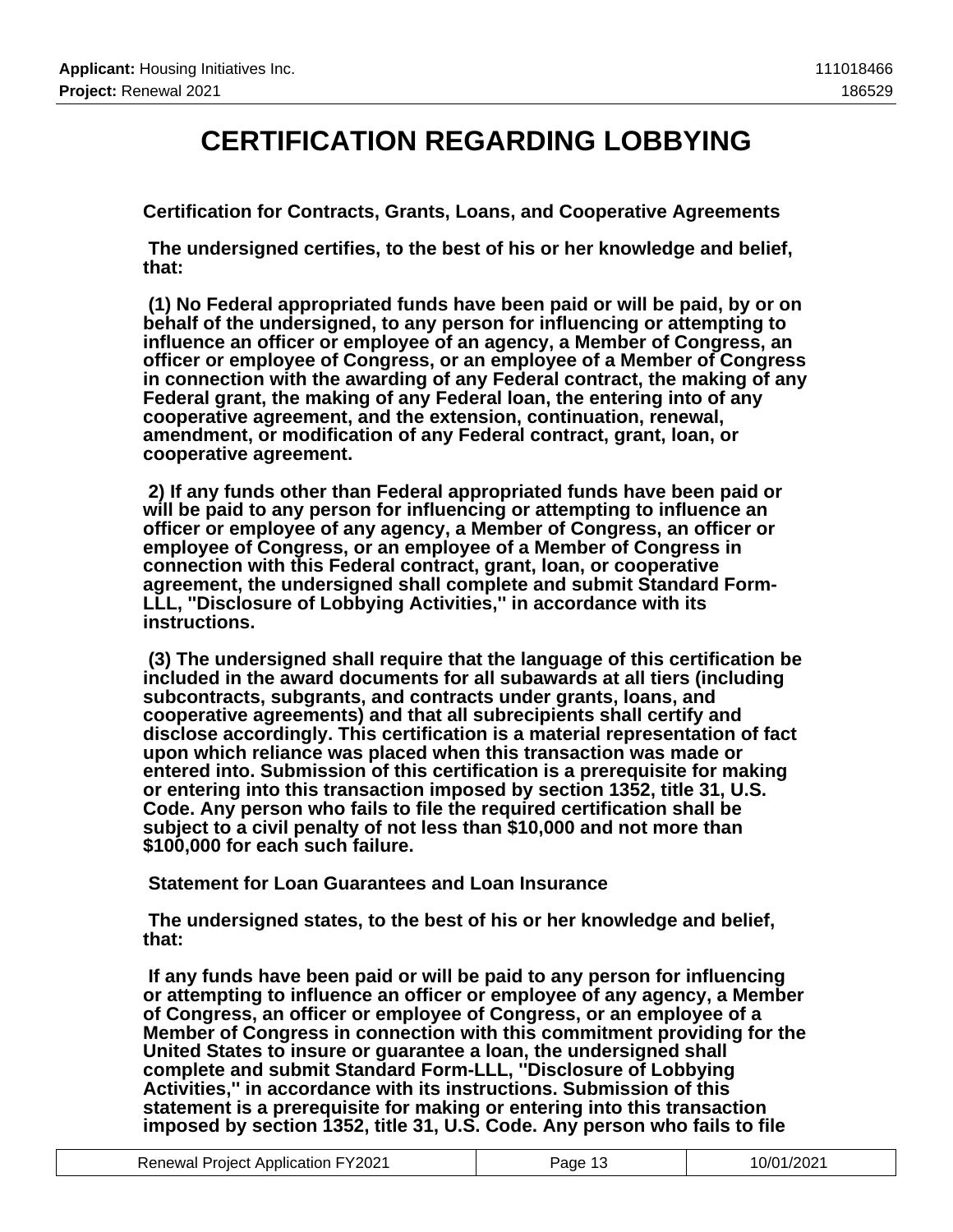#### **the required statement shall be subject to a civil penalty of not less than \$10,000 and not more than \$100,000 for each such failure.**

| I hereby certify that all the information stated<br>herein, as well as any information provided in $ $<br>the accompaniment herewith, is true and<br>accurate: I |  |
|------------------------------------------------------------------------------------------------------------------------------------------------------------------|--|
|                                                                                                                                                                  |  |
|                                                                                                                                                                  |  |

**Warning: HUD will prosecute false claims and statements. Conviction may result in criminal and/or civil penalties. (18 U.S.C. 1001, 1010, 1012; 31 U.S.C. 3729, 3802)**

**Applicant's Organization:** Housing Initiatives, Inc.

**Name / Title of Authorized Official:** Bradley Hinkfuss, Executive Director

**Signature of Authorized Official:** Considered signed upon submission in e-snaps.

**Date Signed:** 09/30/2021

| <b>Renewal Project Application FY2021</b> | Page 14 | 10/01/2021 |
|-------------------------------------------|---------|------------|
|-------------------------------------------|---------|------------|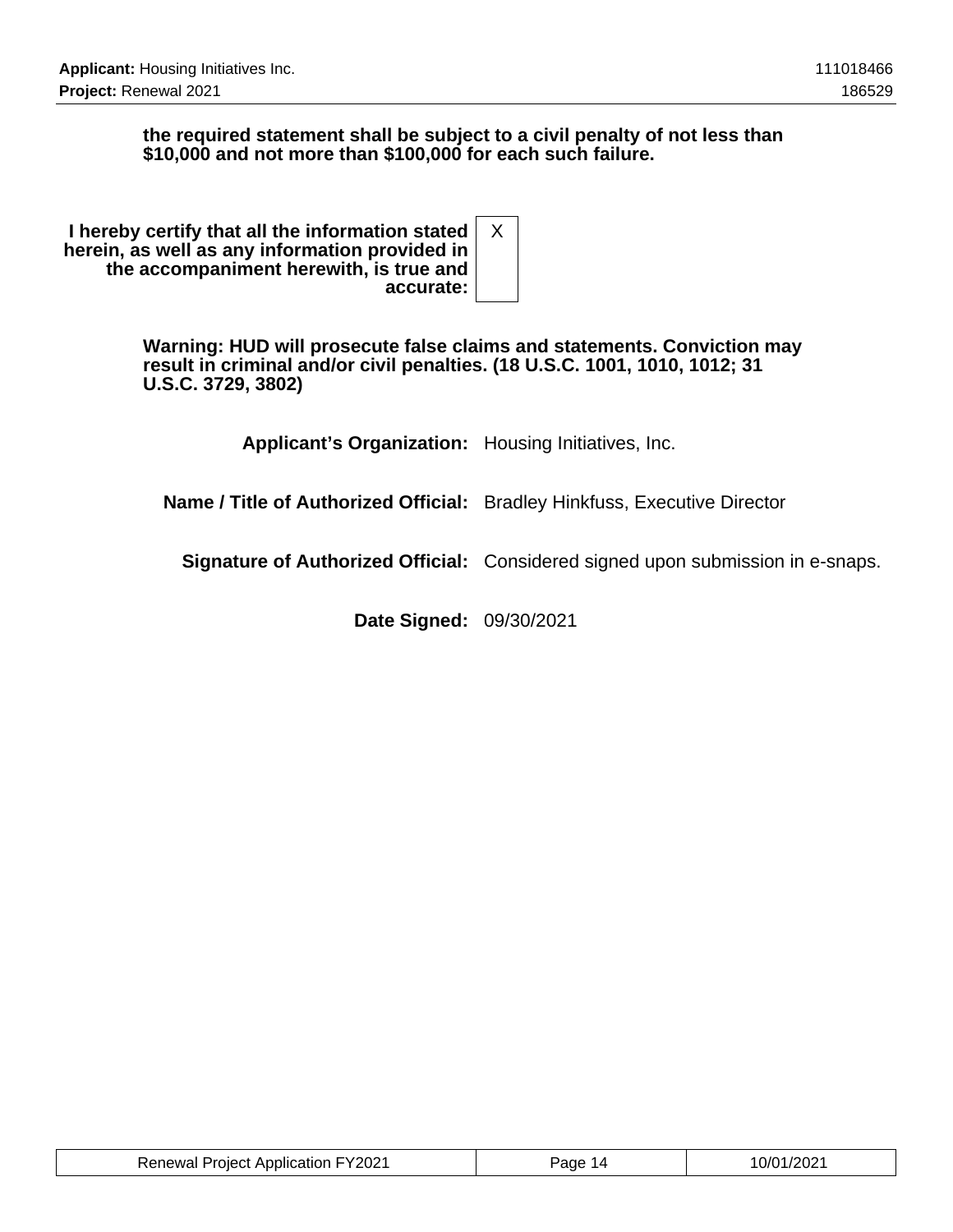# **1J. SF-LLL**

#### **DISCLOSURE OF LOBBYING ACTIVITIES Complete this form to disclose lobbying activities pursuant to 31 U.S.C. 1352. Approved by OMB0348-0046**

HUD requires a new SF-LLL submitted with each annual CoC competition and completing this screen fulfills this requirement.

Answer "Yes" if your organization is engaged in lobbying associated with the CoC Program and answer the questions as they appear next on this screen. The requirement related to lobbying as explained in the SF-LLL instructions states: "The filing of a form is required for each payment or agreement to make payment to any lobbying entity for influencing or attempting to influence an officer or employee of any agency, a Member of Congress, an officer or employee of Congress, or an employee of a Member of Congress in connection with a covered Federal action."

Answer "No" if your organization is NOT engaged in lobbying.

| <b>Does the recipient or subrecipient of this CoC</b> No<br>grant participate in federal lobbying activities<br>(lobbying a federal administration or<br>congress) in connection with the CoC<br>Program? |                                              |
|-----------------------------------------------------------------------------------------------------------------------------------------------------------------------------------------------------------|----------------------------------------------|
|                                                                                                                                                                                                           | <b>Legal Name:</b> Housing Initiatives, Inc. |
|                                                                                                                                                                                                           | Street 1: 1110 Ruskin St.                    |
| <b>Street 2:</b>                                                                                                                                                                                          |                                              |
|                                                                                                                                                                                                           | City: Madison                                |
| <b>County: Dane</b>                                                                                                                                                                                       |                                              |
|                                                                                                                                                                                                           | <b>State: Wisconsin</b>                      |
|                                                                                                                                                                                                           | <b>Country: United States</b>                |
| Zip / Postal Code: 53704                                                                                                                                                                                  |                                              |

**11. Information requested through this form is authorized by title 31 U.S.C. section 1352. This disclosure of lobbying activities is a material representation of fact upon which reliance was placed by the tier above when this transaction was made or entered into. This disclosure is required pursuant to 31 U.S.C. 1352. This information will be available for public inspection. Any person who fails to file the required disclosure shall be subject to a civil penalty of not less than \$10,000 and not more than \$100,000 for each such failure.**

| I certify that this information is true and $\vert$ |  |
|-----------------------------------------------------|--|
| complete.                                           |  |

|  | <b>Renewal Project Application FY2021</b> |  |  |
|--|-------------------------------------------|--|--|
|--|-------------------------------------------|--|--|

X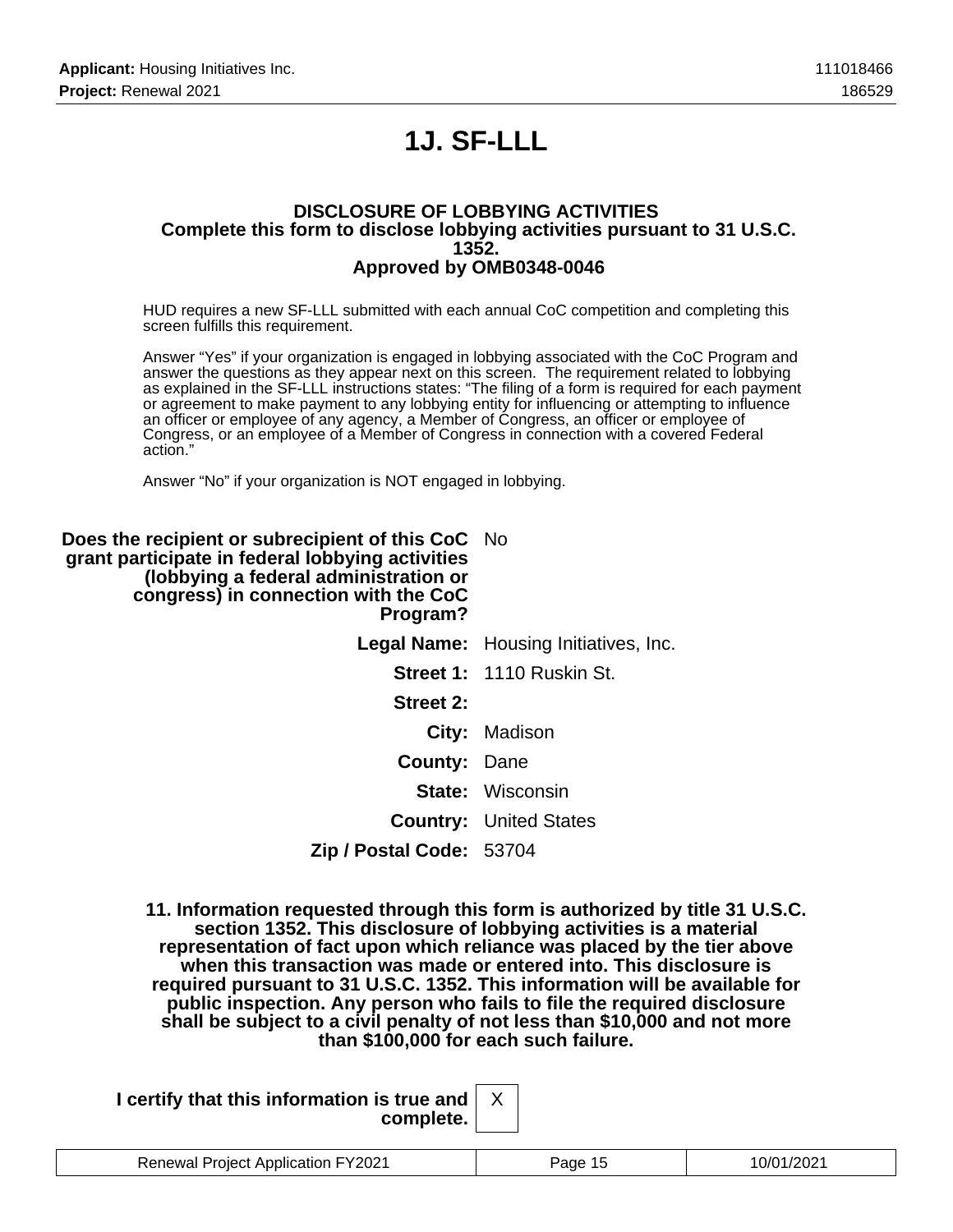| <b>Authorized Representative</b>                                  |                                                                                 |
|-------------------------------------------------------------------|---------------------------------------------------------------------------------|
| <b>Prefix: Mr.</b>                                                |                                                                                 |
| <b>First Name: Bradley</b>                                        |                                                                                 |
| <b>Middle Name:</b>                                               |                                                                                 |
| <b>Last Name:</b> Hinkfuss                                        |                                                                                 |
| Suffix:                                                           |                                                                                 |
|                                                                   | <b>Title:</b> Executive Director                                                |
| <b>Telephone Number:</b> (608) 277-8330<br>(Format: 123-456-7890) |                                                                                 |
| (Format: 123-456-7890)                                            | <b>Fax Number:</b> (608) 277-1726                                               |
|                                                                   | <b>Email:</b> bhinkfuss@housinginitiatives.org                                  |
|                                                                   | Signature of Authorized Official: Considered signed upon submission in e-snaps. |
| <b>Date Signed: 09/30/2021</b>                                    |                                                                                 |

| <b>Renewal Project Application FY2021</b> | Page 16 | 10/01/2021 |
|-------------------------------------------|---------|------------|
|-------------------------------------------|---------|------------|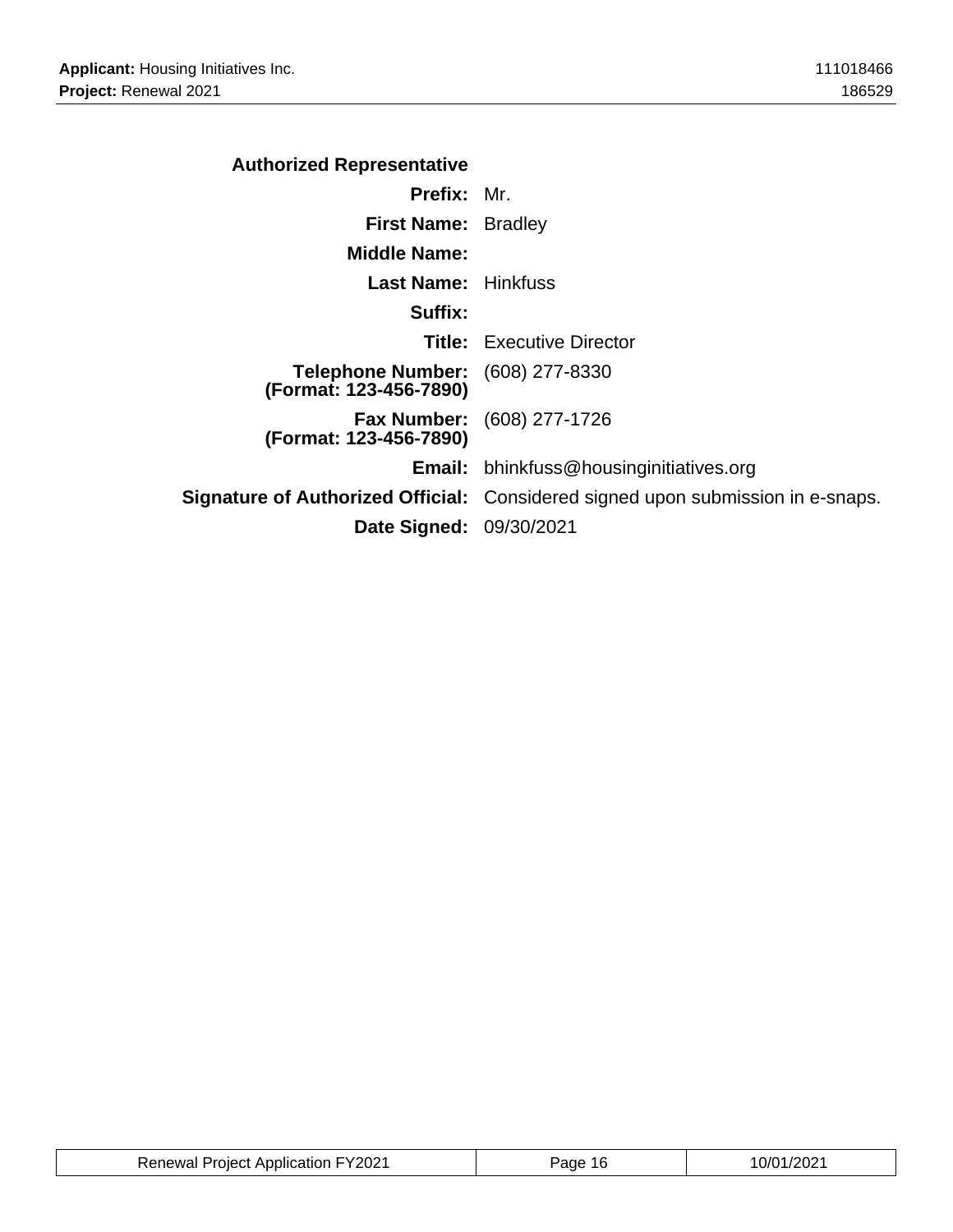## **IK. SF-424B**

### **(SF-424B) ASSURANCES - NON-CONSTRUCTION PROGRAMS**

#### **OMB Number: 4040-0007 Expiration Date: 02/28/2022**

NOTE: Certain of these assurances may not be applicable to your project or program. If you have questions, please contact the awarding agency. Further, certain Federal awarding agencies may require applicants to certify to additional assurances. If such is the case, you will be notified.

As the duly authorized representative of the applicant, I certify that the applicant:

**1. Has the legal authority to apply for Federal assistance and the institutional, managerial and financial capability (including funds sufficient to pay the non-Federal share of project cost) to ensure proper planning, management and completion of the project described in this application. 2. Will give the awarding agency, the Comptroller General of the United States and, if appropriate, the State, through any authorized representative, access to and the right to examine all records, books, papers, or documents related to the award; and will establish a proper accounting system in accordance with generally accepted accounting standards or agency directives. 3. Will establish safeguards to prohibit employees from using their positions for a purpose that constitutes or presents the appearance of personal or organizational conflict of interest, or personal gain. 4. Will initiate and complete the work within the applicable time frame after receipt of approval of the awarding agency. 5. Will comply with the Intergovernmental Personnel Act of 1970 (42 U.S.C. §§4728-4763) relating to prescribed standards for merit systems for programs funded under one of the 19 statutes or regulations specified in Appendix A of OPM's Standards for a Merit System of Personnel Administration (5 C.F.R. 900, Subpart F). 6. Will comply with all Federal statutes relating to nondiscrimination. These include but are not limited to: (a) Title VI of the Civil Rights Act of 1964 (P.L. 88-352) which prohibits discrimination on the basis of race, color or national origin; (b) Title IX of the Education Amendments of 1972, as amended (20 U.S.C.§§1681-1683, and 1685-1686), which prohibits discrimination on the basis of sex; (c) Section 504 of the Rehabilitation Act of 1973, as amended (29 U.S.C. §794), which prohibits discrimination on the basis of handicaps; (d) the Age Discrimination Act of 1975, as amended (42 U.S.C. §§6101-6107), which prohibits discrimination on the basis of age; (e) the Drug Abuse Office and Treatment Act of 1972 (P.L. 92-255), as amended, relating to nondiscrimination on the basis of drug abuse; (f) the Comprehensive Alcohol Abuse and Alcoholism Prevention, Treatment and Rehabilitation Act of 1970 (P.L. 91-616), as amended, relating to nondiscrimination on the basis of alcohol abuse or alcoholism, (g) §§523 and 527 of the Public Health Service Act of 1912 (42 U.S.C. §§290 dd-3 and 290 ee-3), as amended, relating to confidentiality of alcohol and drug abuse patient records; (h) Title VIII of the Civil Rights Act of 1968 (42 U.S.C. §§3601 et seq.), as amended, relating to nondiscrimination in the sale, rental or financing of housing; (i) any other nondiscrimination provisions in the specific statute(s) under which application for Federal assistance is being made; and, (j) the requirements of any other nondiscrimination statute(s) which may apply to the application.**

**7. Will comply, or has already complied, with the requirements of Titles II and III of the Uniform Relocation Assistance and Real Property Acquisition Policies Act of 1970 (P.L. 91-646) which provide for fair and equitable treatment of persons displaced or whose property is acquired as a result of Federal or federally-assisted programs. These requirements apply to all interests in real property acquired for project purposes regardless of Federal participation in purchases.**

| <b>Renewal Project Application FY2021</b> | Page <sup>1</sup> | 10/01/2021 |
|-------------------------------------------|-------------------|------------|
|-------------------------------------------|-------------------|------------|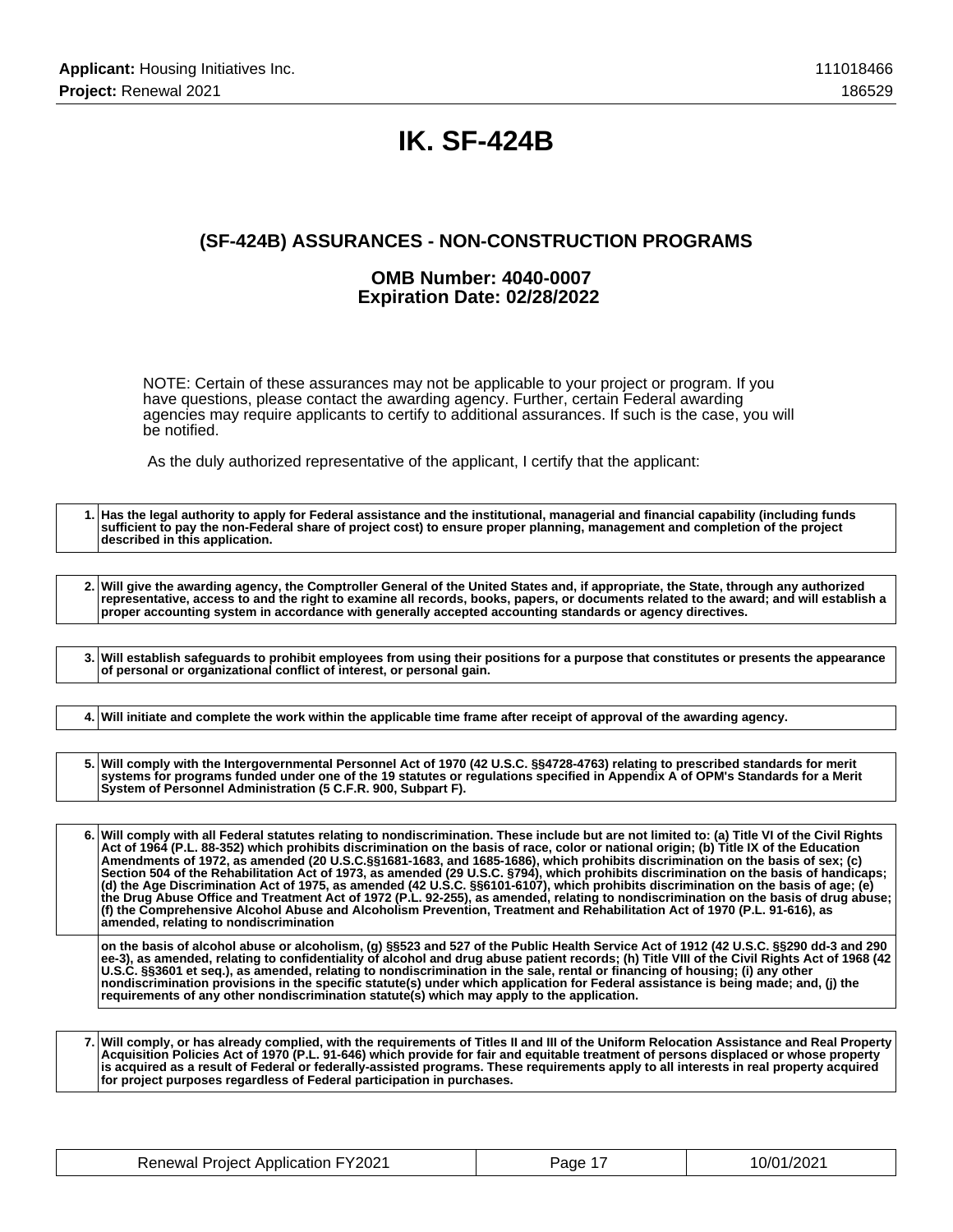**8. Will comply, as applicable, with provisions of the Hatch Act (5 U.S.C. §§1501-1508 and 7324-7328) which limit the political activities of employees whose principal employment activities are funded in whole or in part with Federal funds.**

**9. Will comply, as applicable, with the provisions of the Davis-Bacon Act (40 U.S.C. §§276a to 276a-7), the Copeland Act (40 U.S.C. §276c and 18 U.S.C. §874), and the Contract Work Hours and Safety Standards Act (40 U.S.C. §§327¬333), regarding labor standards for federally-assisted construction subagreements.**

**10. Will comply, if applicable, with flood insurance purchase requirements of Section 102(a) of the Flood Disaster Protection Act of 1973 (P.L. 93-234) which requires recipients in a special flood hazard area to participate in the program and to purchase flood insurance if the total cost of insurable construction and acquisition is \$10,000 or more.**

**11. Will comply with environmental standards which may be prescribed pursuant to the following: (a) institution of environmental quality control measures under the National Environmental Policy Act of 1969 (P.L. 91-190) and Executive Order (EO) 11514; (b) notification of violating facilities pursuant to EO 11738; (c) protection of wetlands pursuant to EO 11990; (d) evaluation of flood hazards in floodplains in accordance with EO 11988; (e) assurance of project consistency with the approved State management program developed under the Coastal Zone Management Act of 1972 (16 U.S.C. §§1451 et seq.); (f) conformity of Federal actions to State (Clean Air) Implementation Plans under Section 176(c) of the Clean Air Act of 1955, as amended (42 U.S.C. §§7401 et seq.); (g) protection of underground sources of drinking water under the Safe Drinking Water Act of 1974, as amended (P.L. 93-523); and, (h) protection of endangered species under the Endangered Species Act of 1973, as amended (P.L. 93¬205).**

**12. Will comply with the Wild and Scenic Rivers Act of 1968 (16 U.S.C. §§1271 et seq.) related to protecting components or potential components of the national wild and scenic rivers system.**

**13. Will assist the awarding agency in assuring compliance with Section 106 of the National Historic Preservation Act of 1966, as amended (16 U.S.C. §470), EO 11593 (identification and protection of historic properties), and the Archaeological and Historic Preservation Act of 1974 (16 U.S.C. §§469a-1 et seq.).**

**14. Will comply with P.L. 93-348 regarding the protection of human subjects involved in research, development, and related activities supported by this award of assistance.**

**15. Will comply with the Laboratory Animal Welfare Act of 1966 (P.L. 89-544, as amended, 7 U.S.C. §§2131 et seq.) pertaining to the care, handling, and treatment of warm blooded animals held for research, teaching, or other activities supported by this award of assistance.**

**16. Will comply with the Lead-Based Paint Poisoning Prevention Act (42 U.S.C. §§4801 et seq.) which prohibits the use of lead-based paint in construction or rehabilitation of residence structures.**

**17. Will cause to be performed the required financial and compliance audits in accordance with the Single Audit Act Amendments of 1996 and OMB Circular No. A-133, "Audits of States, Local Governments, and Non-Profit Organizations."**

**18. Will comply with all applicable requirements of all other Federal laws, executive orders, regulations, and policies governing this program.**

**19. Will comply with the requirements of Section 106(g) of the Trafficking Victims Protection Act (TVPA) of 2000, as amended (22 U.S.C. 7104) which prohibits grant award recipients or a sub-recipient from (1) Engaging in severe forms of trafficking in persons during the period of time that the award is in effect (2) Procuring a commercial sex act during the period of time that the award is in effect or (3) Using forced labor in the performance of the award or subawards under the award.**

| As the duly authorized representative of the $ $ |                       |
|--------------------------------------------------|-----------------------|
|                                                  | applicant, I certify: |



**Authorized Representative for:** Housing Initiatives, Inc.

**Prefix:** Mr.

| <b>Renewal Project Application FY2021</b> | <sup>5</sup> age 18 | 10/01/2021 |
|-------------------------------------------|---------------------|------------|
|-------------------------------------------|---------------------|------------|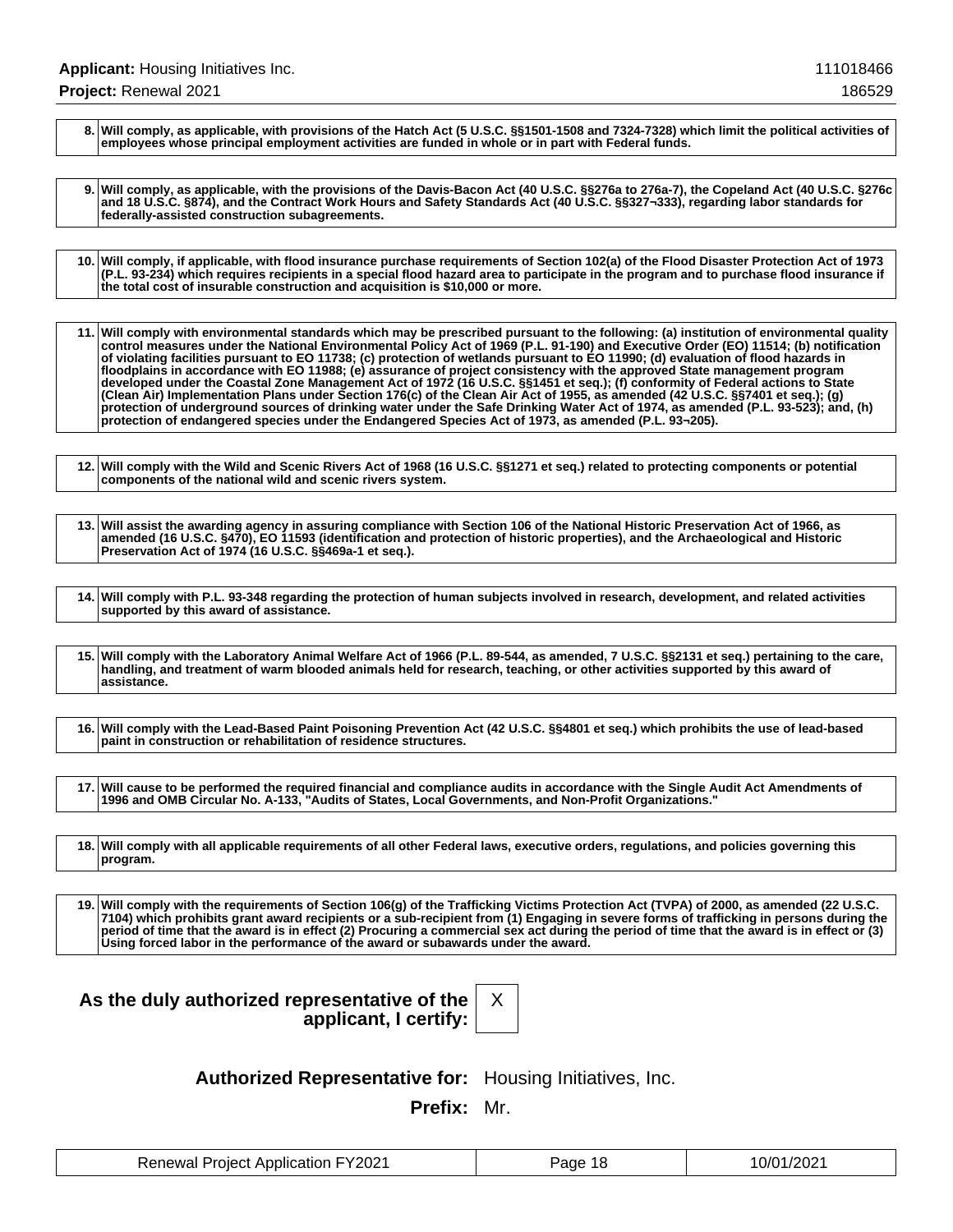| <b>First Name: Bradley</b>     |                                                                                                   |
|--------------------------------|---------------------------------------------------------------------------------------------------|
| <b>Middle Name:</b>            |                                                                                                   |
| <b>Last Name: Hinkfuss</b>     |                                                                                                   |
| Suffix:                        |                                                                                                   |
|                                | <b>Title:</b> Executive Director                                                                  |
|                                | <b>Signature of Authorized Certifying Official:</b> Considered signed upon submission in e-snaps. |
| <b>Date Signed: 09/30/2021</b> |                                                                                                   |

| <b>Renewal Project Application FY2021</b> | <sup>5</sup> age 19 | 10/01/2021 |
|-------------------------------------------|---------------------|------------|
|-------------------------------------------|---------------------|------------|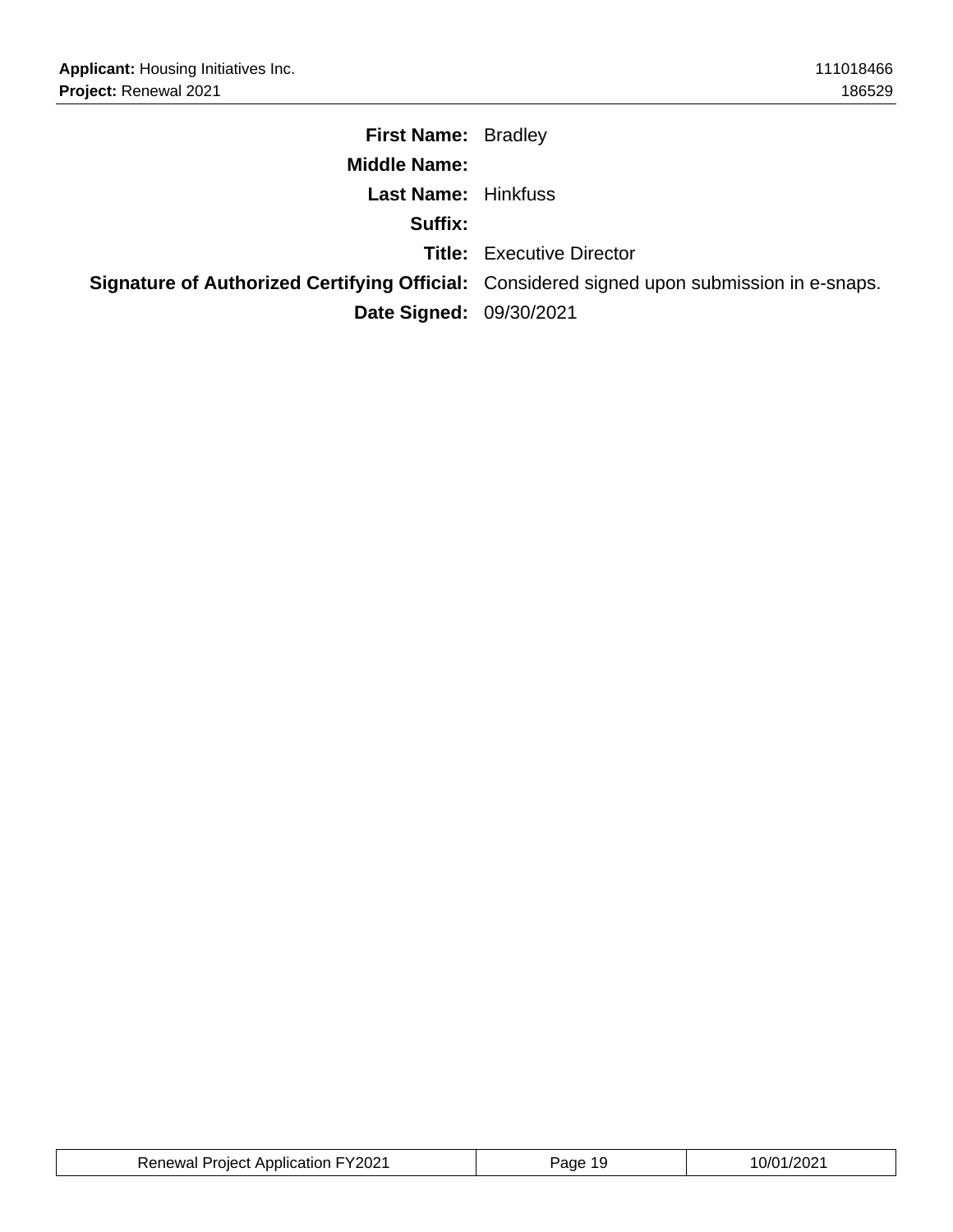### **Information About Submission without Changes**

Follow the instructions below making note of the exceptions and limitations to the "Submit Without Changes" process.

 In general, HUD expects a project's proposed project application information will remain the same from year-to-year unless changes are directed by HUD or approved through the grant agreement amendment process. However, HUD expects applicants to carefully review their information to determine if submitting without changes accurately reflects the expiring grant requesting renewal.

 Due to e-snaps limitations, only previously submitted renewal applications can import data into the FY 2021 renewal project application. The data from previously submitted new and renewal project applications can be imported into a FY 2021 renewal project application. The "Submit without Changes" process is not applicable for:

- first time renewing project applications
- a project application that did not import last FY 2019 information

 - a project that had Issues or Conditions that were addressed in FY 2019 Post-Award and updates need to be reflected in the FY 2021 project application

 - a project that had amendments approved in FY 2019 or FY 2020 that need to be reflected in the FY 2021 project application

 e-snaps will automatically be set to "Make Changes" and all questions on each screen must be updated.

 Renewal projects that brought forward data from FY 2019 and have either a Leasing budget, Operating budget or use HUD PAID RENTS (Actual Rents) instead of FMR MAY NOT use the "Submit Without Changes" process and e-snaps will automatically be set to "Make Changes". All Leasing and Operating budgets, along with Rental Assistance budgets that use HUD PAID Rent will need to be updated in the application. Refer to the GIW posted on the HUD Exchange for accurate budget information on leasing and operating budgets and refer to the HUD PAID RENT document sent by your field office from HUD HQ to accurately set your rental assistance budgets that use HUD PAID rents. This will only impact the FY 2021 competition.

 The e-snaps screens that remain "open" for required annual updates and do not affect applicants' ability to select "Submit without Changes" are:

- Recipient Performance Screen
- Consolidation and Expansion
- Screen 3A. Project Detail
- Screen 6D. Sources of Match
- All of Part 7: Attachments and Certification; and
- All of Part 8: Submission Summary.

 All other screens in Part 2 through Part 6 begin in "Read-Only" format and should be reviewed for accuracy; including any updates that were made to the 2019 or 2020 project during the CoC Post Award Issues and Conditions process or as amended. If all the imported data is accurate and no edits or updates are needed to any screens other than the mandatory screens and questions noted above, project applicants should select "Submit Without Changes" in Part 8. If project applicants imported data and do need to make updates to the information on one or more screens, they must navigate to Part 8: "Submission Without Changes" Screen, select "Make Changes", and check the box next to each relevant screen title to unlock screens for editing. After project applicants select the screens they intend to edit via checkboxes, click ""Save"" and those screens will be available for edit. Once a project applicant selects a checkbox and clicks ""Save"", the project applicant cannot uncheck the box.

 Please refer to the Detailed Instructions found on the left side menu of e-snaps or hud.gov to find more in depth information about applying under the FY 2021 CoC Competition.

| <b>Renewal Project Application FY2021</b> | Page 20 | 10/01/2021 |
|-------------------------------------------|---------|------------|
|-------------------------------------------|---------|------------|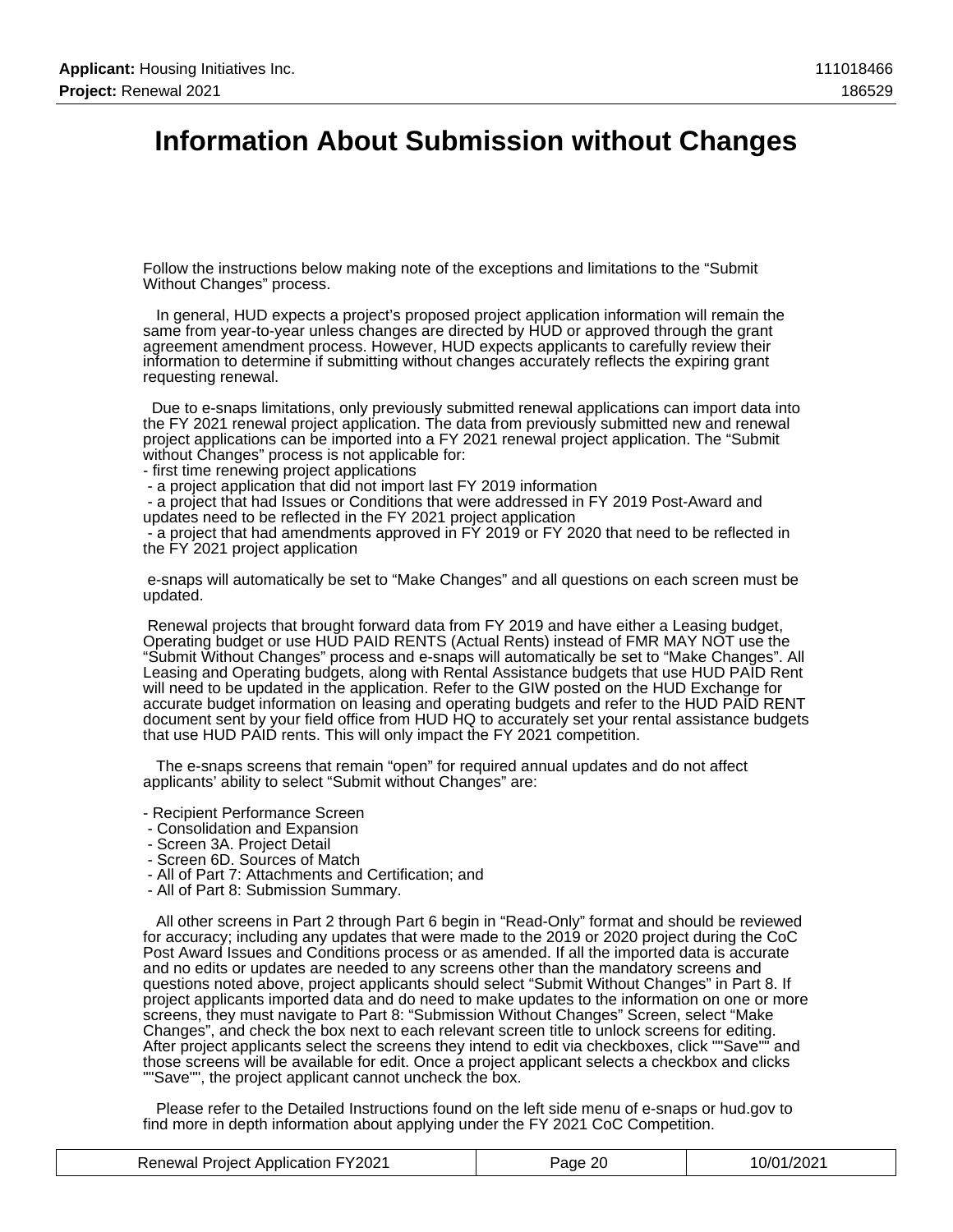### **Submission Without Changes**

#### **1. Are the requested renewal funds reduced** No **from the previous award due to reallocation?**

**2. Do you wish to submit this application** Make changes **without making changes? Please refer to the guidelines below to inform you of the requirements.**

#### **3. Specify which screens require changes by clicking the checkbox next to the name and then clicking the Save button.**

| Part 2 - Subrecipient Information              |          |
|------------------------------------------------|----------|
| 2A. Subrecipients                              |          |
| Part 3 - Project Information                   |          |
| 3A. Project Detail                             | X        |
| 3B. Description                                |          |
| 3C. Dedicated Plus                             |          |
| Part 4 - Housing Services and HMIS             |          |
| <b>4A. Services</b>                            |          |
| 4B. Housing Type                               |          |
| Part 5 - Participants and Outreach Information |          |
| 5A. Households                                 |          |
| 5B. Subpopulations                             |          |
| Part 6 - Budget Information                    |          |
| 6A. Funding Request                            |          |
| 6D. Match                                      | $\times$ |
| 6E. Summary Budget                             |          |
| Part 7 - Attachment(s) & Certification         |          |

| <b>Renewal Project Application FY2021</b> | Page 21 | 10/01/2021 |
|-------------------------------------------|---------|------------|
|-------------------------------------------|---------|------------|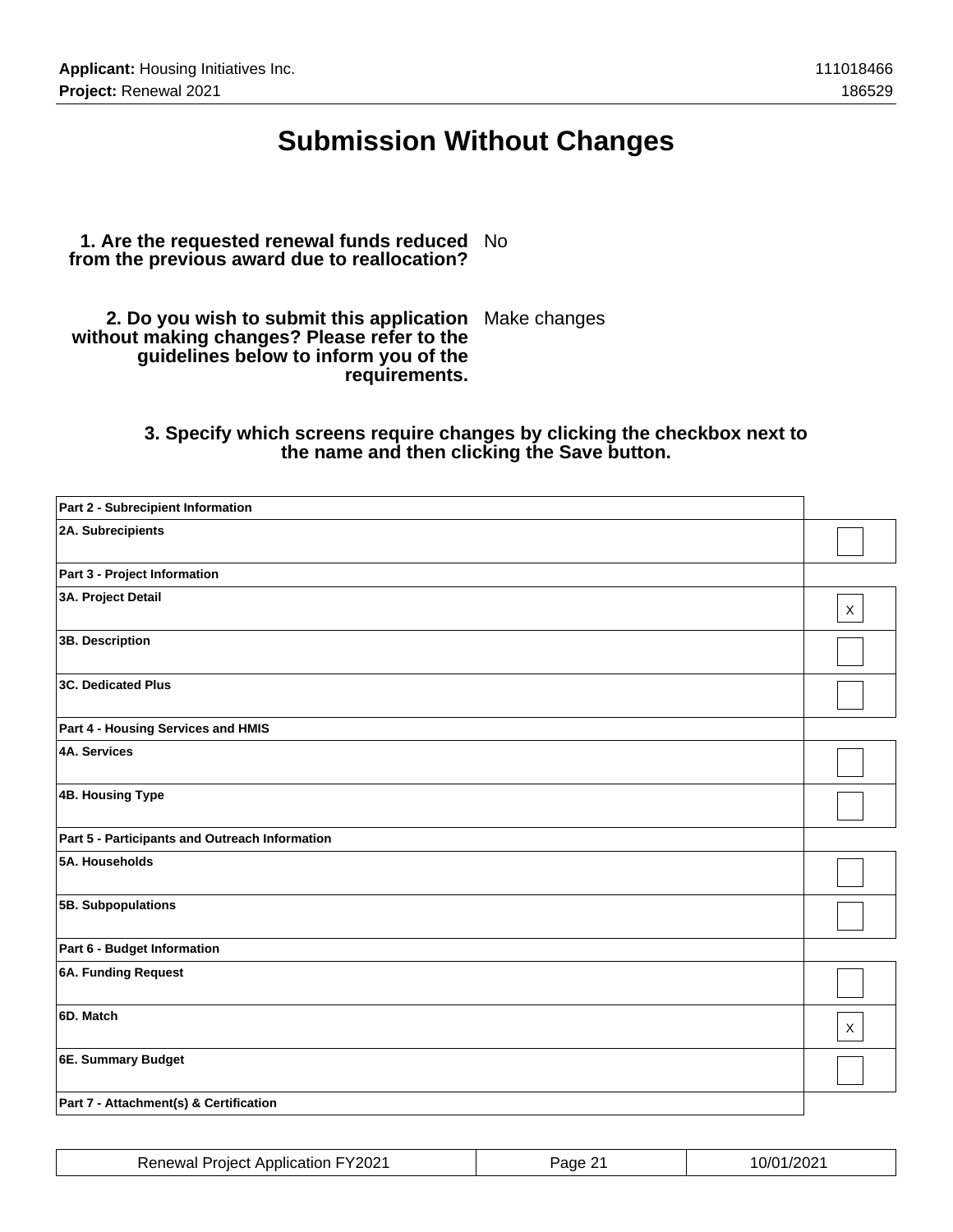| 7A. Attachment(s)                | X |
|----------------------------------|---|
| 7A. In-Kind Match MOU Attachment |   |
| 7B. Certification                | X |

**You have selected "Make Changes" to question #2 above. Provide a brief description of the changes that will be made to the project information screens (bullets are appropriate):**

Housing Type was updated- city name was missing

 **You have selected "Make Changes." Once this screen is saved, you will be prohibited from "unchecking" any box that has been checked regardless of whether a change to data on the corresponding screen will be made.**

| <b>Renewal Project Application FY2021</b> | Page 22 | 10/01/2021 |
|-------------------------------------------|---------|------------|
|-------------------------------------------|---------|------------|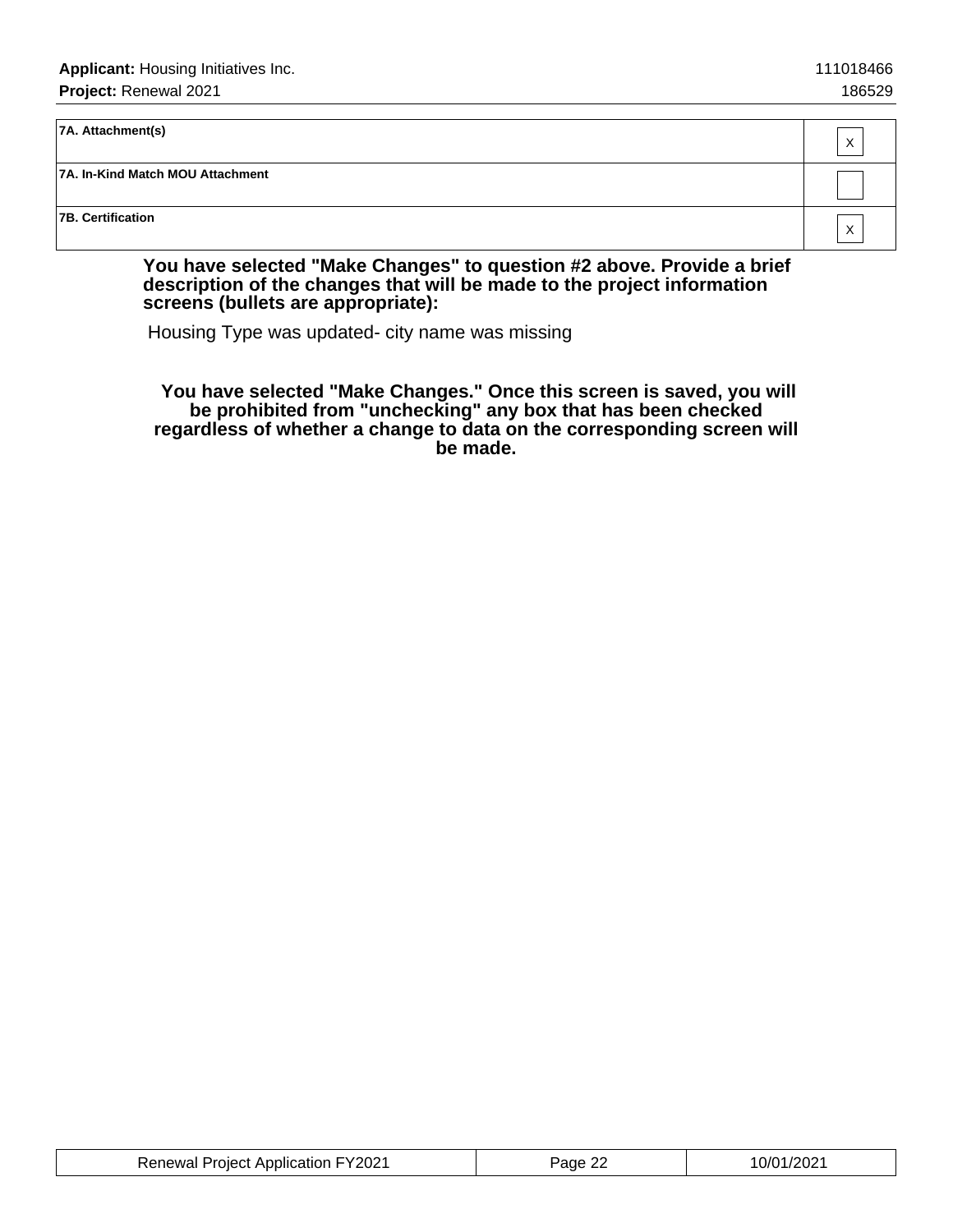### **Recipient Performance**

- **1. Did you submit your previous year's** Yes **Annual Performance Report (APR) on time?**
- **2. Do you have any unresolved HUD** No **Monitoring or OIG Audit finding(s) concerning any previous grant term related to this renewal project request?**
	- **3. Do you draw funds quarterly for your** Yes **current renewal project?**
	- **4. Have any funds remained available for** No **recapture by HUD for the most recently expired grant term related to this renewal project request?**

| <b>Renewal Project Application FY2021</b> | Page 23 | 10/01/2021 |
|-------------------------------------------|---------|------------|
|-------------------------------------------|---------|------------|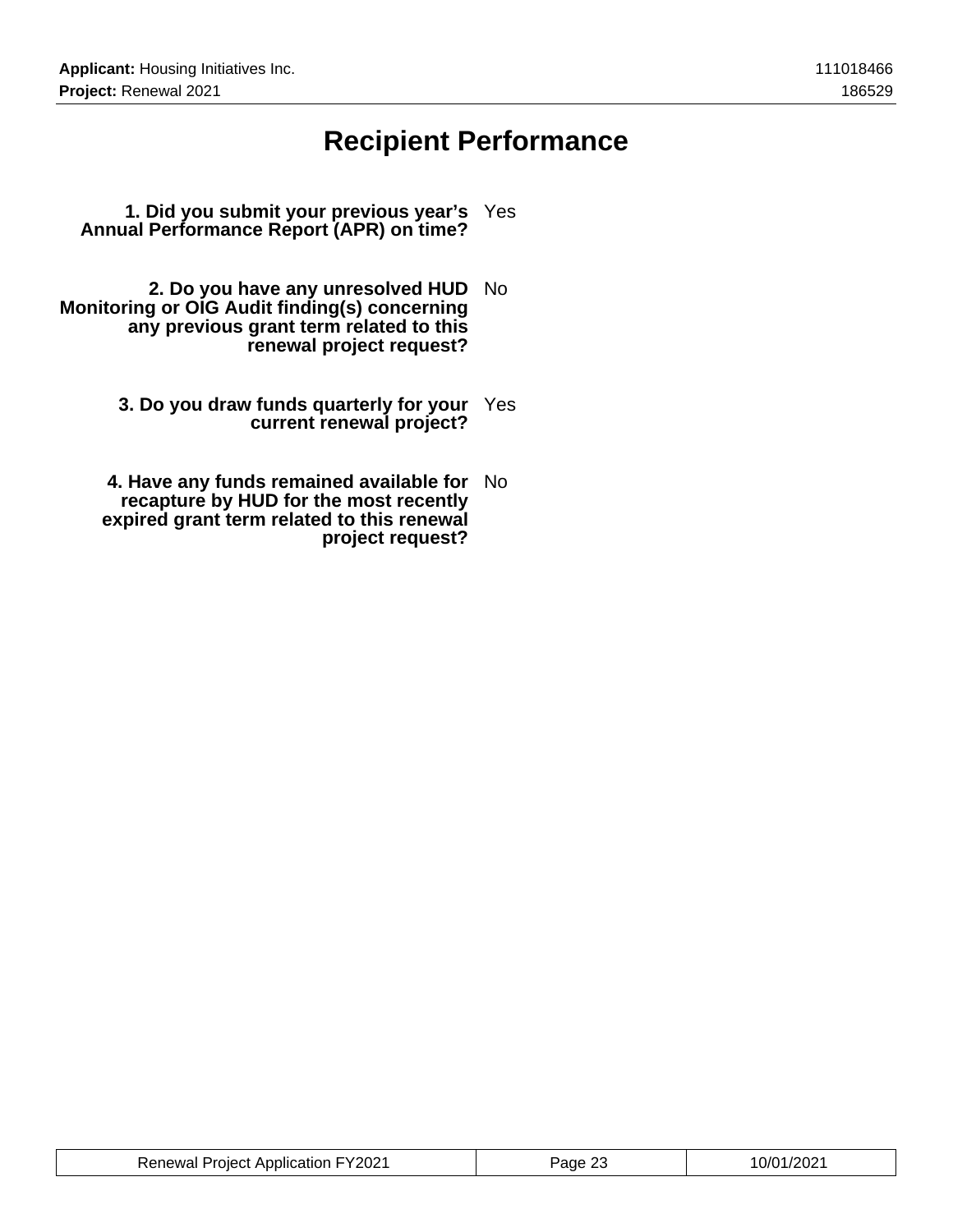### **Renewal Grant Consolidation or Renewal Grant Expansion**

The FY2021 CoC Competition will continue offering opportunities to expand or consolidate CoC projects. A few changes have occurred that differentiate the process from FY 2019.

1. Expansions and Consolidations will submit individual applications.

 a. Expansions will ONLY submit a Stand-Alone Renewal application and a Stand-Alone New application.

 b. Consolidations will ONLY submit individual renewal project applications, identifying the renewal application that will survive, and the renewal applications that will terminate. Up to 10 grants may be included in a consolidation.

 2. HUD HQ will combine the data (e.g., units, budgets) for Expansion or Consolidation requests from the individual project applications selected for conditional award and provide a data report with further instructions for the field office and conditional recipient.

#### **1. Is this renewal project application** No **requesting to consolidate or expand?**

If "No" click on "Next" or "Save & Next" below to move to the next screen.

| <b>Renewal Project Application FY2021</b> | Page 24 | 10/01/2021 |
|-------------------------------------------|---------|------------|
|-------------------------------------------|---------|------------|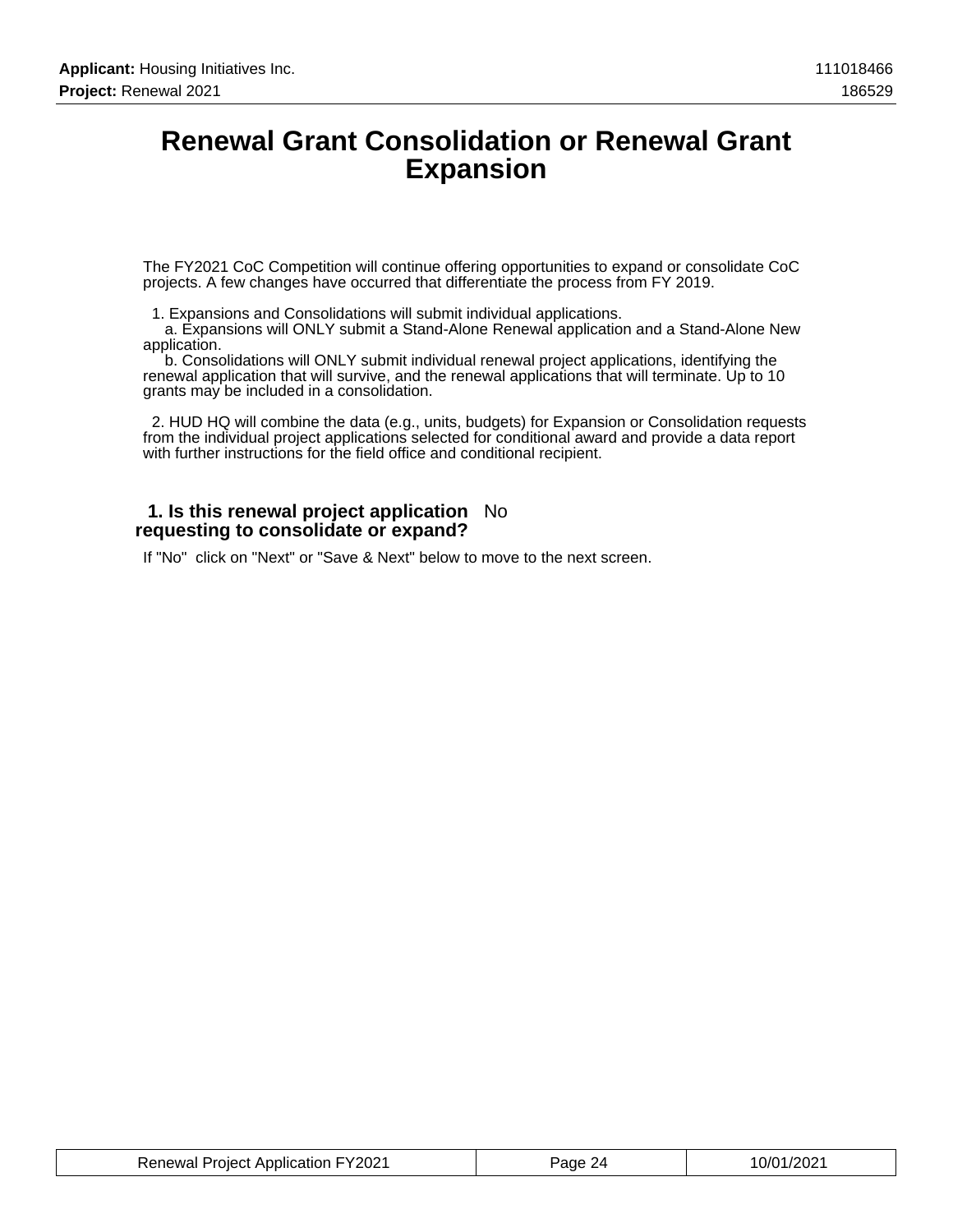## **2A. Project Subrecipients**

**This screen is currently read only and only includes data from the previous grant. To make changes to this information, navigate to the Submission without Changes screen, select "Make Changes" in response to Question 2, and then check the box next each screen that requires a change to match the current grant agreement, as amended, or to account for a reallocation of funds.**

**This form lists the subrecipient organization(s) for the project. To add a subrecipient, select the icon. To view or update subrecipient information already listed, select the view** 

#### **Total Expected Sub-Awards:** \$0

| <b>Organization</b> | <b>Type</b>                 | Sub-<br>Award<br><b>Amount</b> |
|---------------------|-----------------------------|--------------------------------|
|                     | This list contains no items |                                |

| <b>Renewal Project Application FY2021</b> | Page 25 | 10/01/2021 |
|-------------------------------------------|---------|------------|
|-------------------------------------------|---------|------------|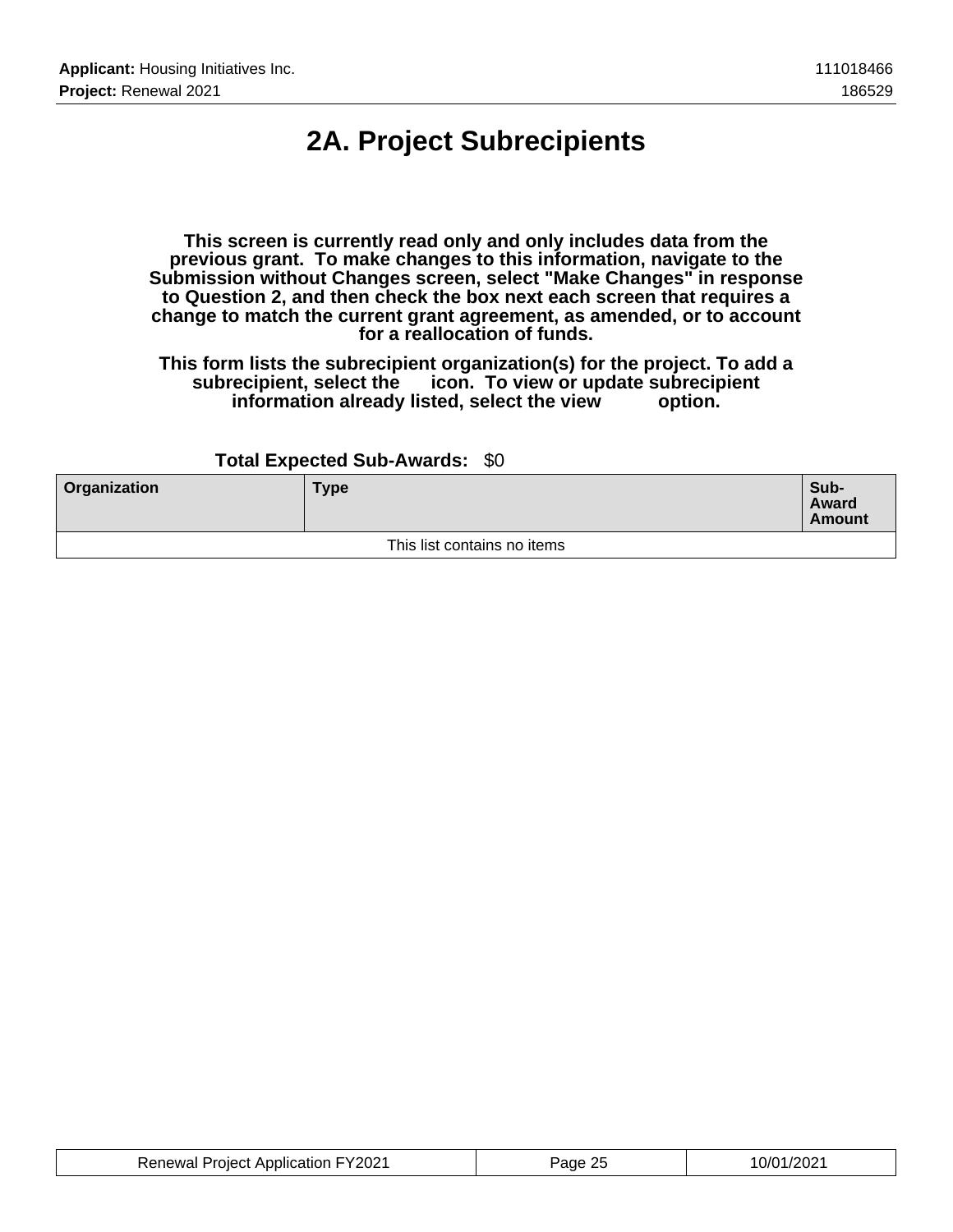## **3A. Project Detail**

### **1. Expiring Grant Project Identification** WI0181 **Number (PIN):**

(e.g., the "Federal Award Identifier" indicated on form 1A. Application Type)

**2. CoC Number and Name:** WI-503 - Madison/Dane County CoC

**3. CoC Collaborative Applicant Name:** City of Madison

**4. Project Name:** Renewal 2021

**5. Project Status:** Standard

**6. Component Type:** PH

**6a. Select the type of PH project.** PSH

**7. Is your organization, or subrecipient, a** No **victim service provider defined in 24 CFR 578.3?**

#### **8. Does this project include Replacement** No **Reserves as a CoC Operating Cost?**

(Attachment Requirement)

| <b>Renewal Project Application FY2021</b> | Page 26 | 10/01/2021 |
|-------------------------------------------|---------|------------|
|-------------------------------------------|---------|------------|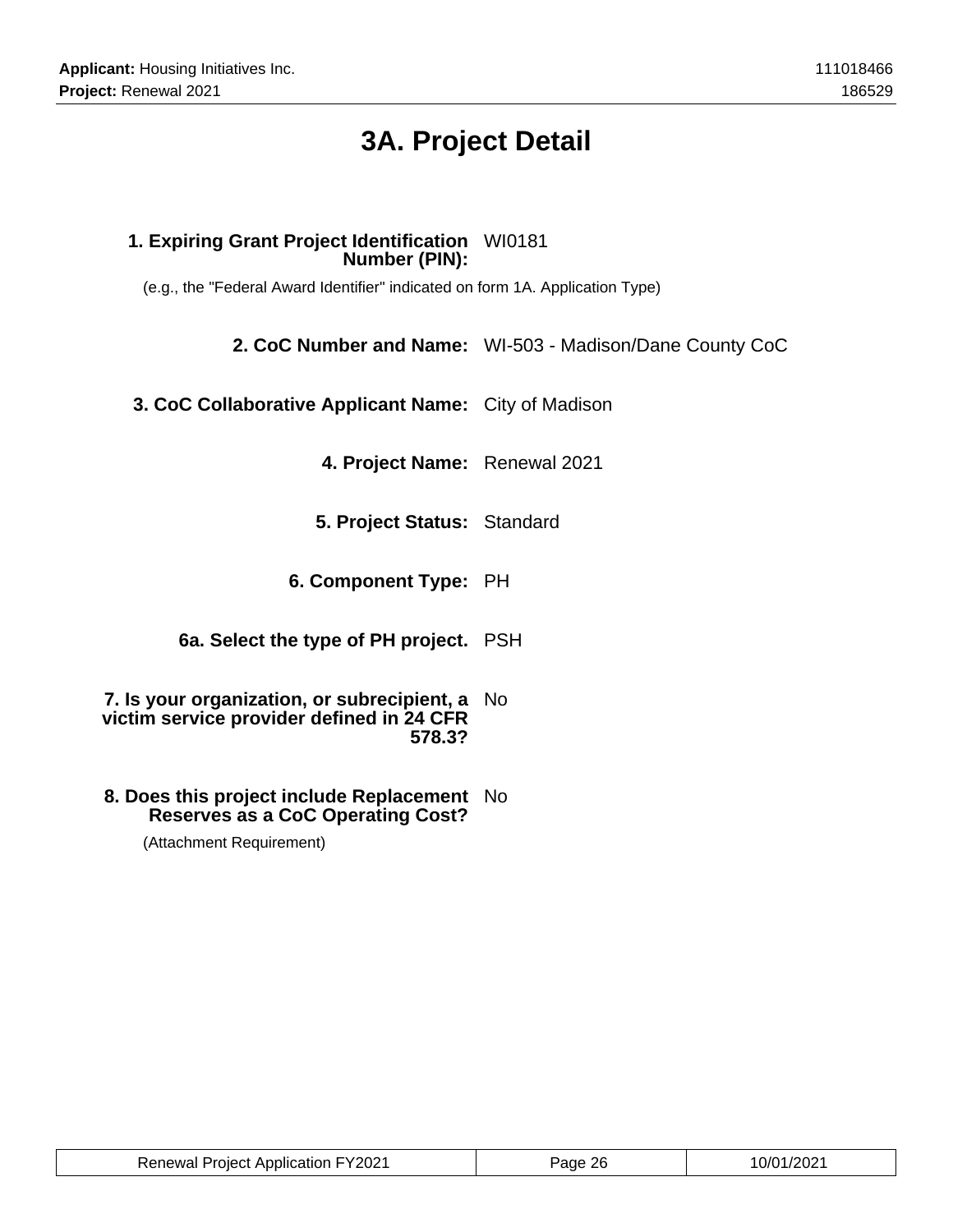## **3B. Project Description**

**This screen is currently read only and only includes data from the previous grant. To make changes to this information, navigate to the Submission without Changes screen, select "Make Changes" in response to Question 2, and then check the box next each screen that requires a change to match the current grant agreement, as amended, or to account for a reallocation of funds.**

#### **1. Provide a description that addresses the entire scope of the proposed project.**

The Housing Initiatives services team will provide supportive services to help clients live independently. The team is comprised of 4 case managers, 1 of which serves as a Lead Case Manager. The case managers will be committed to advancing the housing first model and harm reduction strategies in order to best engage and reintegrate chronically homeless individuals. Their office is centrally located within the 16 unit building, that serves 15 households. Each client will have a diagnosis of severe mental illness with a determination that they cannot live independently without supportive services. There is a no barrier housing entry for participants and the staff will use a program retention based on harm reduction approach.

No Barrier Housing Entry: The following characteristics does not become barriers to entering into this project: no income, current or past substance abuse, criminal record, resistance to services, significant health or behavioral health challenges, vulnerability to illness, death or victimization. Persons on the sexual offender registry will not be turned down. Individuals on the Madison/Dane CoC Housing Priority List-Singles List will be contacted to verify eligibility in the order of the community priority determined by the length of homelessness and the severity of needs (VI-SPDAT score).

Program Retention Based on Harm Reduction Approach: Staff is being trained in evidence based best practices, including the stages of change framework, motivational interviewing techniques, and the harm reduction approach. Such engagement and intervention will build trust and help program participants rekindle hopes and goals. Staff also tries to build motivation while exploring with participants the benefit of changing, reducing, or eliminating high-risk behaviors, and establish and maintain a relationship with participants even if they continue to engage in high-risk behaviors.

At full utilization we project to house 15 households with at least one participant who qualifies as chronically homeless. Of those households, we project 94% will meet HUD stability measure of remaining in permanent housing at the end of the operating year. We will also project at least 81% will meet the HUD income measure of maintaining or increasing their income as of the end of the operating year of project exit.

| <b>Renewal Project Application FY2021</b> | Page 27 | 10/01/2021 |
|-------------------------------------------|---------|------------|
|-------------------------------------------|---------|------------|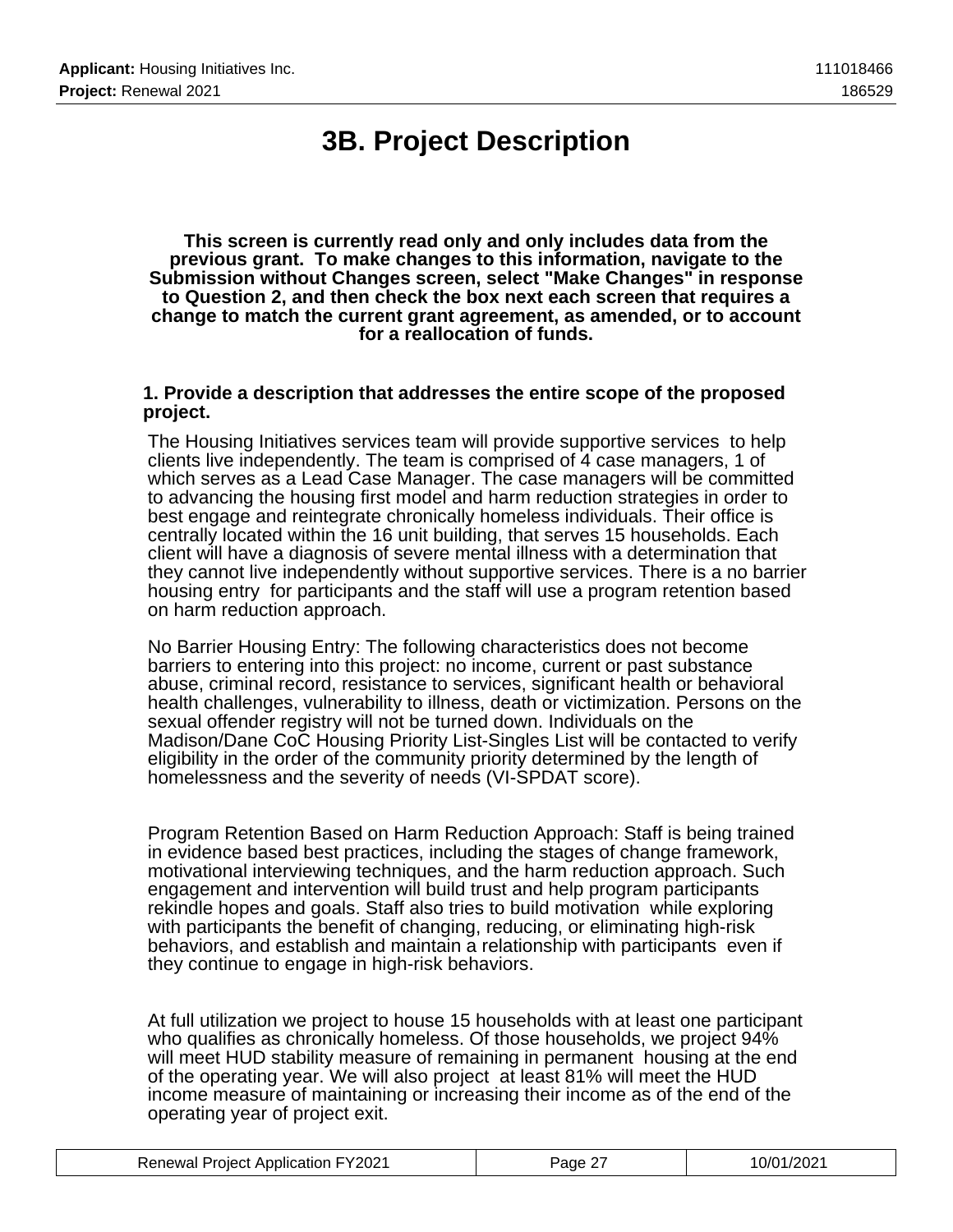#### **2. Check the appropriate box(s) if this project will have a specific subpopulation focus. (Select all that apply)**

| <b>N/A - Project Serves All Subpopulations</b> | Domestic Violence              |  |
|------------------------------------------------|--------------------------------|--|
| Veterans                                       | <b>Substance Abuse</b>         |  |
| Youth (under 25)                               | Mental Illness                 |  |
| <b>Families with Children</b>                  | <b>HIV/AIDS</b>                |  |
|                                                | <b>Chronic Homeless</b>        |  |
|                                                | Other (Click 'Save' to update) |  |

### **3. Housing First**

### **3a. Does the project quickly move** Yes **participants into permanent housing**

#### **3b. Does the project enroll program participants who have the following barriers? Select all that apply.**

| Having too little or little income                                                           | Х |
|----------------------------------------------------------------------------------------------|---|
| Active or history of substance use                                                           | X |
| Having a criminal record with exceptions<br>for state-mandated restrictions                  | X |
| <b>History of victimization</b><br>(e.g. domestic violence, sexual assault, childhood abuse) | Χ |
| None of the above                                                                            |   |

#### **3c. Will the project prevent program participant termination for the following reasons? Select all that apply.**

| Failure to participate in supportive services                                                                               |              |
|-----------------------------------------------------------------------------------------------------------------------------|--------------|
| Failure to make progress on a service plan                                                                                  |              |
| Loss of income or failure to improve income                                                                                 | $\checkmark$ |
| Any other activity not covered in a lease agreement typically found for unassisted persons in the project's geographic area | X            |
| None of the above                                                                                                           |              |

#### **3d. Does the project follow a "Housing First"** Yes **approach?**

| <b>Renewal Project Application FY2021</b> | Page 28 | 10/01/2021 |
|-------------------------------------------|---------|------------|
|-------------------------------------------|---------|------------|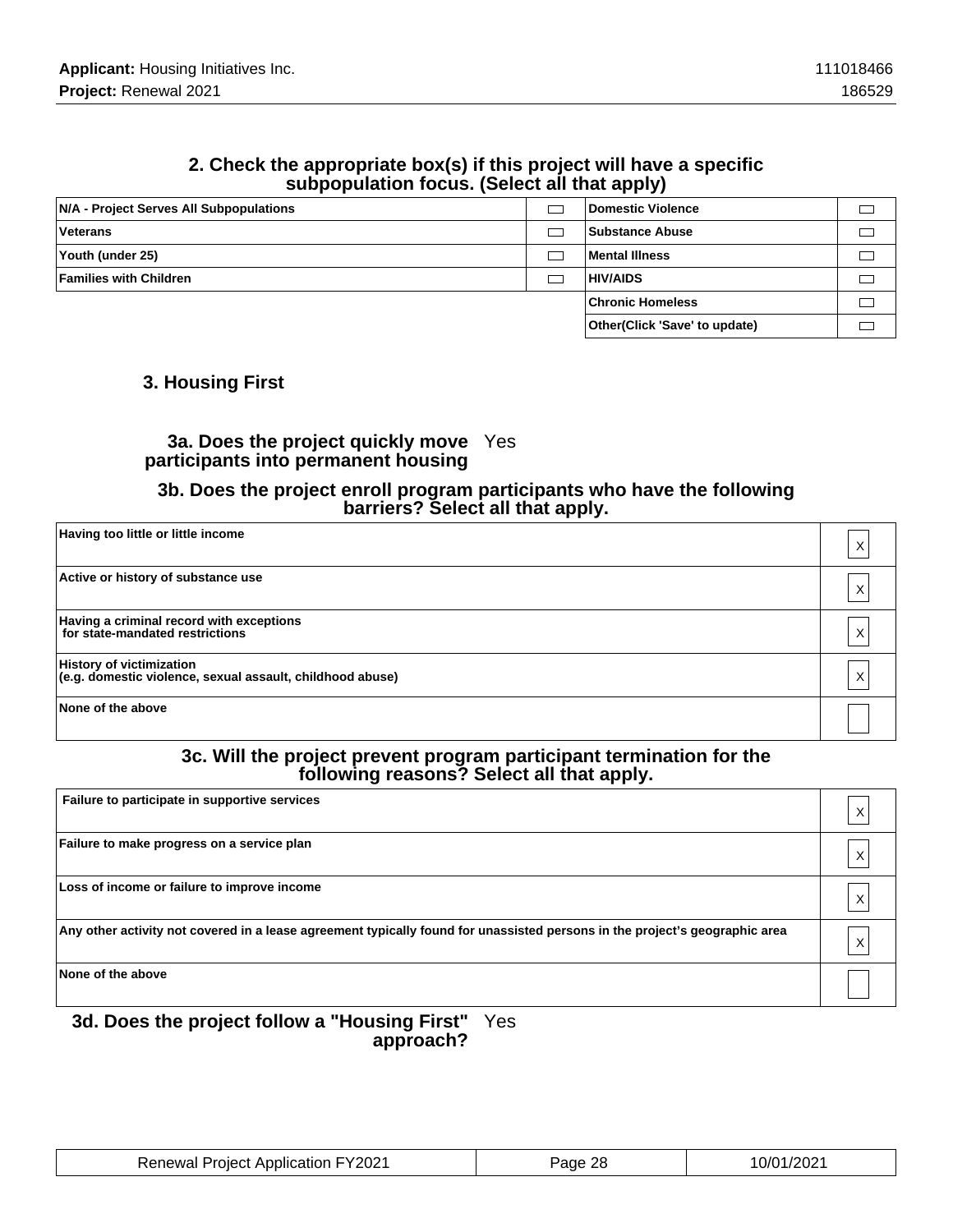## **3C. Dedicated Plus**

**This screen is currently read only and only includes data from the previous grant. To make changes to this information, navigate to the Submission without Changes screen, select "Make Changes" in response to Question 2, and then check the box next each screen that requires a change to match the current grant agreement, as amended, or to account for a reallocation of funds.**

**Dedicated and DedicatedPLUS**

**A "100% Dedicated" project is a permanent supportive housing project that commits 100% of its beds to chronically homeless individuals and families, according to NOFA Section lll.3.b.**

 **A "DedicatedPLUS" project is a permanent supportive housing project where 100% of the beds are dedicated to serve individuals with disabilities and families in which one adult or child has a disability, including unaccompanied homeless youth, that at a minimum, meet ONE of the following criteria according to NOFA Section lll.3.d:**

(1) experiencing chronic homelessness as defined in 24 CFR 578.3;

 (2) residing in a transitional housing project that will be eliminated and meets the definition of chronically homeless in effect at the time in which the individual or family entered the transitional housing project;

 (3) residing in a place not meant for human habitation, emergency shelter, or safe haven; but the individuals or families experiencing chronic homelessness as defined at 24 CFR 578.3 had been admitted and enrolled in a permanent housing project within the last year and were unable to maintain a housing placement;

 (4) residing in transitional housing funded by a joint TH and PH-RRH component project and who were experiencing chronic homelessness as defined at 24 CFR 578.3 prior to entering the project;

 (5)residing and has resided in a place not meant for human habitation, a safe haven, or emergency shelter for at least 12 months in the last three years, but has not done so on four separate occasions; or

 (6) receiving assistance through a Department of Veterans Affairs(VA)-funded homeless assistance program and met one of the above criteria at initial intake to the VA's homeless assistance system.

 A renewal project where 100 percent of the beds are dedicated in their current grant as described in NOFA Section lll.A.3.b. must either become DedicatedPLUS or remain 100% Dedicated. If a renewal project currently has 100 percent of its beds dedicated to chronically homeless individuals and families and elects to become a DedicatedPLUS project, the project will be required to adhere to all fair housing requirements at 24 CFR 578.93. Any beds that the applicant identifies in this application as being dedicated to chronically homeless individuals and families in a DedicatedPLUS project must continue to operate in accordance with Section lll.A.3.b. Beds are identified on Screen 4B.

#### **1. Is this project "100% Dedicated,"** 100% Dedicated

| <b>Renewal Project Application FY2021</b> | Page 29 | 10/01/2021 |
|-------------------------------------------|---------|------------|
|-------------------------------------------|---------|------------|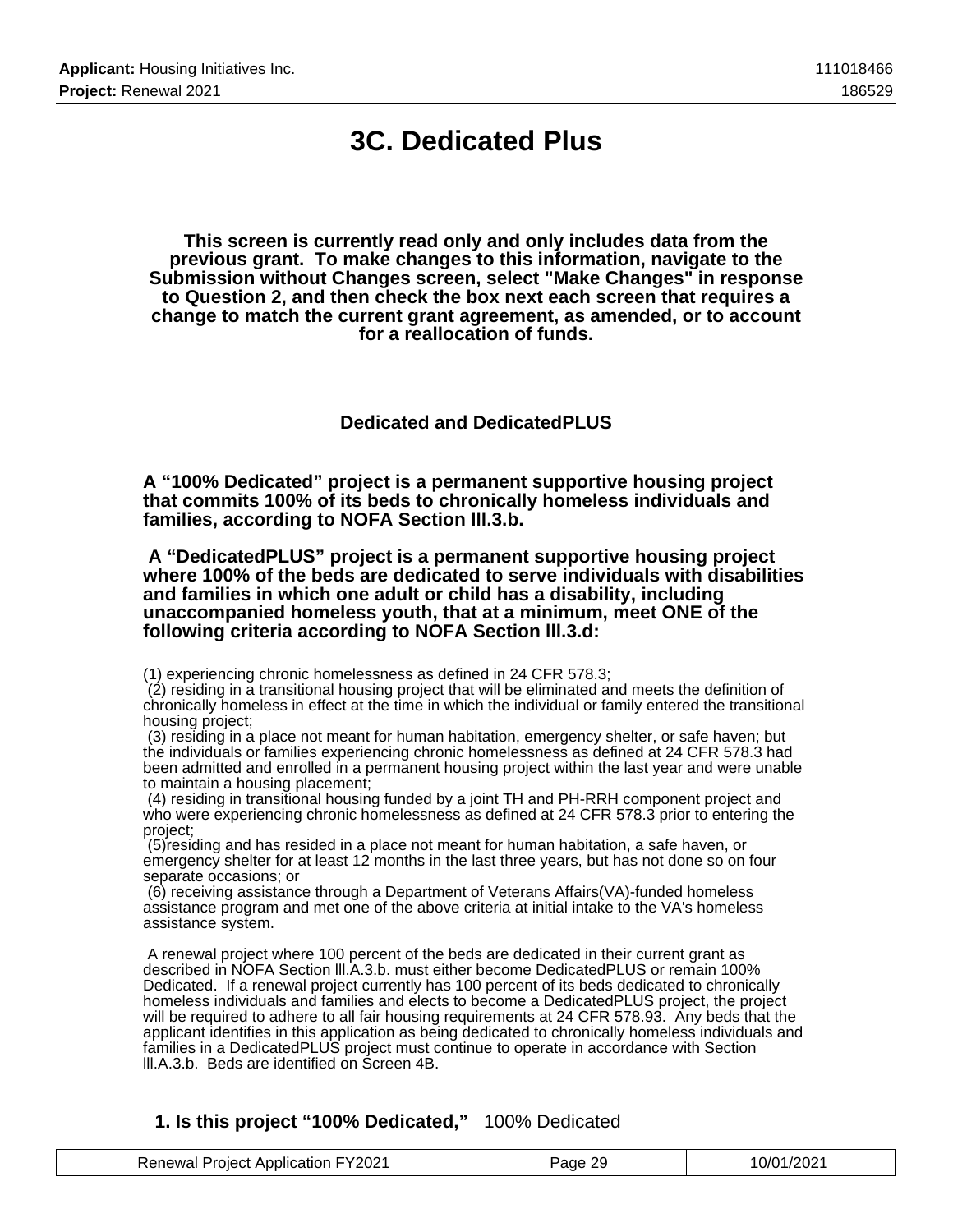**"DedicatedPLUS," or "N/A"? (Only select "N/A" if this project was originally awarded as a grant that did not have requirements to only serve persons experiencing chronic homelessness and meets the definition of "non-dedicated permanent supportive housing beds" in the NOFO Section III.C.2.p).**

| <b>Renewal Project Application FY2021</b> | Page 30 | 10/01/2021 |
|-------------------------------------------|---------|------------|
|-------------------------------------------|---------|------------|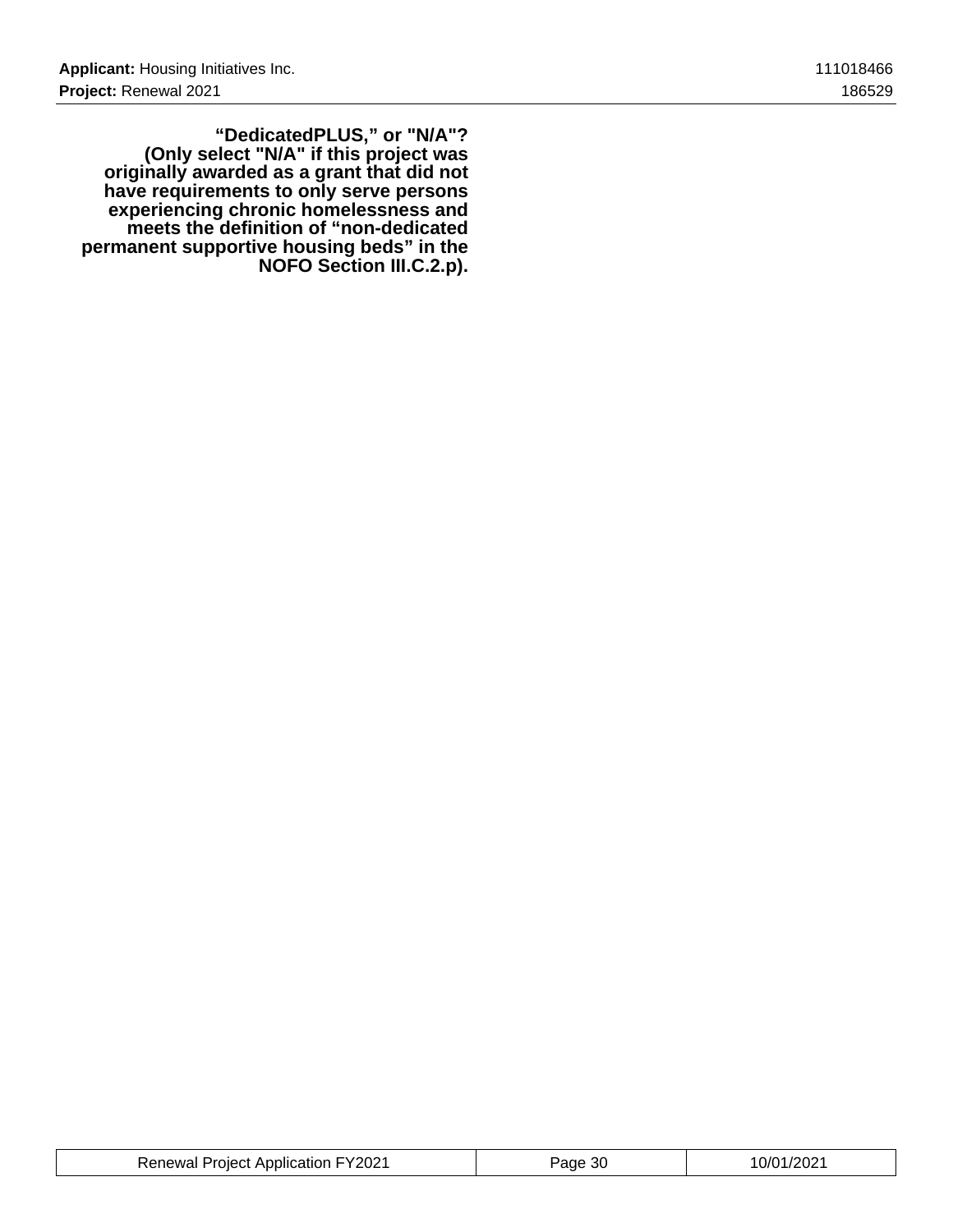## **4A. Supportive Services for Program Participants**

**This screen is currently read only and only includes data from the previous grant. To make changes to this information, navigate to the Submission without Changes screen, select "Make Changes" in response to Question 2, and then check the box next each screen that requires a change to match the current grant agreement, as amended, or to account for a reallocation of funds.**

#### **1. For all supportive services available to program participants, indicate who will provide them and how often they will be provided. Click 'Save' to update.**

| <b>Supportive Services</b>                    | Provider    | Frequency |
|-----------------------------------------------|-------------|-----------|
| <b>Assessment of Service Needs</b>            | Applicant   | As needed |
| <b>Assistance with Moving Costs</b>           | Applicant   | As needed |
| <b>Case Management</b>                        | Applicant   | As needed |
| <b>Child Care</b>                             | Non-Partner | As needed |
| <b>Education Services</b>                     | Non-Partner | As needed |
| <b>Employment Assistance and Job Training</b> | Applicant   | As needed |
| Food                                          | Applicant   | As needed |
| <b>Housing Search and Counseling Services</b> | Applicant   | As needed |
| <b>Legal Services</b>                         | Applicant   | As needed |
| <b>Life Skills Training</b>                   | Applicant   | As needed |
| <b>Mental Health Services</b>                 | Applicant   | As needed |
| <b>Outpatient Health Services</b>             | Applicant   | As needed |
| <b>Outreach Services</b>                      | Applicant   | As needed |
| <b>Substance Abuse Treatment Services</b>     | Applicant   | As needed |
| Transportation                                | Non-Partner | As needed |
| <b>Utility Deposits</b>                       |             |           |

**Identify whether the project includes the following activities:**

**2. Transportation assistance to program** Yes **participants to attend mainstream benefit appointments, employee training, or jobs?**

**3. Annual follow-up with program participants** Yes **to ensure mainstream benefits are received and renewed?**

### **4. Do program participants have access to** Yes **SSI/SSDI technical assistance provided by**

| <b>Renewal Project Application FY2021</b> | Page 31 | 10/01/2021 |
|-------------------------------------------|---------|------------|
|-------------------------------------------|---------|------------|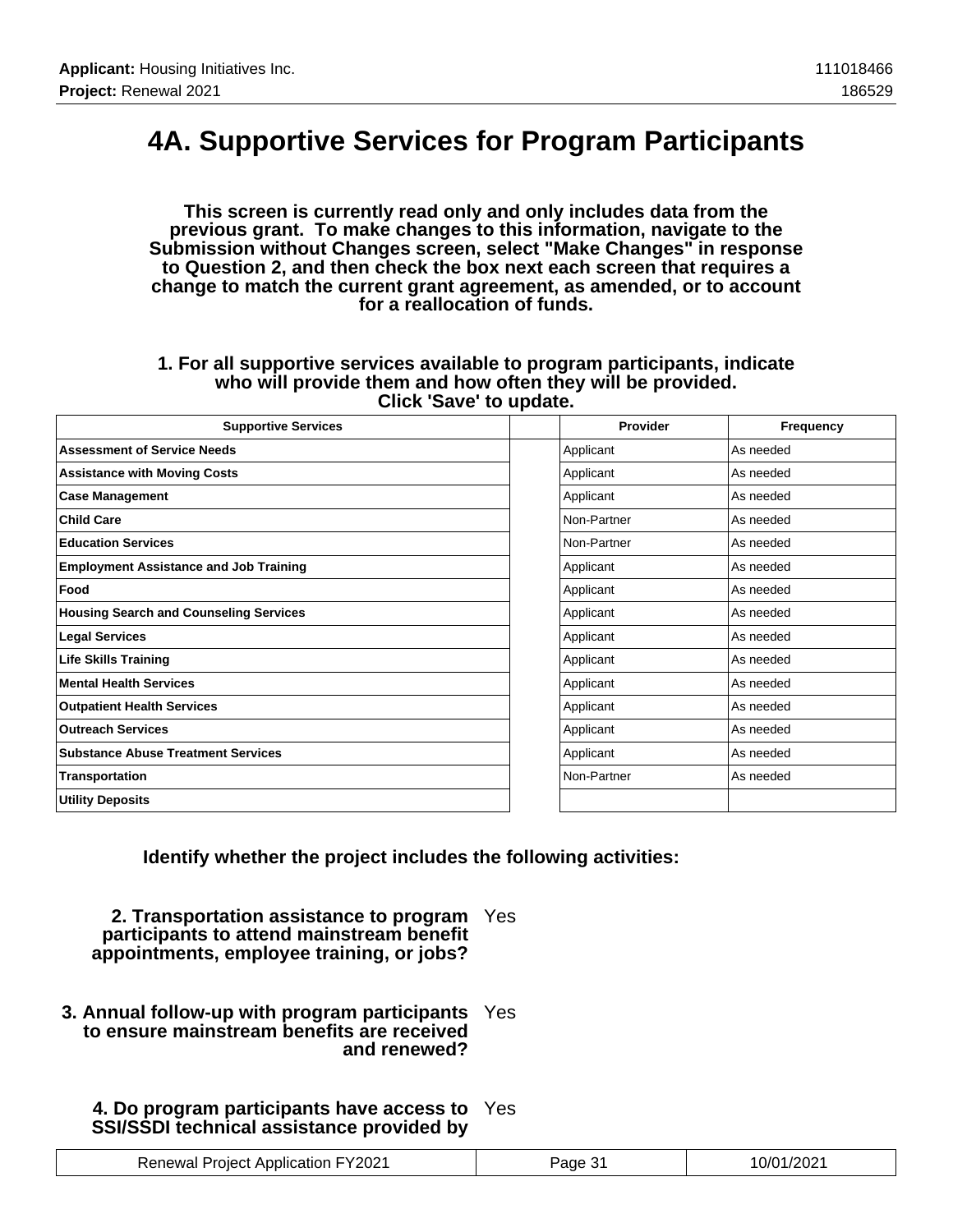### **this project, subrecipient, or partner agency?**

**4a. Has the staff person providing the technical assistance completed SOAR training in the past 24 months?** No

| <b>Renewal Project Application FY2021</b> | Page 32 | 10/01/2021 |
|-------------------------------------------|---------|------------|
|-------------------------------------------|---------|------------|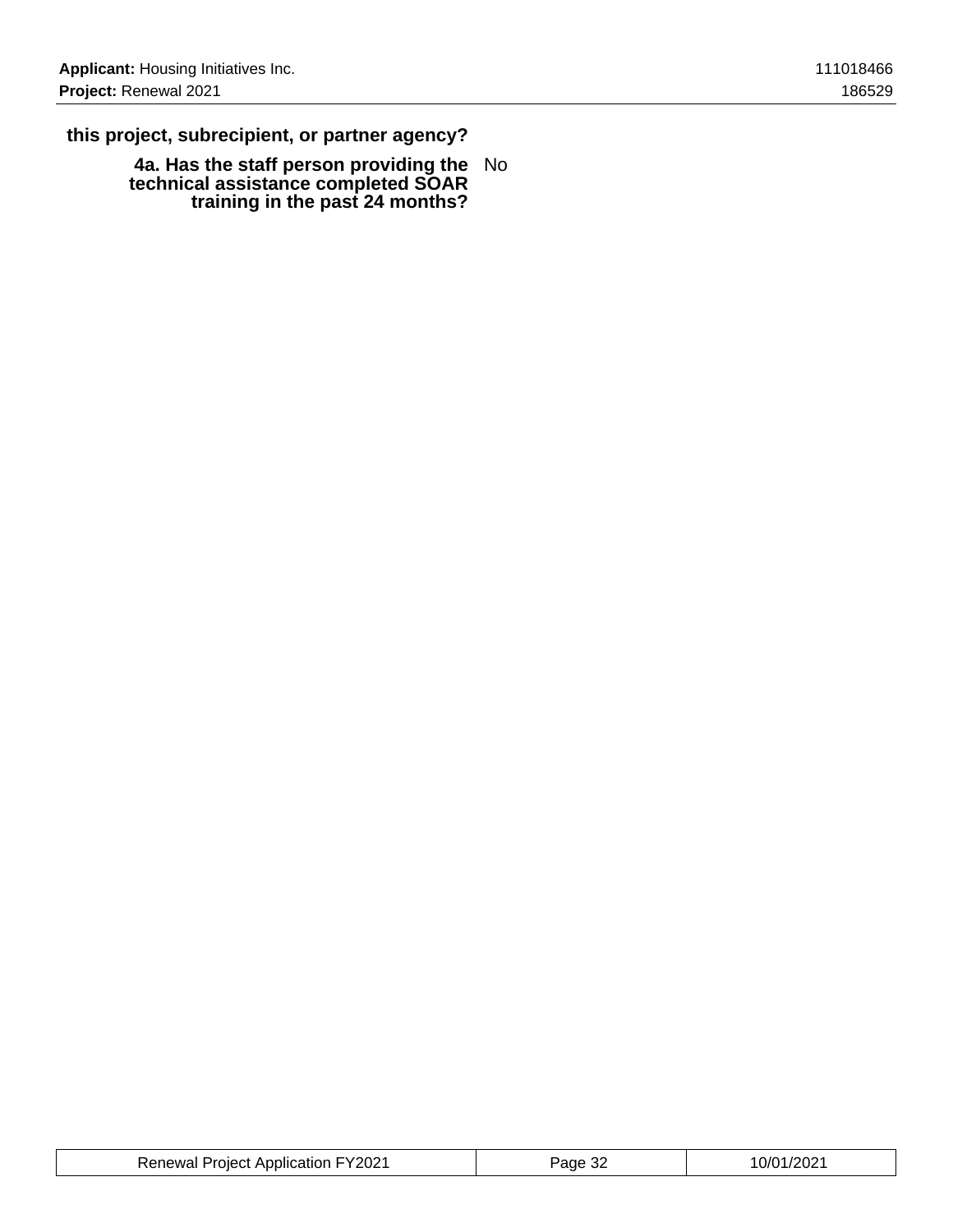## **4B. Housing Type and Location**

**This screen is currently read only and only includes data from the previous grant. To make changes to this information, navigate to the Submission without Changes screen, select "Make Changes" in response to Question 2, and then check the box next each screen that requires a change to match the current grant agreement, as amended, or to account for a reallocation of funds.**

**The following list summarizes each housing site in the project. To add a housing site to the list, select the icon. To view or update a housing site already listed, select the icon.**

#### **Total Units:** 15

**Total Beds:** 21

**Total Dedicated CH Beds:** 21

| <b>Housing Type</b>         | <b>Housing Type (JOINT)</b> | <b>Units</b> | <b>Beds</b> |
|-----------------------------|-----------------------------|--------------|-------------|
| Scattered-site apartments ( | ---                         |              | n,          |

| <b>Renewal Project Application FY2021</b> | Page 33 | 10/01/2021 |
|-------------------------------------------|---------|------------|
|-------------------------------------------|---------|------------|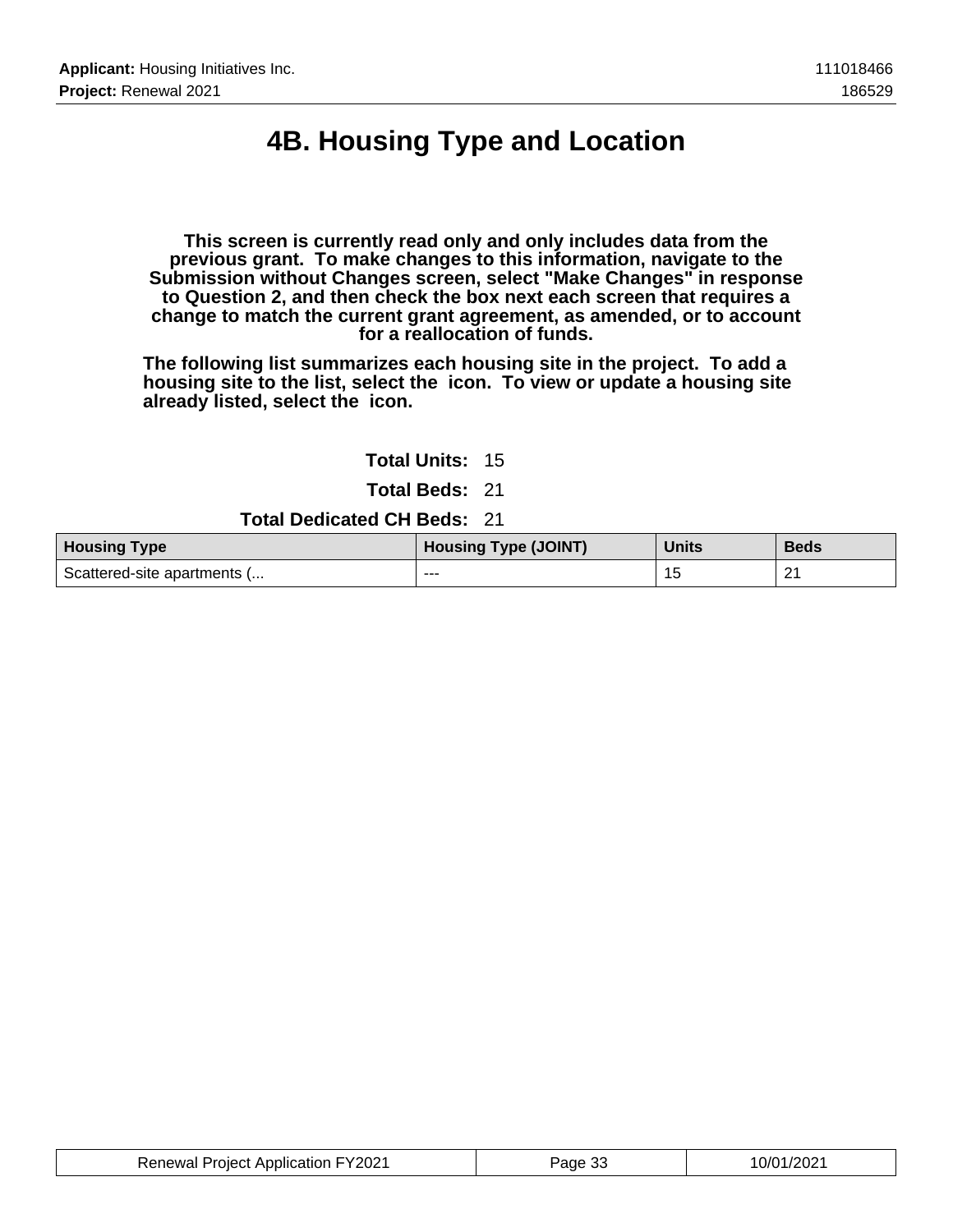## **4B. Housing Type and Location Detail**

**1. Housing Type:** Scattered-site apartments (including efficiencies)

#### **2. Indicate the maximum number of units and beds available for program participants at the selected housing site.**

**a. Units:** 15

**b. Beds:** 21

#### **3. How many beds of the total beds in "2b.** 21 **Beds" are dedicated to the chronically homeless?**

#### **This includes both the "dedicated" and "prioritized" beds from previous competitions.**

### **4. Address:**

Project applicants must enter an address for all proposed and existing properties. If the location is not yet known, enter the expected location of the housing units. For Scattered-site and Singlefamily home housing, or for projects that have units at multiple locations, project applicants should enter the address where the majority of beds will be located or where the majority of beds are located as of the application submission. Where the project uses tenant-based rental assistance in the RRH portion, or if the address for scattered-site or single-family homes housing cannot be identified at the time of application, enter the address for the project's administration office. Projects serving victims of domestic violence, including human trafficking, must use a PO Box or other anonymous address to ensure the safety of participants.

|                        | Street 1: 2502 Calypso Rd |
|------------------------|---------------------------|
| <b>Street 2:</b>       |                           |
|                        | <b>City: Madison</b>      |
|                        | <b>State: Wisconsin</b>   |
| <b>ZIP Code: 53704</b> |                           |
|                        |                           |

#### **5. Select the geographic area(s) associated with the address: (for multiple selections hold CTRL Key)**

553944 Madison

| <b>Renewal Project Application FY2021</b> | Page 34 | 10/01/2021 |
|-------------------------------------------|---------|------------|
|-------------------------------------------|---------|------------|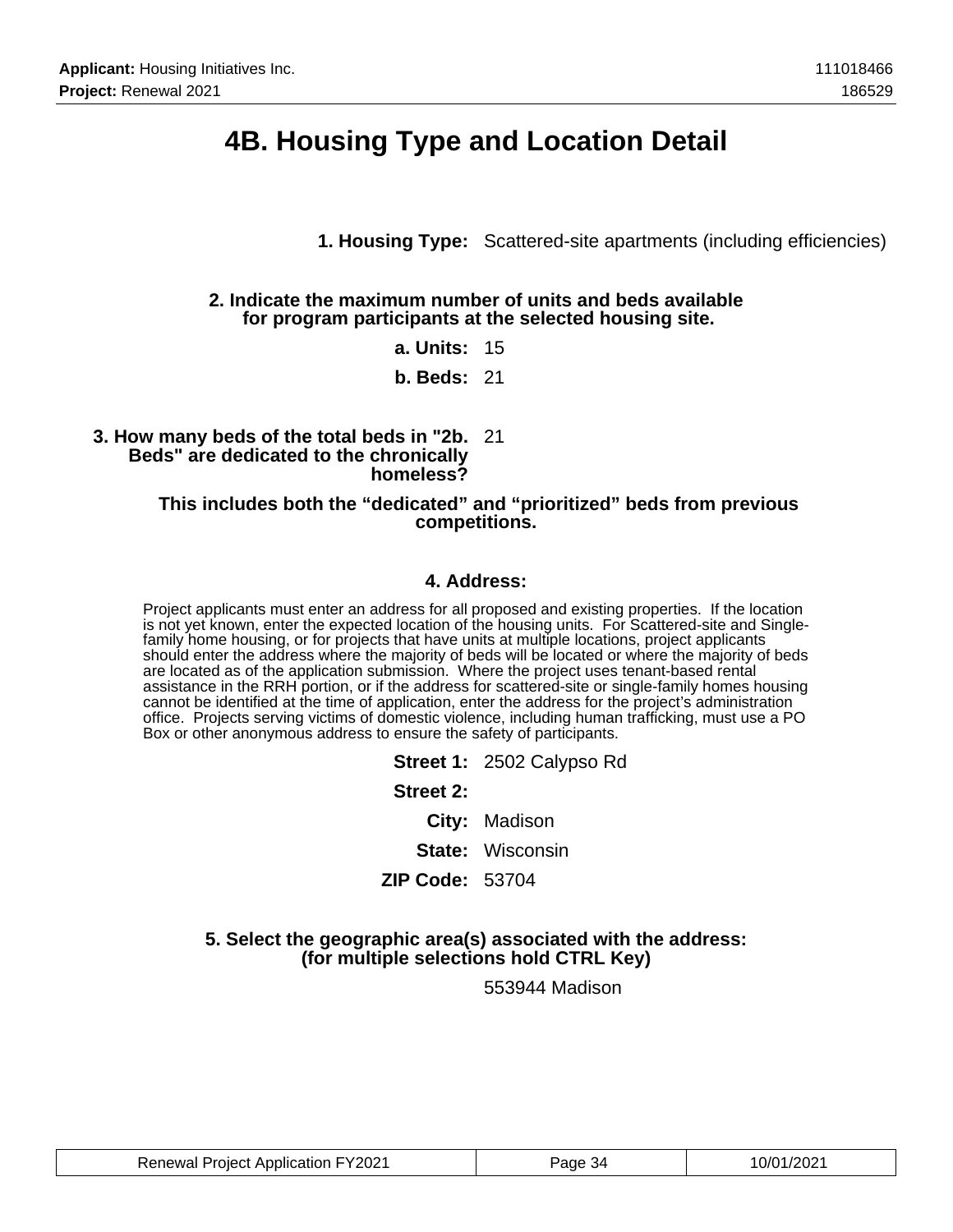## **5A. Program Participants - Households**

**This screen is currently read only and only includes data from the previous grant. To make changes to this information, navigate to the Submission without Changes screen, select "Make Changes" in response to Question 2, and then check the box next each screen that requires a change to match the current grant agreement, as amended, or to account for a reallocation of funds.**

| <b>Households</b>                   | Households with at<br><b>Least One Adult</b><br>and One Child               | <b>Adult Households</b><br>without Children                             | <b>Households with</b><br><b>Only Children</b>               | Total        |
|-------------------------------------|-----------------------------------------------------------------------------|-------------------------------------------------------------------------|--------------------------------------------------------------|--------------|
| <b>Total Number of Households</b>   | 0                                                                           | 21                                                                      | 0                                                            | 21           |
|                                     |                                                                             |                                                                         |                                                              |              |
| <b>Characteristics</b>              | Persons in<br>Households with at<br><b>Least One Adult</b><br>and One Child | <b>Adult Persons in</b><br><b>Households without</b><br><b>Children</b> | Persons in<br><b>Households with</b><br><b>Only Children</b> | <b>Total</b> |
| Persons over age 24                 | 0                                                                           | 21                                                                      |                                                              | 21           |
| Persons ages 18-24                  | $\mathbf 0$                                                                 | $\Omega$                                                                |                                                              | $\Omega$     |
| Accompanied Children under age 18   | $\Omega$                                                                    |                                                                         | 0                                                            | $\Omega$     |
| Unaccompanied Children under age 18 |                                                                             |                                                                         | $\Omega$                                                     | 0            |
| <b>Total Persons</b>                | $\Omega$                                                                    | 21                                                                      | $\mathbf 0$                                                  | 21           |

**Click Save to automatically calculate totals**

| <b>Renewal Project Application FY2021</b> | Page 35 | 10/01/2021 |
|-------------------------------------------|---------|------------|
|-------------------------------------------|---------|------------|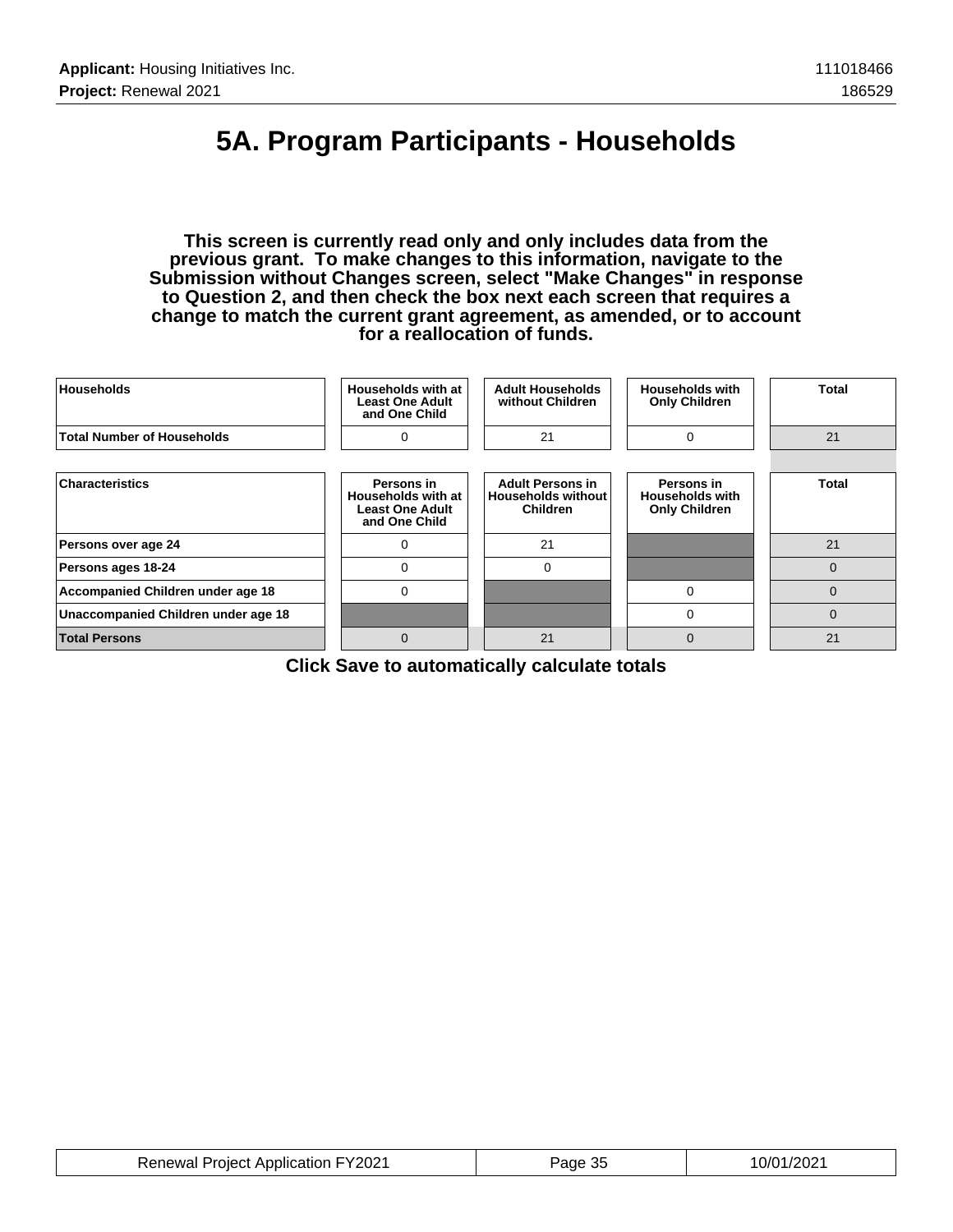## **5B. Program Participants - Subpopulations**

**This screen is currently read only and only includes data from the previous grant. To make changes to this information, navigate to the Submission without Changes screen, select "Make Changes" in response to Question 2, and then check the box next each screen that requires a change to match the current grant agreement, as amended, or to account for a reallocation of funds.**

#### **Persons in Households with at Least One Adult and One Child**

| <b>Characteristics</b> | <b>CH</b><br>(Not<br>Veterans   Veterans | <b>CH</b> | (Not CH) Substan | Veterans Chronic<br><b>ce</b><br><b>Abuse</b> | <b>HIV/AID</b><br>s | <b>Severely</b><br><b>Mentally</b><br>$\mathbf{m}$ | <b>DV</b> | <b>Physical</b><br><b>Disability</b> | Developmenta<br><b>Disability</b> | <b>Persons Not</b><br>Represented<br>by a<br>Listed<br>Subpopulatio |
|------------------------|------------------------------------------|-----------|------------------|-----------------------------------------------|---------------------|----------------------------------------------------|-----------|--------------------------------------|-----------------------------------|---------------------------------------------------------------------|
| Persons over age 24    |                                          |           |                  |                                               |                     |                                                    |           |                                      |                                   |                                                                     |
| Persons ages 18-24     |                                          |           |                  |                                               |                     |                                                    |           |                                      |                                   |                                                                     |
| Children under age 18  |                                          |           |                  |                                               |                     |                                                    |           |                                      |                                   |                                                                     |
| <b>Total Persons</b>   | 0                                        |           | 0                | $\Omega$                                      | $\Omega$            |                                                    |           |                                      |                                   |                                                                     |

### **Persons in Households without Children**

| <b>Characteristics</b> | <b>CH</b><br>(Not<br>l Veterans l | <b>CH</b><br><i><u><b>I</b>Veteransless</u></i> | <b>Veterans</b><br>$\vert$ (Not CH) $\vert$ Chronic | <b>Substan</b><br><b>ce</b><br><b>Abuse</b> | <b>HIV/AID</b> | <b>Severely</b><br><b>Mentally</b><br>ш | <b>DV</b> | <b>Physical</b><br><b>Disability</b> | Developmenta<br><b>Disability</b> | <b>Persons Not</b><br>Represented<br>by a<br>Listed<br>Subpopulatio |
|------------------------|-----------------------------------|-------------------------------------------------|-----------------------------------------------------|---------------------------------------------|----------------|-----------------------------------------|-----------|--------------------------------------|-----------------------------------|---------------------------------------------------------------------|
| Persons over age 24    | 17                                |                                                 |                                                     |                                             |                |                                         |           |                                      |                                   |                                                                     |
| Persons ages 18-24     |                                   |                                                 |                                                     |                                             |                |                                         |           |                                      |                                   |                                                                     |
| <b>Total Persons</b>   | 17                                |                                                 |                                                     |                                             |                |                                         |           |                                      |                                   |                                                                     |

**Click Save to automatically calculate totals**

| <b>Characteristics</b>                        | <b>CH</b><br>(Not<br><b>Veterans</b> | <b>CH</b><br><b>Veterans</b> | Veterans<br>(Not CH) Chronic | <b>Substan</b><br>ce<br><b>Abuse</b> | <b>HIV/AID</b><br>S | <b>Severely</b><br><b>Mentally</b><br>Ш | <b>DV</b> | <b>Physical</b><br><b>Disability</b> | Developmenta<br><b>Disability</b> | <b>Persons Not</b><br>Represented<br>by a<br>Listed<br>Subpopulatio |
|-----------------------------------------------|--------------------------------------|------------------------------|------------------------------|--------------------------------------|---------------------|-----------------------------------------|-----------|--------------------------------------|-----------------------------------|---------------------------------------------------------------------|
| Accompanied Children under<br>age 18          |                                      |                              |                              |                                      |                     |                                         |           |                                      |                                   |                                                                     |
| <b>Unaccompanied Children</b><br>under age 18 |                                      |                              |                              |                                      |                     |                                         |           |                                      |                                   |                                                                     |
| <b>Total Persons</b>                          |                                      |                              |                              | $\Omega$                             | $\Omega$            |                                         |           | $\Omega$                             |                                   |                                                                     |

### **Persons in Households with Only Children**

Renewal Project Application FY2021 Page 36 10/01/2021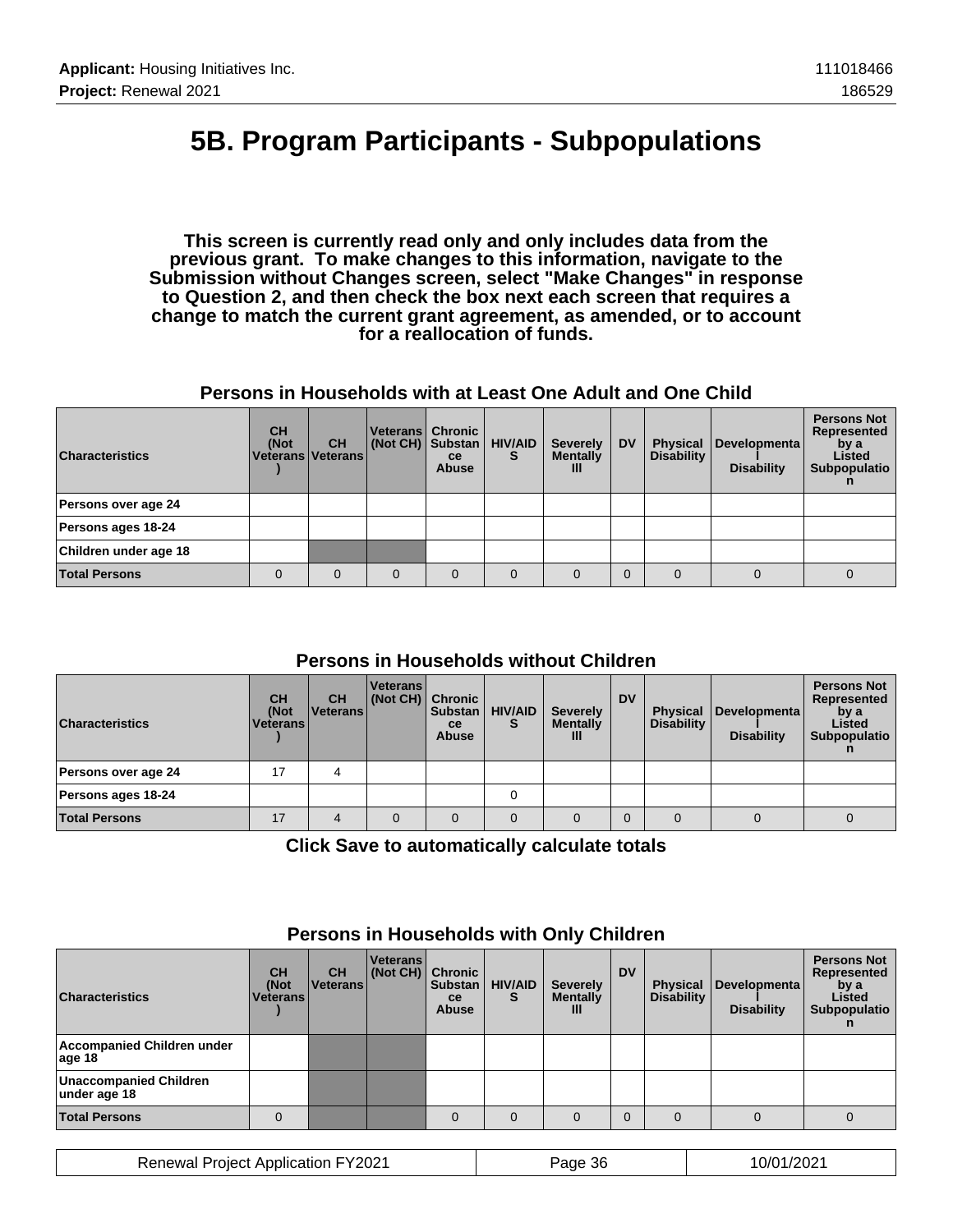# **6A. Funding Request**

| This screen is currently read only and only includes data from the<br>previous grant. To make changes to this information, navigate to the<br>Submission without Changes screen, select "Make Changes" in response<br>to Question 2, and then check the box next each screen that requires a<br>change to match the current grant agreement, as amended, or to account<br>for a reallocation of funds. |   |  |  |  |  |  |
|--------------------------------------------------------------------------------------------------------------------------------------------------------------------------------------------------------------------------------------------------------------------------------------------------------------------------------------------------------------------------------------------------------|---|--|--|--|--|--|
| 1. Do any of the properties in this project No<br>have an active restrictive covenant?                                                                                                                                                                                                                                                                                                                 |   |  |  |  |  |  |
| 2. Was the original project awarded as either No<br>a Samaritan Bonus or Permanent Housing<br>Bonus project?                                                                                                                                                                                                                                                                                           |   |  |  |  |  |  |
| 3. Does this project propose to allocate funds No<br>according to an indirect cost rate?                                                                                                                                                                                                                                                                                                               |   |  |  |  |  |  |
| 4. Renewal Grant Term: This field is pre- 1 Year<br>populated with a one-year grant term and<br>cannot be edited:                                                                                                                                                                                                                                                                                      |   |  |  |  |  |  |
| 5. Select the costs for which funding is<br>requested:                                                                                                                                                                                                                                                                                                                                                 |   |  |  |  |  |  |
| <b>Leased Units</b>                                                                                                                                                                                                                                                                                                                                                                                    |   |  |  |  |  |  |
| <b>Leased Structures</b>                                                                                                                                                                                                                                                                                                                                                                               |   |  |  |  |  |  |
| <b>Rental Assistance</b>                                                                                                                                                                                                                                                                                                                                                                               |   |  |  |  |  |  |
| <b>Supportive Services</b>                                                                                                                                                                                                                                                                                                                                                                             | X |  |  |  |  |  |
| Operating                                                                                                                                                                                                                                                                                                                                                                                              |   |  |  |  |  |  |

**HMIS**

| Renewal Project Application FY2021 | Page 37 | 10/01/2021 |
|------------------------------------|---------|------------|
|------------------------------------|---------|------------|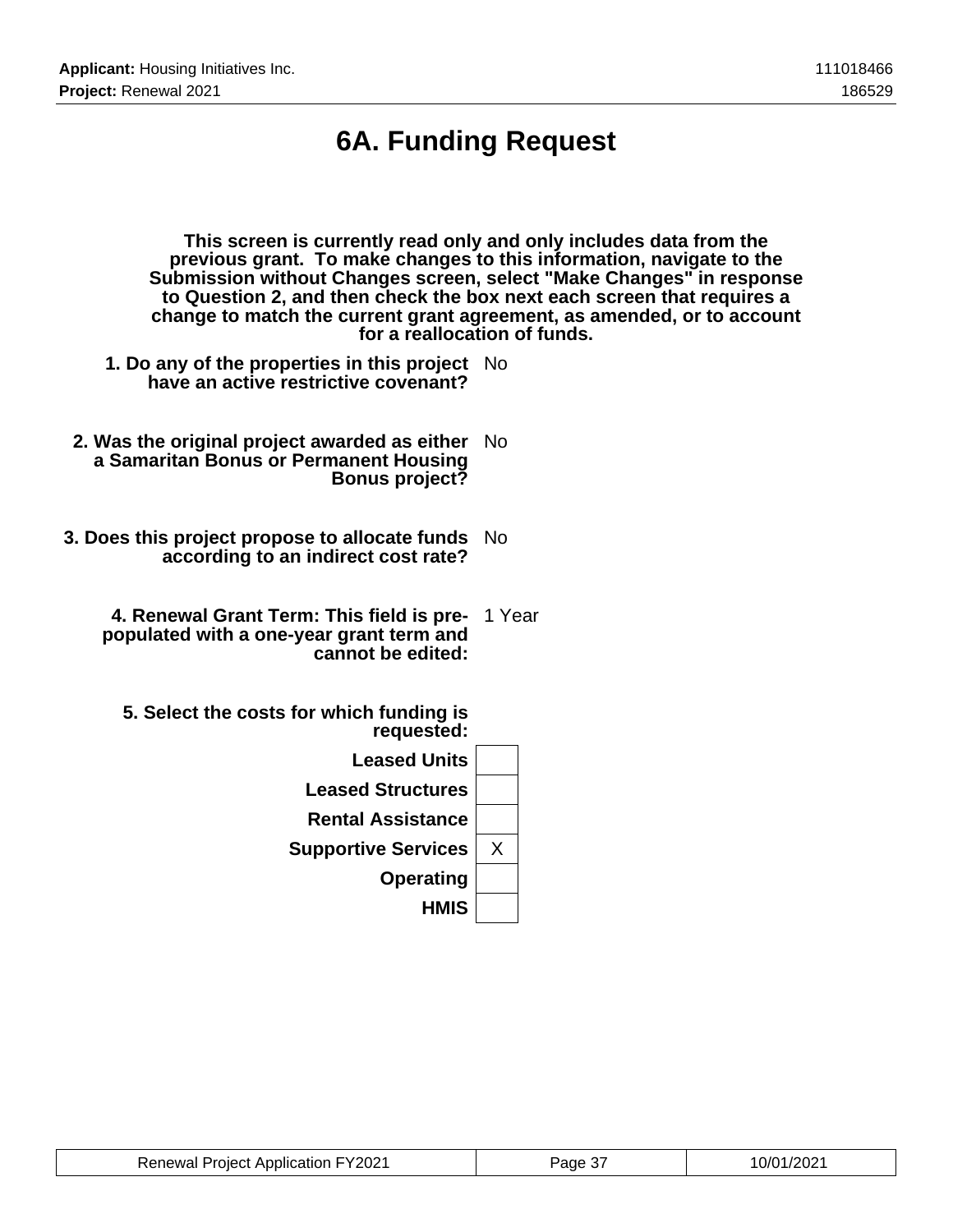## **6D. Sources of Match**

#### **The following list summarizes the funds that will be used as Match for this project. To add a Match source to the list, select the icon. To view or update a Match source already listed, select the icon.**

#### **Summary for Match**

| <b>Total Value of Cash Commitments:</b>    | ا 30     |
|--------------------------------------------|----------|
| <b>Total Value of In-Kind Commitments:</b> | \$37,684 |
| <b>Total Value of All Commitments:</b>     | \$37,684 |

#### **1. Will this project generate program income** No **described in 24 CFR 578.97 to use as Match for this project?**

#### **Before grant execution, services to be provided by a third party must be documented by a memorandum of understanding (MOU) between the recipient or subrecipient and the third party that will provide the services.**

| <b>Type</b> | Source  | <b>Contributor</b>         | <b>Value of Commitments</b> |
|-------------|---------|----------------------------|-----------------------------|
| In-Kind     | Private | <b>Housing Initiatives</b> | \$37,684                    |

| <b>Renewal Project Application FY2021</b> | Page 38 | 10/01/2021 |
|-------------------------------------------|---------|------------|
|-------------------------------------------|---------|------------|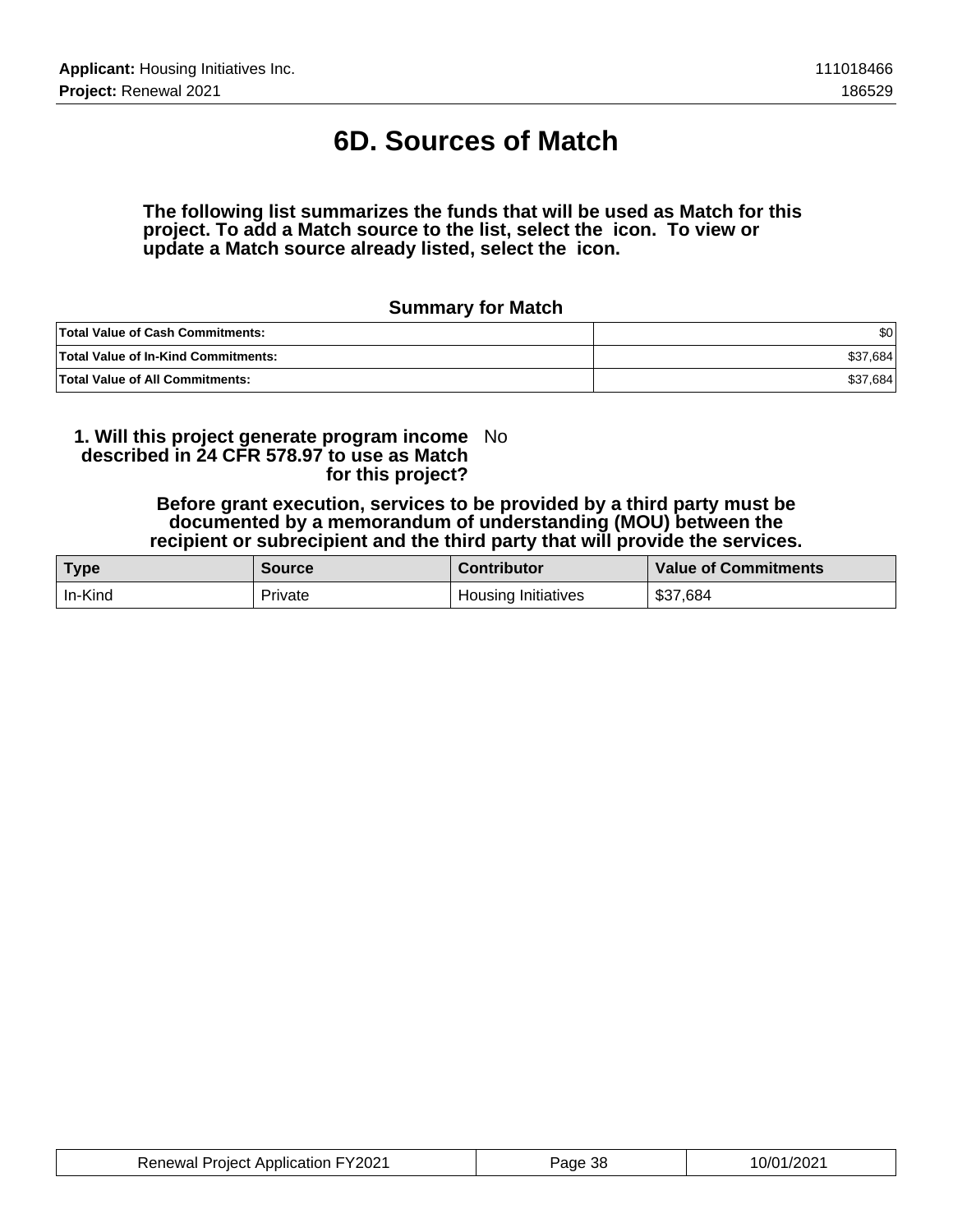### **Sources of Match Detail**

**1. Type of Match Commitment:** In-Kind **2. Source:** Private **3. Name of Source:** Housing Initiatives  **(Be as specific as possible and include the office or grant program as applicable) 4. Amount of Written Committment:** \$37,684

**Before grant execution, services to be provided by a third party must be documented by a memorandum of understanding (MOU) between the recipient or subrecipient and the third party that will provide the services.**

| <b>Renewal Project Application FY2021</b> | aae 39' | 10/01/2021 |
|-------------------------------------------|---------|------------|
|-------------------------------------------|---------|------------|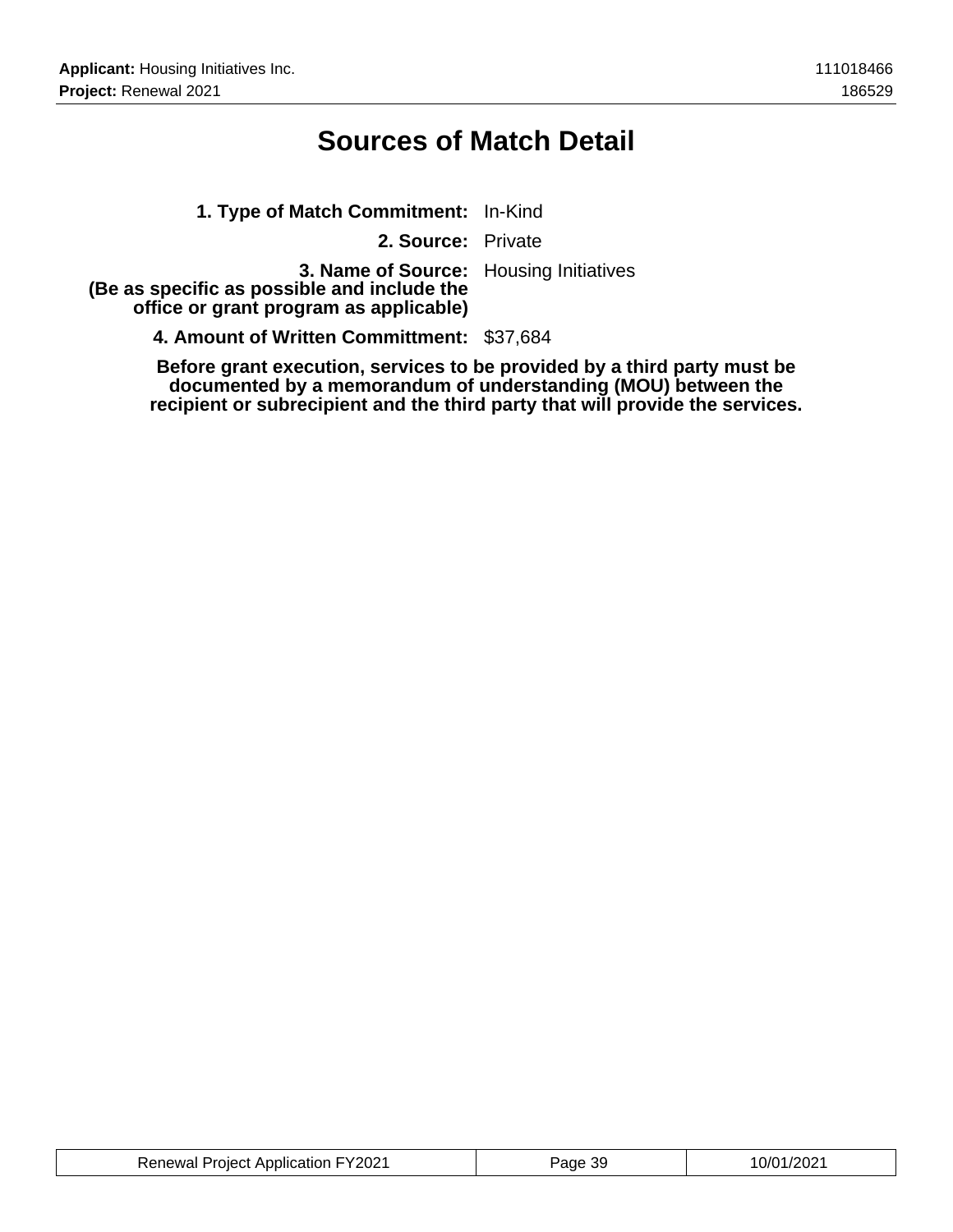## **6E. Summary Budget**

**This screen is currently read only and only includes data from the previous grant. To make changes to this information, navigate to the Submission without Changes screen, select "Make Changes" in response to Question 2, and then check the box next each screen that requires a change to match the current grant agreement, as amended, or to account for a reallocation of funds.**

**The following information summarizes the funding request for the total term of the project. Budget amounts from the Leased Units, Rental Assistance, and Match screens have been automatically imported and cannot be edited. However, applicants must confirm and correct, if necessary, the total budget amounts for Leased Structures, Supportive Services, Operating, HMIS, and Admin. Budget amounts must reflect the most accurate project information according to the most recent project grant agreement or project grant agreement amendment, the CoC's final HUD-approved FY 2018 GIW or the project budget as reduced due to CoC reallocation. Please note that, new for FY 2018, there are no detailed budget screens for Leased Structures, Supportive Services, Operating, or HMIS costs. HUD expects the original details of past approved budgets for these costs to be the basis for future expenses. However, any reasonable and eligible costs within each CoC cost category can be expended and will be verified during a HUD monitoring.**

| <b>Eligible Costs</b>                       | <b>Total Assistance</b><br><b>Requested</b><br>for 1 year<br><b>Grant Term</b><br>(Applicant) |
|---------------------------------------------|-----------------------------------------------------------------------------------------------|
| 1a. Leased Units                            | \$0                                                                                           |
| <b>1b. Leased Structures</b>                | \$0                                                                                           |
| 2. Rental Assistance                        | \$0                                                                                           |
| 3. Supportive Services                      | \$84,630                                                                                      |
| 4. Operating                                | \$0                                                                                           |
| 5. HMIS                                     | \$0                                                                                           |
| 6. Sub-total Costs Requested                | \$84,630                                                                                      |
| 7. Admin<br>(Up to 10%)                     | \$6,370                                                                                       |
| 8. Total Assistance<br>plus Admin Requested | \$91,000                                                                                      |
| 9. Cash Match                               | \$0                                                                                           |
| 10. In-Kind Match                           | \$37,684                                                                                      |
| 11. Total Match                             | \$37,684                                                                                      |
| 12. Total Budget                            | \$128,684                                                                                     |

| <b>Renewal Project Application FY2021</b> | Page 40 | 10/01/2021 |
|-------------------------------------------|---------|------------|
|-------------------------------------------|---------|------------|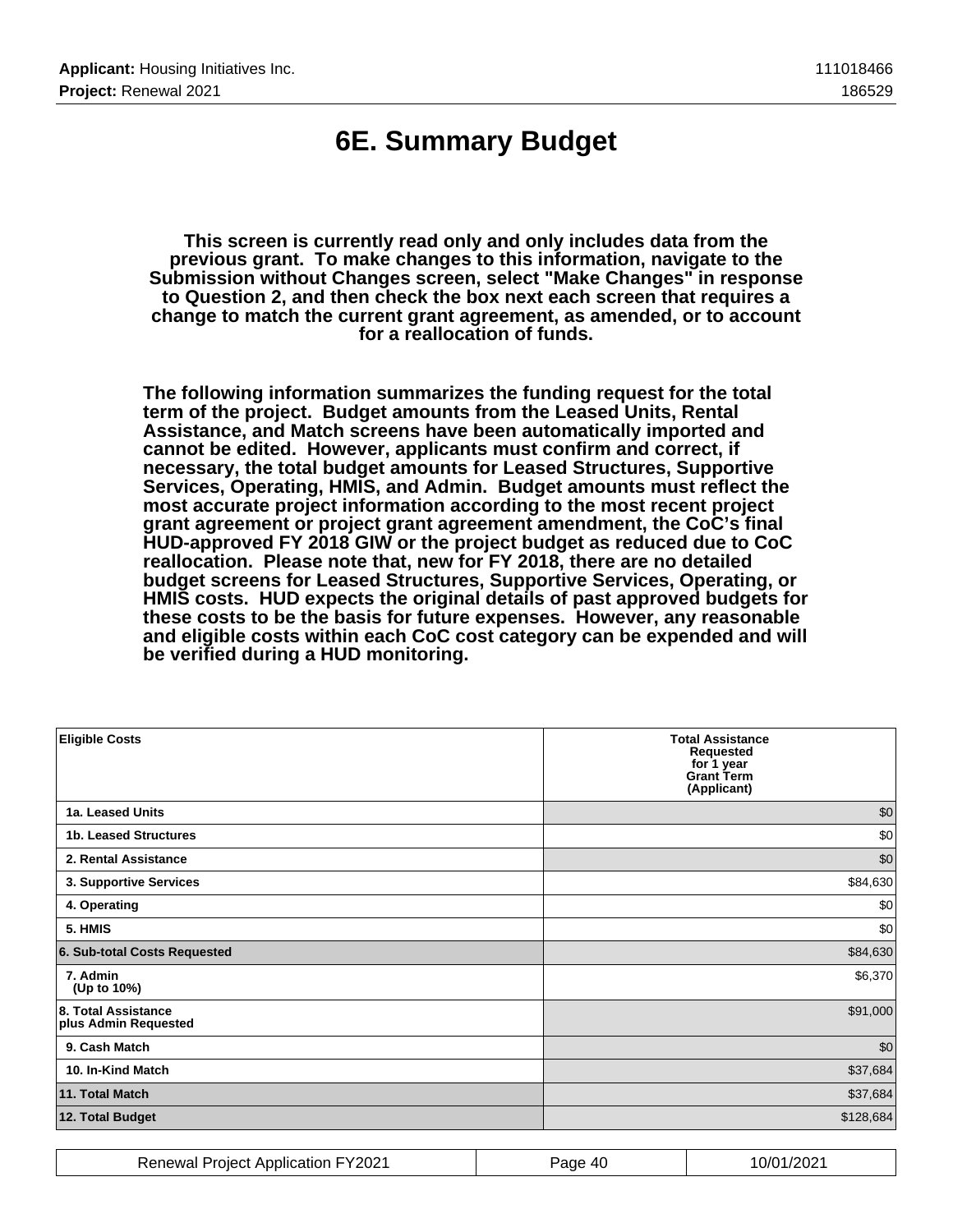# **7A. Attachment(s)**

| <b>Document Type</b>                       | <b>Required?</b> | <b>Document Description</b> | Date Attached |
|--------------------------------------------|------------------|-----------------------------|---------------|
| 1) Subrecipient Nonprofit<br>Documentation | No               |                             |               |
| 2) Other Attachment                        | No               |                             |               |
| 3) Other Attachment                        | No               |                             |               |

| cation FY2021<br>Renewal<br>Project Application | ⊇age⊹ | 2UZ |
|-------------------------------------------------|-------|-----|
|-------------------------------------------------|-------|-----|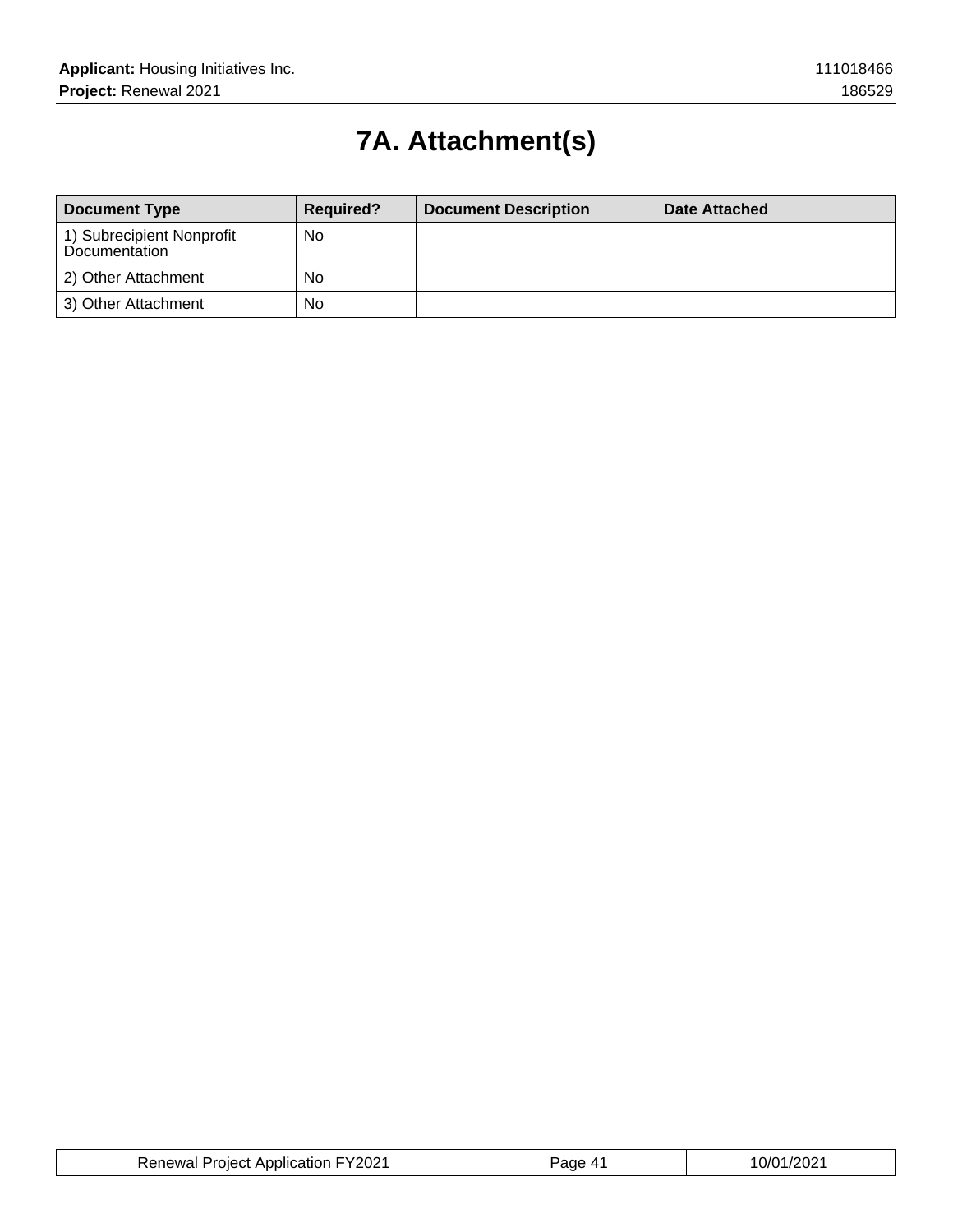## **Attachment Details**

**Document Description:**

### **Attachment Details**

**Document Description:**

## **Attachment Details**

**Document Description:**

| <b>Renewal Project Application FY2021</b> | Page 42 | 10/01/2021 |
|-------------------------------------------|---------|------------|
|                                           |         |            |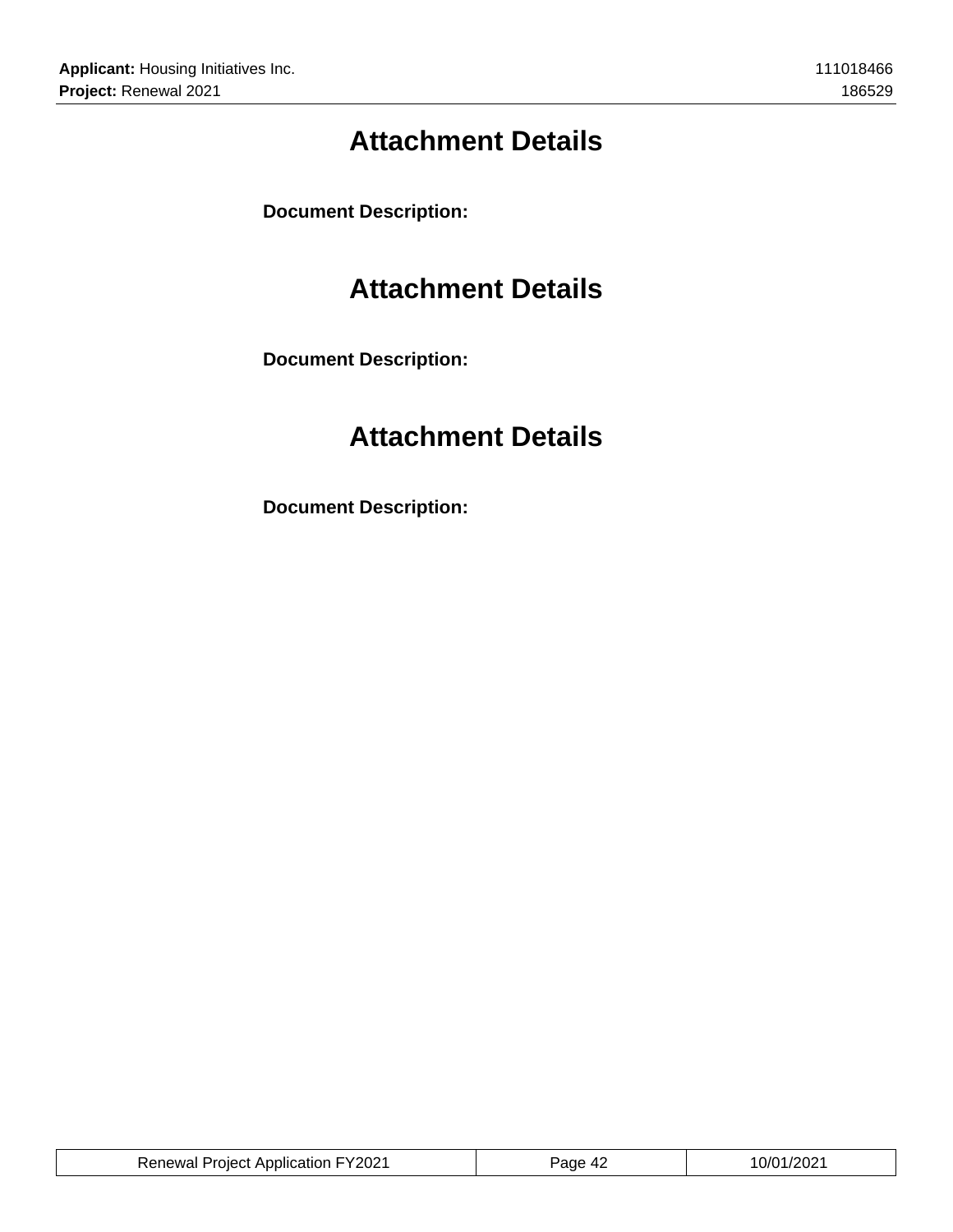## **7A. In-Kind Match MOU Attachment**

**This screen is currently read only and only includes data from the previous grant. To make changes to this information, navigate to the Submission without Changes screen, select "Make Changes" in response to Question 2, and then check the box next each screen that requires a change to match the current grant agreement, as amended, or to account for a reallocation of funds.**

| <b>Document Type</b> | <b>Required?</b> | <b>Document Description</b> | Date Attached |
|----------------------|------------------|-----------------------------|---------------|
| l In-Kind Match MOU  | No.              |                             |               |

| <b>Renewal Project Application FY2021</b> | Page 43 | 10/01/2021 |
|-------------------------------------------|---------|------------|
|-------------------------------------------|---------|------------|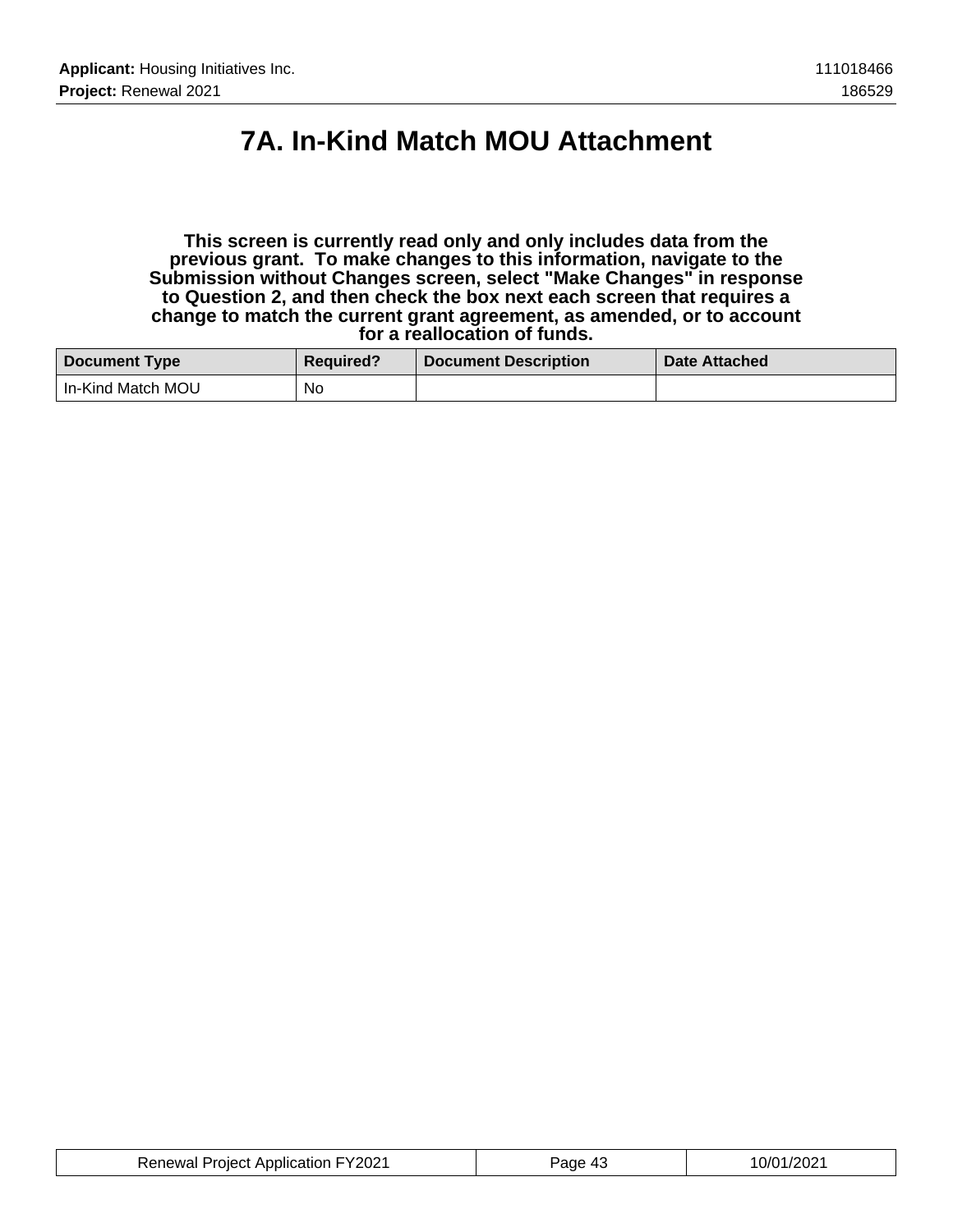## **Attachment Details**

**Document Description:**

| <b>Renewal Project Application FY2021</b> | 44 | 10/01/2021 |
|-------------------------------------------|----|------------|
|-------------------------------------------|----|------------|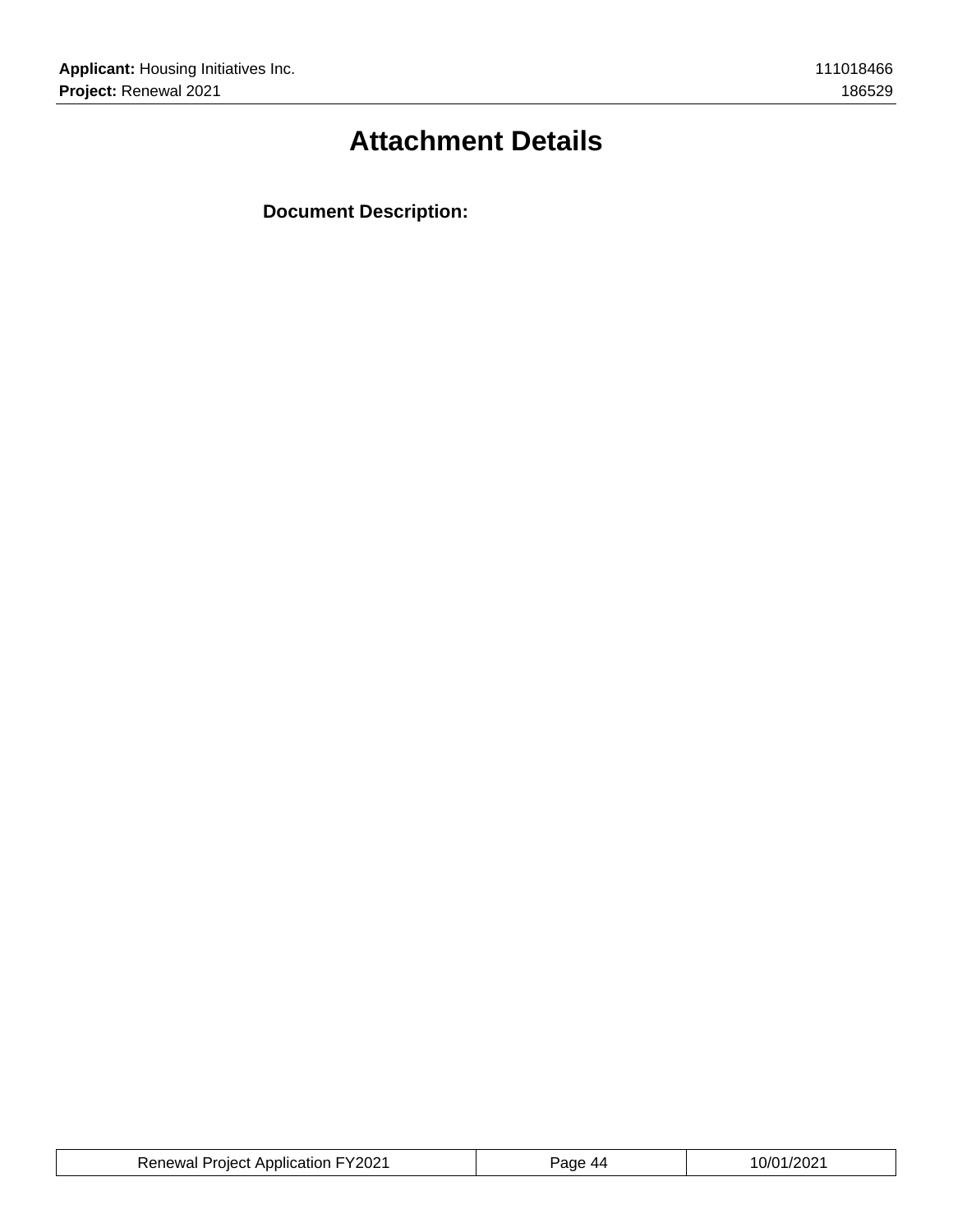## **7B. Certification**

### **A. For all projects: Fair Housing and Equal Opportunity**

It will comply with Title VI of the Civil Rights Act of 1964 (42 U.S.C. 2000(d)) and regulations pursuant thereto (Title 24 CFR part I), which state that no person in the United States shall, on the ground of race, color or national origin, be excluded from participation in, be denied the benefits of, or be otherwise subjected to discrimination under any program or activity for which the applicant receives Federal financial assistance, and will immediately take any measures necessary to effectuate this agreement. With reference to the real property and structure(s) thereon which are provided or improved with the aid of Federal financial assistance extended to the applicant, this assurance shall obligate the applicant, or in the case of any transfer, transferee, for the period during which the real property and structure(s) are used for a purpose for which the Federal financial assistance is extended or for another purpose involving the provision of similar services or benefits.

It will comply with the Fair Housing Act (42 U.S.C. 3601-19), as amended, and with implementing regulations at 24 CFR part 100, which prohibit discrimination in housing on the basis of race, color, religion, sex, disability, familial status or national origin.

It will comply with Executive Order 11063 on Equal Opportunity in Housing and with implementing regulations at 24 CFR Part 107 which prohibit discrimination because of race, color, creed, sex or national origin in housing and related facilities provided with Federal financial assistance.

It will comply with Executive Order 11246 and all regulations pursuant thereto (41 CFR Chapter 60-1), which state that no person shall be discriminated against on the basis of race, color, religion, sex or national origin in all phases of employment during the performance of Federal contracts and shall take affirmative action to ensure equal employment opportunity. The applicant will incorporate, or cause to be incorporated, into any contract for construction work as defined in Section 130.5 of HUD regulations the equal opportunity clause required by Section 130.15(b) of the HUD regulations.

It will comply with Section 3 of the Housing and Urban Development Act of 1968, as amended (12 U.S.C. 1701(u)), and regulations pursuant thereto (24 CFR Part 135), which require that to the greatest extent feasible opportunities for training and employment be given to lower-income residents of the project and contracts for work in connection with the project be awarded in substantial part to persons residing in the area of the project.

It will comply with Section 504 of the Rehabilitation Act of 1973 (29 U.S.C. 794), as amended, and with implementing regulations at 24 CFR Part 8, which prohibit discrimination based on disability in Federally-assisted and conducted programs and activities.

It will comply with the Age Discrimination Act of 1975 (42 U.S.C. 6101-07), as amended, and implementing regulations at 24 CFR Part 146, which prohibit discrimination because of age in projects and activities receiving Federal financial assistance.

| <b>Renewal Project Application FY2021</b> | Page 45 | 10/01/2021 |
|-------------------------------------------|---------|------------|
|-------------------------------------------|---------|------------|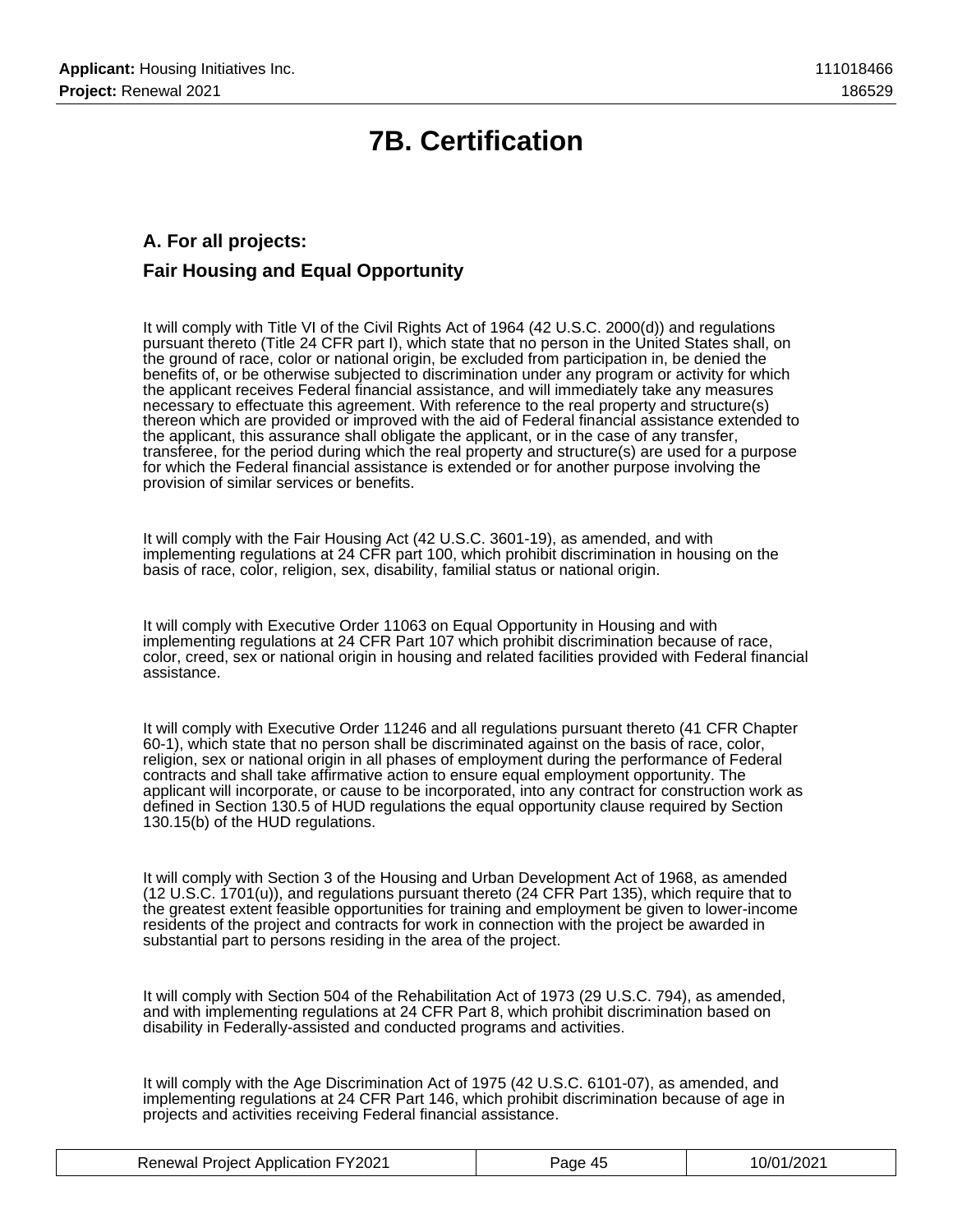It will comply with Executive Orders 11625, 12432, and 12138, which state that program participants shall take affirmative action to encourage participation by businesses owned and operated by members of minority groups and women.

If persons of any particular race, color, religion, sex, age, national origin, familial status, or disability who may qualify for assistance are unlikely to be reached, it will establish additional procedures to ensure that interested persons can obtain information concerning the assistance. It will comply with the reasonable modification and accommodation requirements and, as appropriate, the accessibility requirements of the Fair Housing Act and section 504 of the Rehabilitation Act of 1973, as amended.

#### **Additional for Rental Assistance Projects:**

If applicant has established a preference for targeted populations of disabled persons pursuant to 24 CFR 578.33(d) or 24 CFR 582.330(a), it will comply with this section's nondiscrimination requirements within the designated population.

### **B. For non-Rental Assistance Projects Only.**

#### **20-Year Operation Rule.**

Applicants receiving assistance for acquisition, rehabilitation or new construction: The project will be operated for no less than 20 years from the date of initial occupancy or the date of initial service provision for the purpose specified in the application.

#### **15-Year Operation Rule – 24 CFR part 578 only.**

Applicants receiving assistance for acquisition, rehabilitation or new construction: The project will be operated for no less than 15 years from the date of initial occupancy or the date of initial service provision for the purpose specified in the application.

#### **1-Year Operation Rule.**

For applicants receiving assistance for supportive services, leasing, or operating costs but not receiving assistance for acquisition, rehabilitation, or new construction: The project will be operated for the purpose specified in the application for any year for which such assistance is provided.

#### **C. Explanation.**

Where the applicant is unable to certify to any of the statements in this certification, such applicant shall provide an explanation.

| <b>Name of Authorized Certifying Official Bradley Hinkfuss</b> |                                  |
|----------------------------------------------------------------|----------------------------------|
|                                                                | <b>Date: 09/30/2021</b>          |
|                                                                | <b>Title:</b> Executive Director |
| <b>Applicant Organization:</b> Housing Initiatives, Inc.       |                                  |

| <b>Renewal Project Application FY2021</b> | Page 46 | 10/01/2021 |
|-------------------------------------------|---------|------------|
|-------------------------------------------|---------|------------|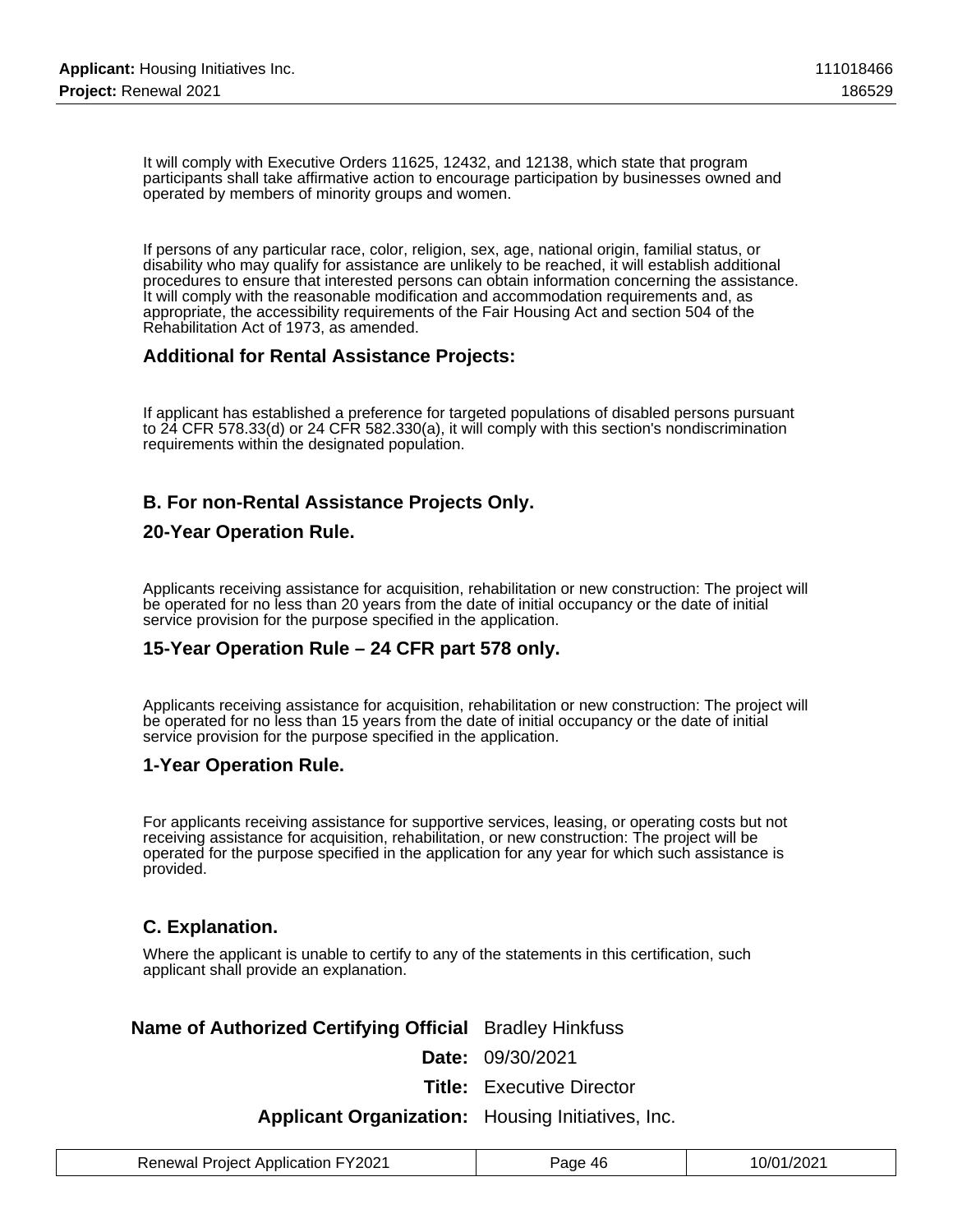### **PHA Number (For PHA Applicants Only):**

- **I certify that I have been duly authorized by the applicant to submit this Applicant Certification and to ensure compliance. I am aware that any false, ficticious, or fraudulent statements or claims may subject me to criminal, civil, or administrative penalties . (U.S. Code, Title 218, Section 1001).** X
- **Active SAM Status Requirement. I certify that our organization has an active System for Award Management (SAM) registration as required by 2 CFR 200.300(b) at the time of project application submission to HUD and will ensure this SAM registration will be renewed annually to meet this requirement.** X

| <b>Renewal Project Application FY2021</b> | 'age 4. | 10/01/2021 |
|-------------------------------------------|---------|------------|
|-------------------------------------------|---------|------------|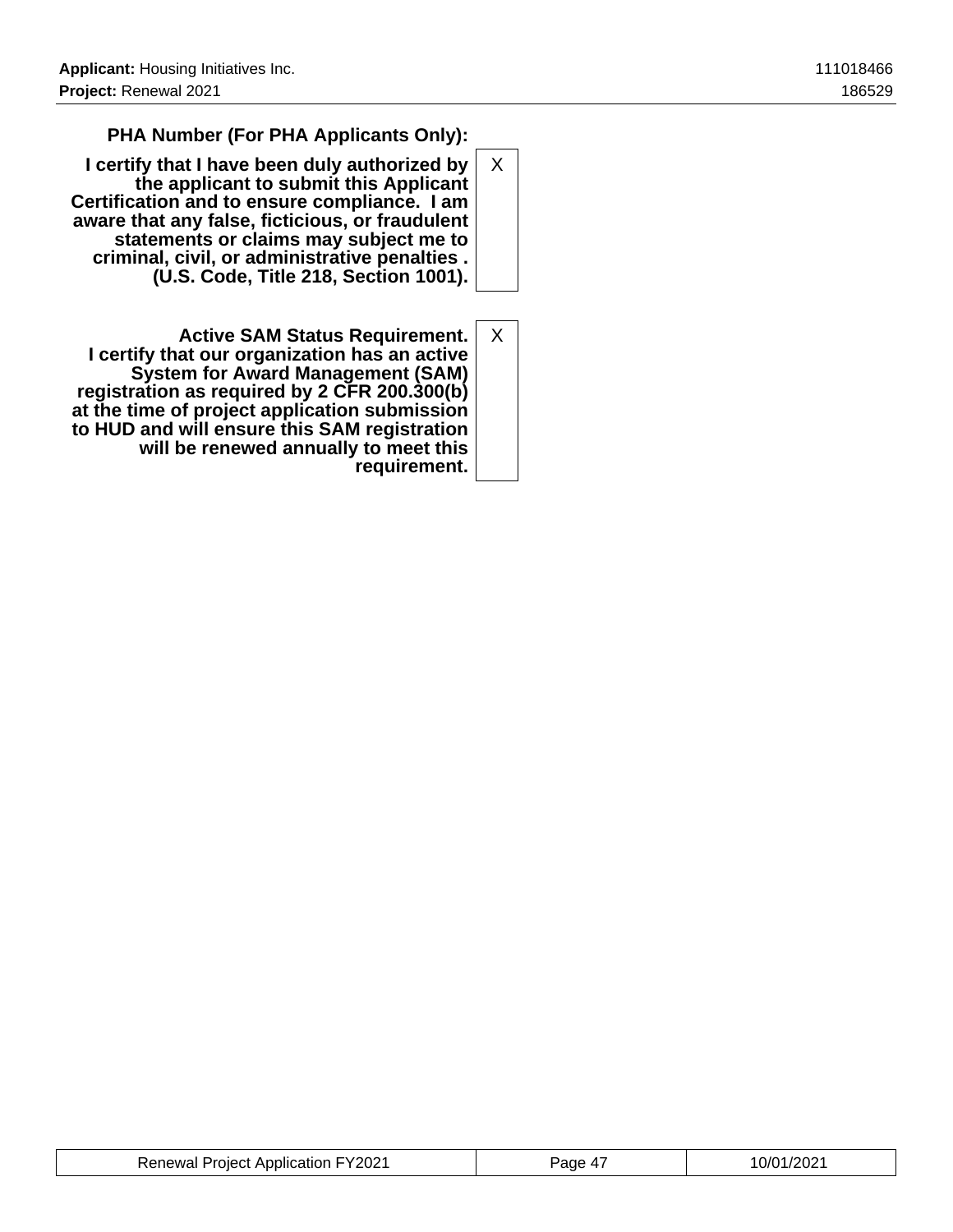# **8B Submission Summary**

| Page                                      | <b>Last Updated</b> |            |
|-------------------------------------------|---------------------|------------|
|                                           |                     |            |
| 1A. SF-424 Application Type               | 09/30/2021          |            |
| 1B. SF-424 Legal Applicant                | No Input Required   |            |
| <b>1C. SF-424 Application Details</b>     | No Input Required   |            |
| <b>Renewal Project Application FY2021</b> | Page 48             | 10/01/2021 |